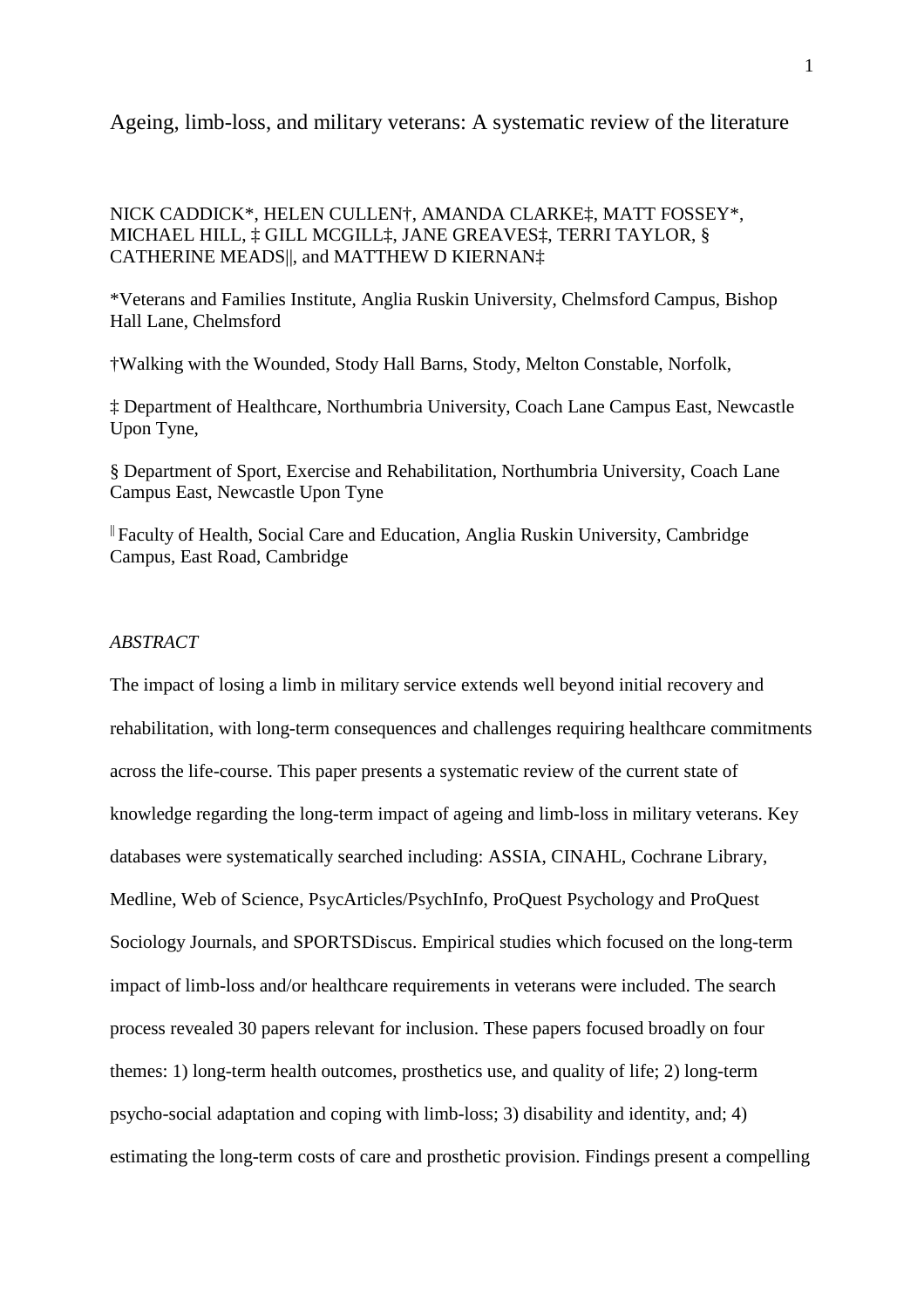case for ensuring the long-term care needs and costs of rehabilitation for older limbless veterans are met. A dearth of information on the lived experience of limb-loss, and the needs of veterans' families calls for further research to address these important issues.

*KEY WORDS*: limb-loss; amputation; military veterans; life-course; healthcare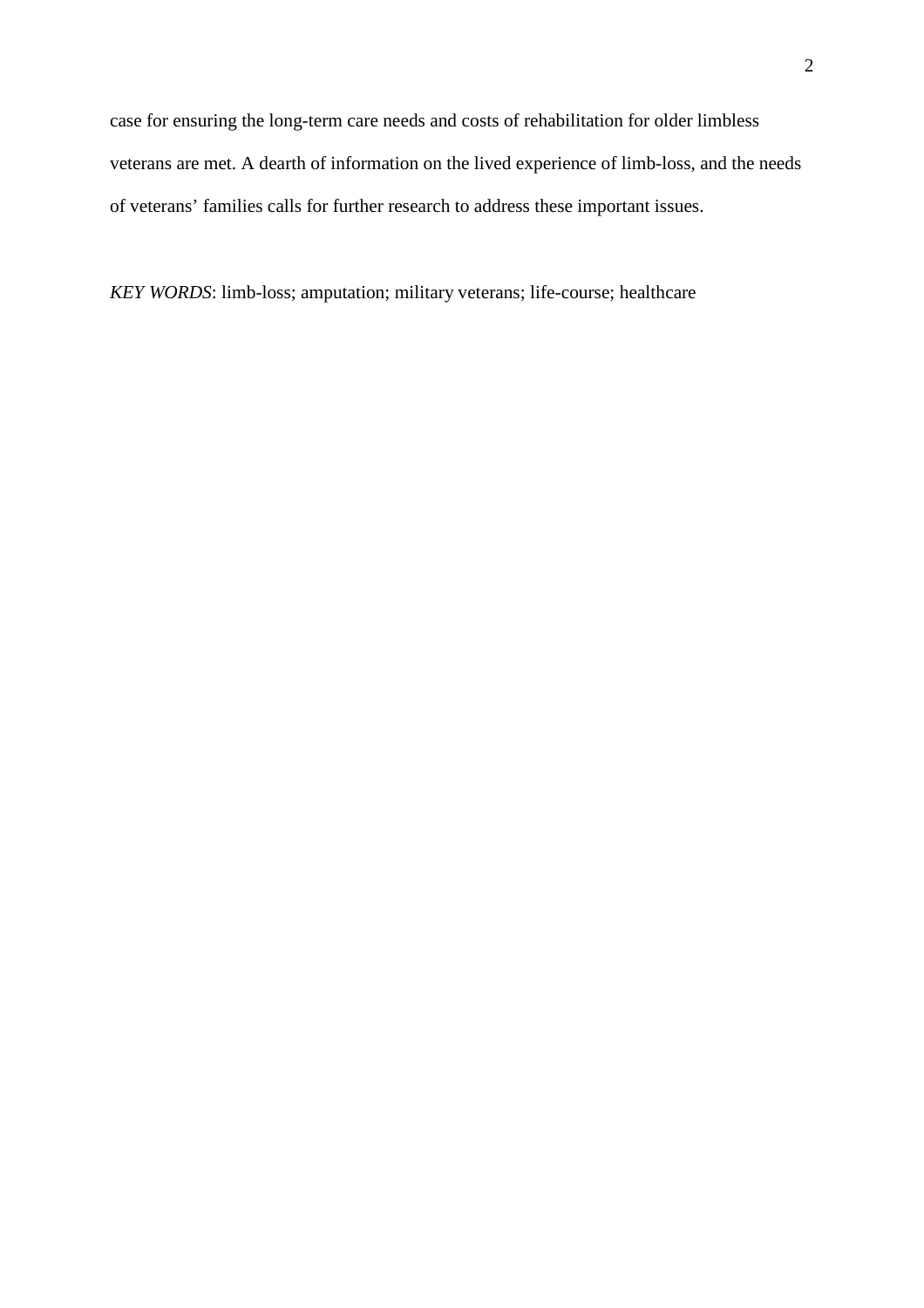### **Background**

Limb loss as a consequence of military service has been thrust into the public consciousness and on to political agendas as a result of recent conflicts in Iraq and Afghanistan (Caddick and Smith 2014). The injuries produced by these conflicts have created a legacy that veterans and the societies they are part of will need to deal with for many years to come, throughout the life-course of limbless veterans (Edwards *et al.* 2015; Geiling, Rosen and Edwards 2012). For example, a Congressional report revealed that 1,645 American veterans lost a limb during the U.S.-led global war on terror<sup>[1](#page-2-0)</sup>, whilst U.K. Defence Statistics indicated that 301 British veterans sustained an amputation through service in Iraq or Afghanistan<sup>[2](#page-2-1)</sup>. The lifelong impact of traumatic limb-loss is also particularly relevant for older veterans who served in (among others) World War Two, Korea, Northern Ireland, Vietnam and the Falklands, and whose health issues may be exacerbated by age-related changes and comorbidities, including the long-term psychological consequences of war (Geiling *et al*. 2012; Hunt and Robbins 2001).

The research literature on limb-loss in veterans has increased rapidly in volume as a result of the conflicts in Iraq and Afghanistan (*e.g.*, Wool 2015). Indeed, most of the studies have appeared post-9/11, indicating a renewed interest in this issue among researchers. This increasing interest dovetails with (and is partially derived from) the political imperative to care for veterans who lose limbs as a result of service. In the U.K., the 'Armed Forces Covenant', which was enshrined in law in 2011, dictates that veterans and their families should not encounter disadvantage as a result of their service, and that where appropriate they should be entitled to special treatment (Ministry of Defence 2011). The Covenant explicitly states that those who have 'given the most' – including injured veterans – are to be given special consideration. Importantly, disadvantage experienced as a result of service may be

<span id="page-2-1"></span><span id="page-2-0"></span>2

 $\overline{a}$ 

<sup>1</sup> <https://fas.org/sgp/crs/natsec/RS22452.pdf>

[https://www.gov.uk/government/uploads/system/uploads/attachment\\_data/file/449400/AnnexA\\_20150](https://www.gov.uk/government/uploads/system/uploads/attachment_data/file/449400/AnnexA_20150730_DAY-RELEASE_Quarterly_Afghanistan_Iraq_Amputation_Statistics.pdf) [730\\_DAY-RELEASE\\_Quarterly\\_Afghanistan\\_Iraq\\_Amputation\\_Statistics.pdf](https://www.gov.uk/government/uploads/system/uploads/attachment_data/file/449400/AnnexA_20150730_DAY-RELEASE_Quarterly_Afghanistan_Iraq_Amputation_Statistics.pdf)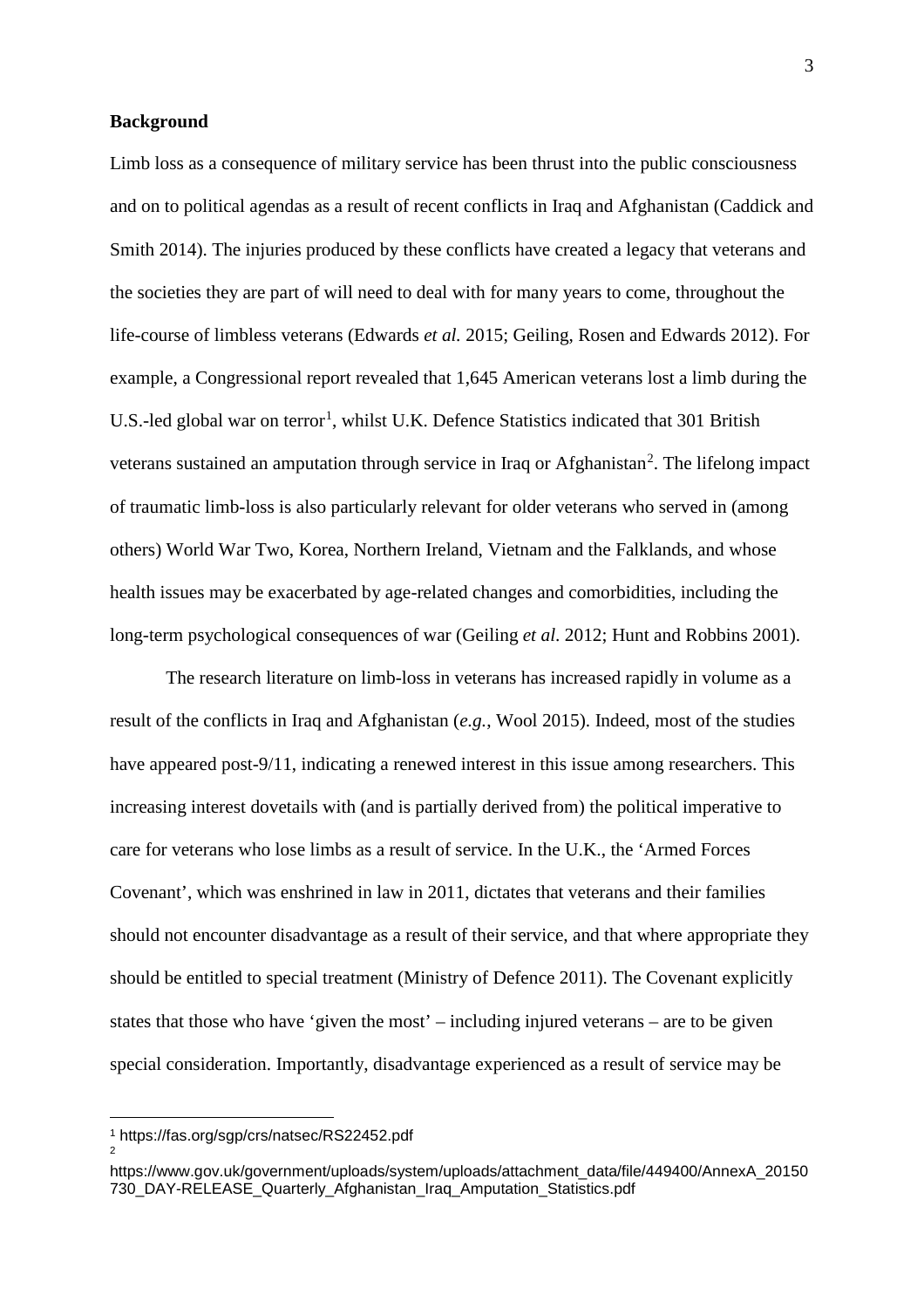taken to include the age-related after-effects of service-related injury and amputation (Edwards *et al*. 2015).

Military personnel undergo amputations for a variety of reasons (Cifu 2010). Firstly, there are those whose injuries are 'service attributable', experienced as a result of combat or training accidents. These are the amputations for which military institutions are most directly accountable. Secondly, there are those who become injured whilst serving but 'off-duty', for example in motor vehicle accidents. Thirdly, some former personnel suffer chronic illness (such as diabetes) which results in amputation typically at 'older' ages (*e.g.*, >50 years old). Whilst acknowledging an abundance of literature in this third area of older veterans who undergo amputations late in life (most of which appears to emanate from the U.S. Veterans' Administration (VA) healthcare system; *e.g.*, Kurichi *et al*. 2015; Littman *et al*. 2014), our focus in this systematic review is on the first group whose injuries are 'service attributable'. It is this cohort which will have aged *with* limb-loss over many years and will have required significant healthcare input throughout their lifetime (Geiling *et al*. 2012).

#### *Definition of terms*

For the purpose of this review, the term 'veteran' refers to any former member of the Armed Forces who has served for more than a single day. This aligns with the U.K. government definition of a veteran, and is the most inclusive of any country. Whilst other countries' definitions differ along the lines of deployment experience or length of service, the UK definition arguably provides the broadest scope for inclusion of research within our review. Some of the articles we reviewed did not state participants' length of service, yet given the majority focused on traumatic limb-loss sustained on active-duty, they were self-evidently longer-serving than the minimum required for 'veteran' status.

'Limb-loss' or 'Limbless' refers to any individual who has undergone a 'major' amputation (*i.e.*, above the level of ankle or wrist) (Kurichi *et al*. 2007). This may include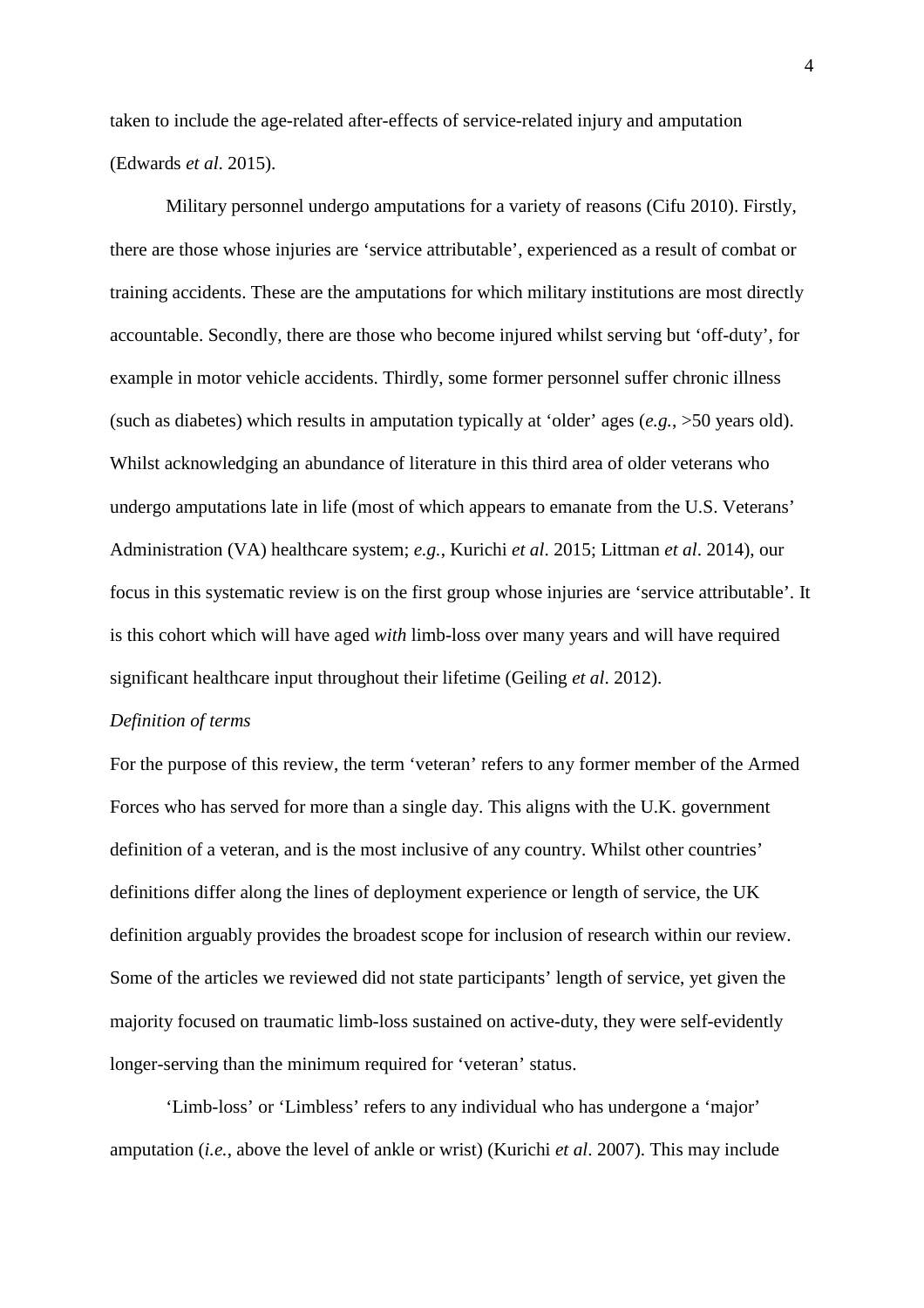those with multiple amputations (*e.g.*, a bilateral lower limb amputee), and those with amputations at different levels (*e.g.*, above knee or below knee; AK/BK). In relation to veterans, this may also include combat-related traumatic limb-loss (*e.g.*, as a result of blast injury or damage from projectiles), injuries sustained in training accidents or those acquired during the course of normal duties. Given the terms 'ageing', 'older', 'elderly' and 'later life' are often used inconsistently or left undefined, following previous reviews (*e.g.*, Cattan *et al.* 2005) we adopted any criteria used by the studies in this review.

#### *Aims of the review*

In this paper, we systematically review the literature on ageing and limb-loss in military veterans in order to a) comment on the current state of knowledge regarding the long-term impact of limb-loss in veterans, b) explore avenues for developing research in this area, and c) highlight health and social care implications for older limbless veterans. Our aim is to extend the literature by providing a critical summary of the strengths, limitations, omissions, and biases of current knowledge (Jesson and Lacey 2006), thereby guiding future research in this area and stimulating informed policy reflection and decision making.

#### **Methods**

#### *Inclusion criteria*

*Participants*: older limbless military veterans. Excluded were younger (*e.g.*, Iraq/Afghanistanera veterans). There were no restrictions on the type or cause of limb loss, other than meeting the above definition of 'major' limb loss and that the injury was sustained during the service person's military career. *Comparators*: where available, studies were included which drew explicit comparisons between 'older' (*e.g.*, Vietnam-era) and 'younger' (*e.g.*, Iraq/Afghanistan-era) veterans. *Outcomes*: long term impact of limb loss, healthcare needs, and age-related complications or comorbidities associated with limb-loss. Excluded were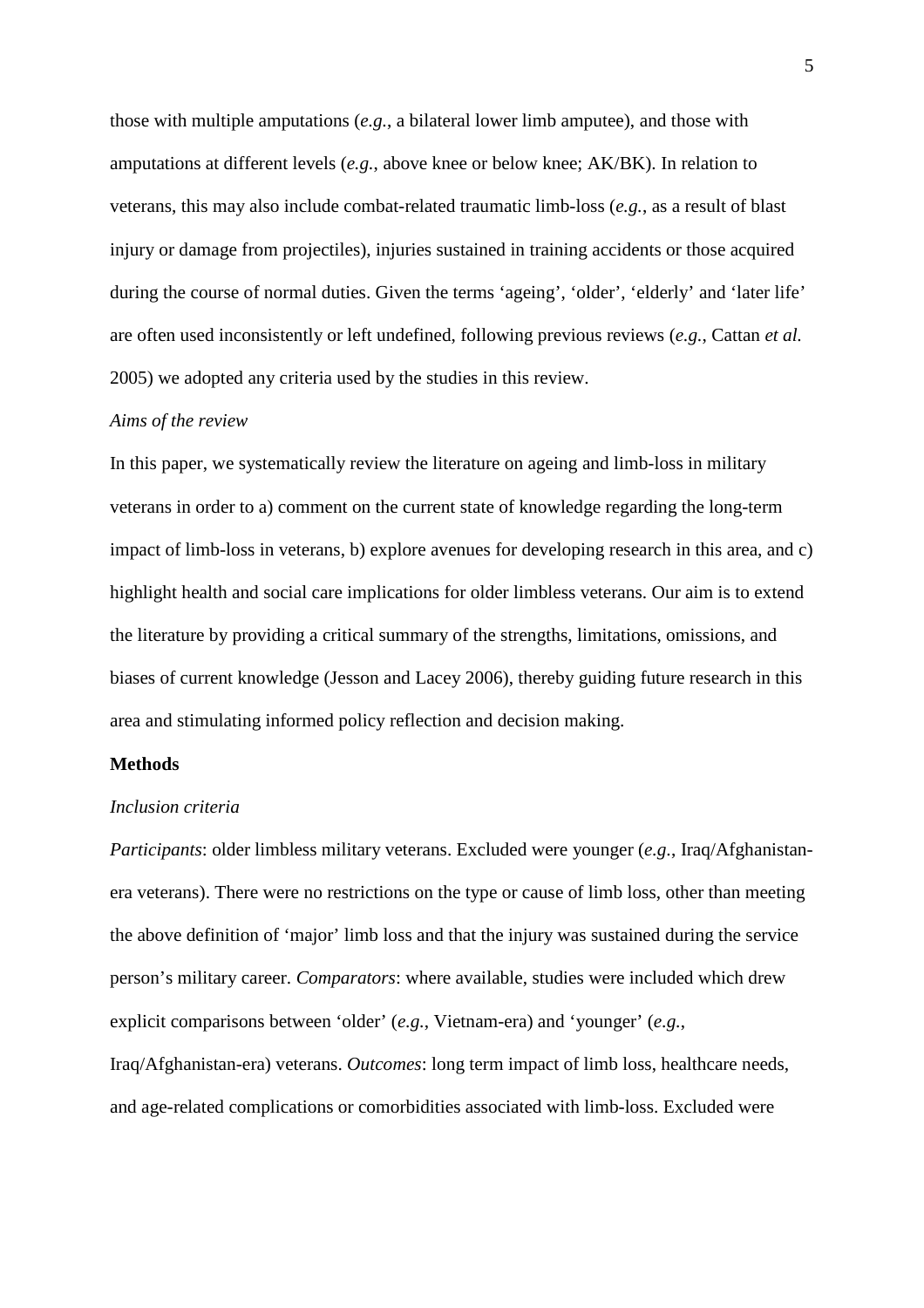studies focused solely on short-term rehabilitation. *Study design*: empirically-based studies of any study design. Excluded were commentaries, reviews (*etc.*).

For the purpose of this review, we wanted to include all studies relating to the longterm effects of limb loss. Since the majority of service-related amputations happen to young military personnel in their mid-20's (Geiling *et al*. 2012), we included articles whereby participants were described as 'middle-aged' or older, thus ensuring that participants had been living with limb-loss for multiple decades at the time of study. For example, if ages were not stated explicitly, articles were included wherein date of publication or 'time since amputation' exceeded two decades from the end of the conflict in which participants were injured.

### *Search strategy*

Guidelines for systematically searching and selecting papers for review were followed (Centre for Reviews and Dissemination 2009). Key databases were searched including: ASSIA, CINAHL, Cochrane Library, Medline, Web of Science, PsycArticles/PsychInfo, ProQuest Psychology and ProQuest Sociology Journals, and SPORTDiscus. The search terms included were as follows:

- "aging" OR "ageing" OR "older" OR "elder\*" OR "later life"
- "veteran" OR "veterans" OR "ex-military" OR "ex-service" OR "ex-force\*" OR "army"
- "limbloss" OR "limb-loss" OR "limb loss" OR "limbless" OR "amput\*" OR "prosthe\*" OR "artificial limb"

Given the large range of potential outcomes of interest, outcomes were not included in the search strategy. Rather, the above three search strings were used to capture *all* potentially relevant papers on older limbless veterans, with key outcomes highlighted during the initial phase of searching. Citation scanning was conducted for all papers included at the final stage.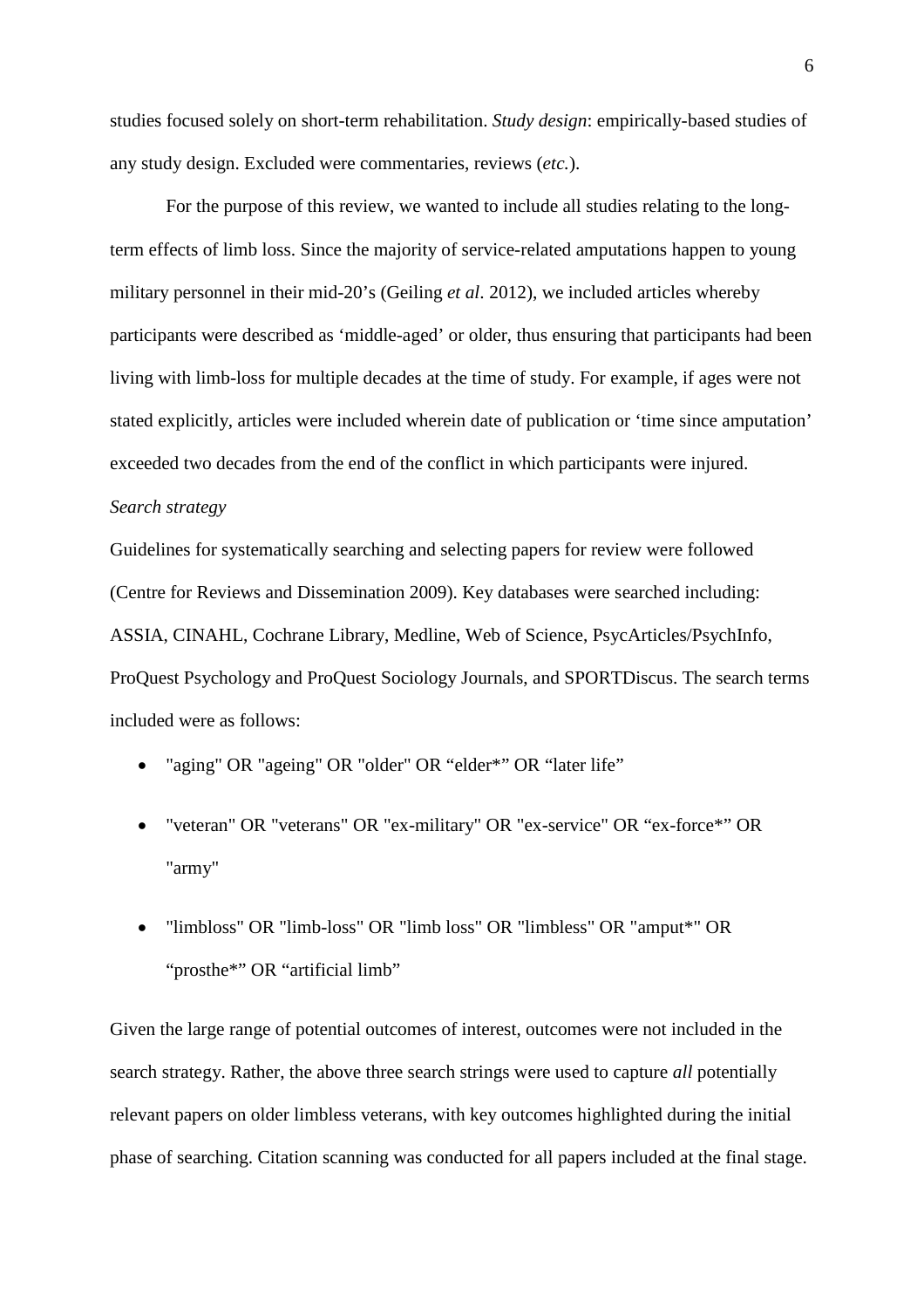A special issue in the *Journal of Rehabilitation Research and Development* – in which one of the searched-for articles was published – was searched, and the authors also searched their personal collections of articles.

### *Selection of studies, data extraction, quality assessment and synthesis of results*

For screening, article titles and abstracts were scanned for relevance by one reviewer and checked against the inclusion criteria by five members of the review team and discrepancies resolved by discussion. All relevant articles were subsequently read by three reviewers and a standardized data extraction form used to record key findings from each study. This form was also used to capture details on the type of study, location, and sample characteristics including age, gender, type/cause of amputation, and (where relevant) conflict in which limb trauma originated.

Previous review studies (Bunn *et al*. 2008; Cattan *et al*. 2005; Wilson *et al*. 2016) as well as recognized assessment tools (CASP 2013; EPHPP 2010) were used to guide processes of quality assessment. For qualitative studies, judgments were based on the suitability of the research design and recruitment processes for addressing the study's aims, the rigour of data collection and analysis processes, and whether there was a clear statement of the study's findings (CASP 2013). For the quantitative studies, quality was determined by an overall assessment of the appropriateness of the study design and methods in relation to the study's aims and objectives (Cattan *et al*. 2005). Studies were judged accordingly – by the same three reviewers who completed data extraction – as strong, moderate, or weak according to their methodological quality, and any discrepancies were resolved by discussion.

The research we identified was grouped into a number of 'themes' based on the content and focus of individual articles. These themes were identified and agreed upon by five reviewers at a meeting of the review team. The themes provided categories and sub-headings for organizing the results and are as follows: a) Long-term health outcomes, prosthetics use,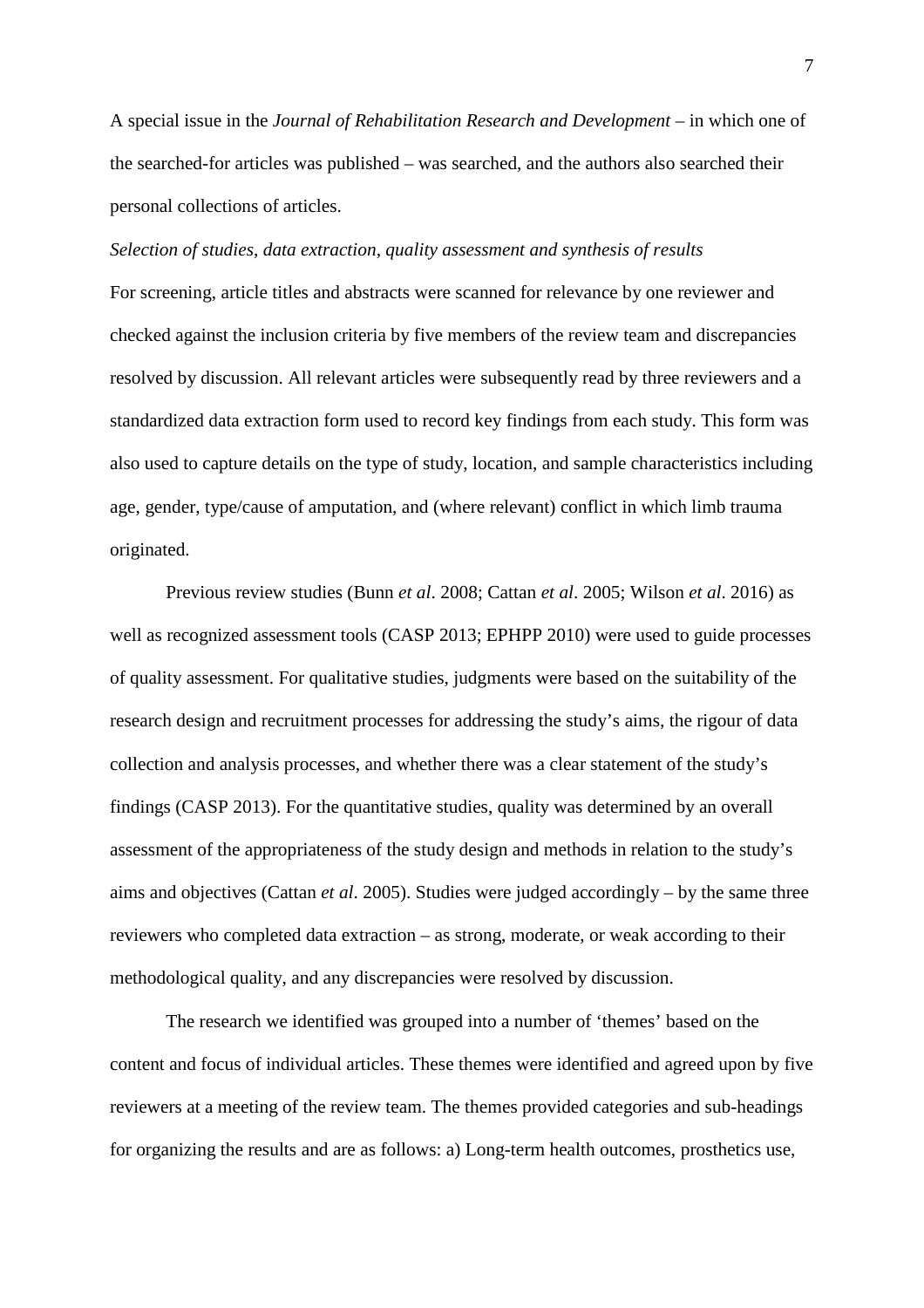and quality of life; b) Long-term psycho-social adaptation and coping with limb-loss; c) Disability and identity, and; d) Estimating the long-term costs of care and prosthetic provision. Included papers were too heterogeneous (*i.e.*, with regard to methodology, outcomes, and focus of the studies) to attempt a meta-analysis. Following guidelines on producing systematic reviews (CRD, 2009) and previous review studies (Cattan *et al*. 2005), a narrative synthesis (as opposed to meta-analysis or other methods of integration) was therefore chosen as the most suitable means of synthesizing findings from methodologically diverse studies.

### **Results**

The search process yielded an initial 1512 hits, which after screening resulted in a total of 6 articles relevant for inclusion (see figure 1). Citation scanning resulted in an additional 16 articles. Given that many papers that were deemed relevant reported age and time since amputation of their samples, but did not refer to 'ageing', 'older', or 'elderly' veterans, a larger number of papers were identified through citation scanning than through the initial keyword search. Hand searching a special issue of *Journal of Rehabilitation Research and Development* (JJRD) led to the discovery of an additional 7 articles. The authors' personal collections of articles yielded one further study.

#### [insert figure 1 here]

A total of 21 studies were identified, with 1 study – the Veterans Administration's (2010) *Survey for Prosthetic Use* – reported in 10 separate articles (of which 8 were published in a *JRRD* special issue). Nine out of the 21 studies were conducted in the U.S., with most of these (5/9) taking place within the VA healthcare system. Four studies were conducted in Iran, 1 in Nicaragua and 7 in the U.K. Most studies (15/21) were surveys of various long-term physical and psychological outcomes, three used qualitative or mixed methods (Foote *et al*. 2015; Machin and Williams 1998; Meyers 2014), and three (Blough *et al*. 2010; Edwards *et al*.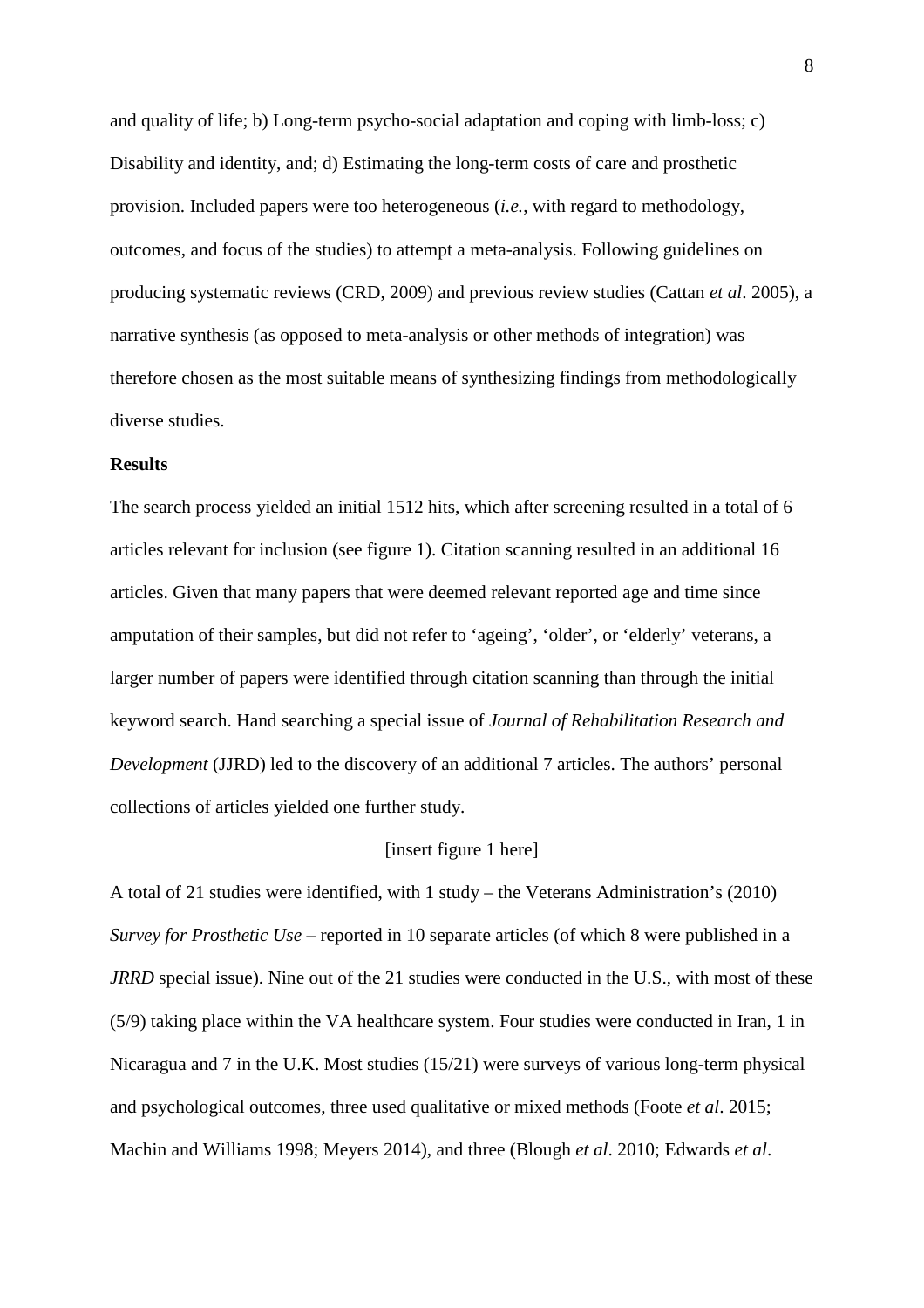2015; Stewart and Jain 1999) used a form of economic modelling to estimate the long-term costs of caring for limbless veterans. The characteristics of all the studies are summarized in tables 1a and 1b.

# [insert tables 1a and 1b here]

### *Long-term health outcomes, prosthetics use, and quality of life*

The largest collection of studies identified for review (16/21) focused broadly on assessing long-term physical health outcomes (including pain and comorbidities) associated with limbloss, levels of prosthetic utilization by older limbless veterans, and the impact of health outcomes and prosthetic use on quality of life (QoL). The largest of these studies was the VA's (2010) *Survey for Prosthetic Use*. This was a national survey comparing health outcomes, QoL, and use of prosthetics among 298 Vietnam veterans with combat-related traumatic limb-loss (mean age and time since amputation  $= 61$  yrs and 39 yrs) and 283 of their younger Operation Iraqi Freedom/Operation Enduring Freedom (OIF/OEF) counterparts (mean age and time since amputation  $= 29$  yrs and 3 yrs). It was noted that using prosthetic devices can improve functional ability, enhance mobility and safety, facilitate higher levels of activity, and can also reduce the risk of secondary comorbidities and problems resulting from overuse of intact limbs among limbless veterans (Gailey *et al*. 2010; Reiber *et al*. 2010). The survey aimed to document differences in health status and device-use between older and younger veterans, and to forecast changes in the use of prosthetic devices. It used a combination of validated and bespoke measurement tools, as well as analysis of medical records data.

Overall, findings from the survey revealed that health status (as measured on the SF-36 health questionnaire) was reported as good, very good, or excellent among 70.7% of Vietnam veterans and 85.5% of OIF/OEF veterans (Reiber *et al*. 2010). Compared with OIF/OEF veterans, fewer of the older Vietnam veterans (90.5% vs. 78.2%, respectively) were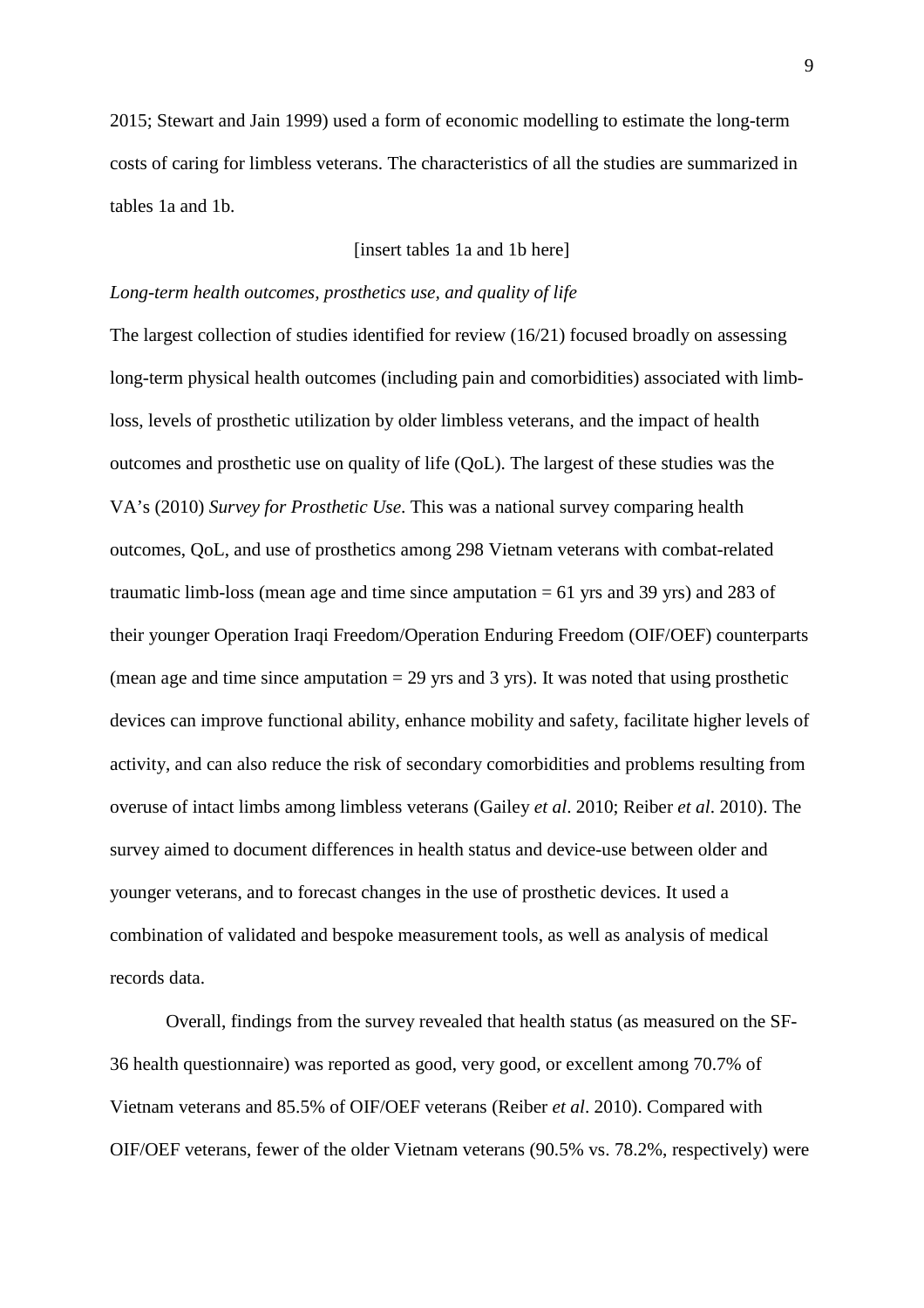current prosthetic users (Reiber *et al*. 2010). Findings on prosthetic use were further described with regard to the different types of amputation. Among lower-limb amputees, sole use of a wheelchair for mobility was more common in the Vietnam cohort compared with the OIF/OEF cohort, at 18% and 4%, respectively (Laferrier *et al*. 2010). Seventeen percent of the Vietnam lower-limb amputees reported abandoning use of all prosthetic devices, rising to 33% among bilateral lower-limb amputees, and 30% among upper-limb amputees (Laferrier *et al*. 2010; McFarland *et al*. 2010). Vietnam veterans reported more problems with their prosthetics and more pain when using them compared to OIF/OEF veterans (Berke *et al*. 2010). Other studies included in this review also revealed that prosthetic usage varied by type of amputation. For instance, a series of long-term follow-up studies of Vietnam veterans conducted by Dougherty (1999; 2001; 2003) revealed that 87.5% of unilateral AK amputees were current prosthetic users (average of 13.5 h/day) compared with just 22% of bilateral AK amputees (average of 7.7 h/day), thereby highlighting the significant additional impact of multiple compared to single limb-loss.

A high prevalence of comorbidities and pain was identified across the studies in this review. Most studies which assessed arthritis revealed prevalence rates of between 54% and 71% among older limbless veterans (Dougherty *et al*. 2014; Foote *et al*. 2015; Gailey *et al.* 2010; Kulkarni *et al*. 1998; Reiber *et al*. 2010), with one study of unilateral lower-limb amputees reporting a lower prevalence of 16.1% (Norvell *et al*. 2005). This compared with around 15% of OIF/OEF veterans reporting arthritis (Dougherty *et al.* 2010). Three papers (Dougherty *et al*. 2010; Gailey *et al*. 2010; McFarland *et al*. 2010), reported a higher incidence of cumulative trauma disorder (CTD; overuse injuries resulting from reliance on the intact limb) among Vietnam veterans, which compromised their ability to use prosthetics and reduced their prosthetic satisfaction levels relative to younger veterans. Coincident with the ageing process and the occurrence of comorbidities, some Vietnam veterans' prosthetics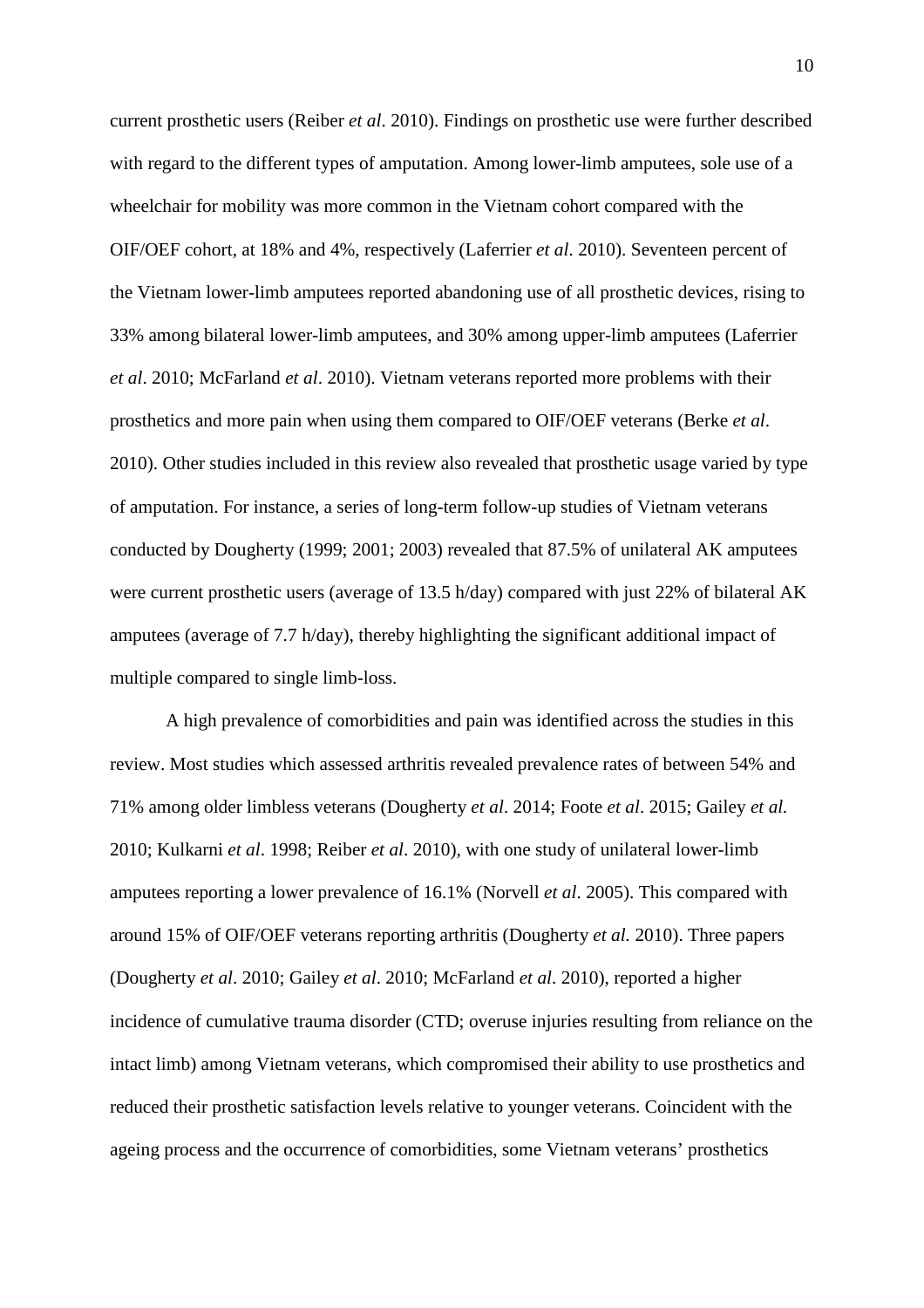therefore became too heavy, uncomfortable and painful to use, resulting in more abandonment of prosthetics (Laferrier *et al*. 2010).

Pain was reported as so prevalent among limbless veterans that it was often underevaluated (Berke *et al*. 2010). Prevalence rates of numerous types of pain are described in table 2. It was suggested by one study that phantom limb pain was often a persistent condition that stayed with the amputee for the remainder of life (Wartan *et al.* 1997). Another study described back pain and pain in contra-lateral (non-amputated) limbs as "disabling and progressive problems of long-term surviving amputees" and argued that such problems were as great as phantom pains but were often overlooked (Ebrahimzadeh and Fattahi, 2009; p. 1876). Eight papers reported the prevalence of mental health comorbidities among older limbless veterans (Dougherty *et al.* 2010, 2014; Ebrahimzadeh and Fattahi, 2009; Ebrahimzadeh and Hariri, 2009; Foote *et al.* 2015; Gailey *et al.* 2010; McFarland *et al.* 2010; Reiber *et al.* 2010). These studies reported rates of depression between 9.7% and 28% and PTSD between 15% and 46%.

### [Insert table two here]

Despite the high prevalence of pain and comorbidities, QoL was reported as good, very good, or excellent in 72.8% - 79.7% of older limbless veterans (Epstein *et al.* 2010; Foote *et al.* 2015). One reason for this may be that veterans tended to deal with pain via silent acceptance or a 'stiff upper lip' approach to coping (Machin and Williams 1998). One study (Taghipour *et al.* 2009) reported significantly poorer QoL among limbless veterans compared to population norms. Among the factors related to poor QoL, Epstein *et al*. (2010) revealed that poorer self-reported QoL was significantly associated (in both Vietnam and OIF/OEF veterans) with the need for assistance with activities of daily living. Such assistance was required by one third of upper limb amputees in both older and younger veterans (McFarland *et al.* 2010). Among bilateral lower-limb amputees, Dougherty *et al*. (2010) noted that 33% of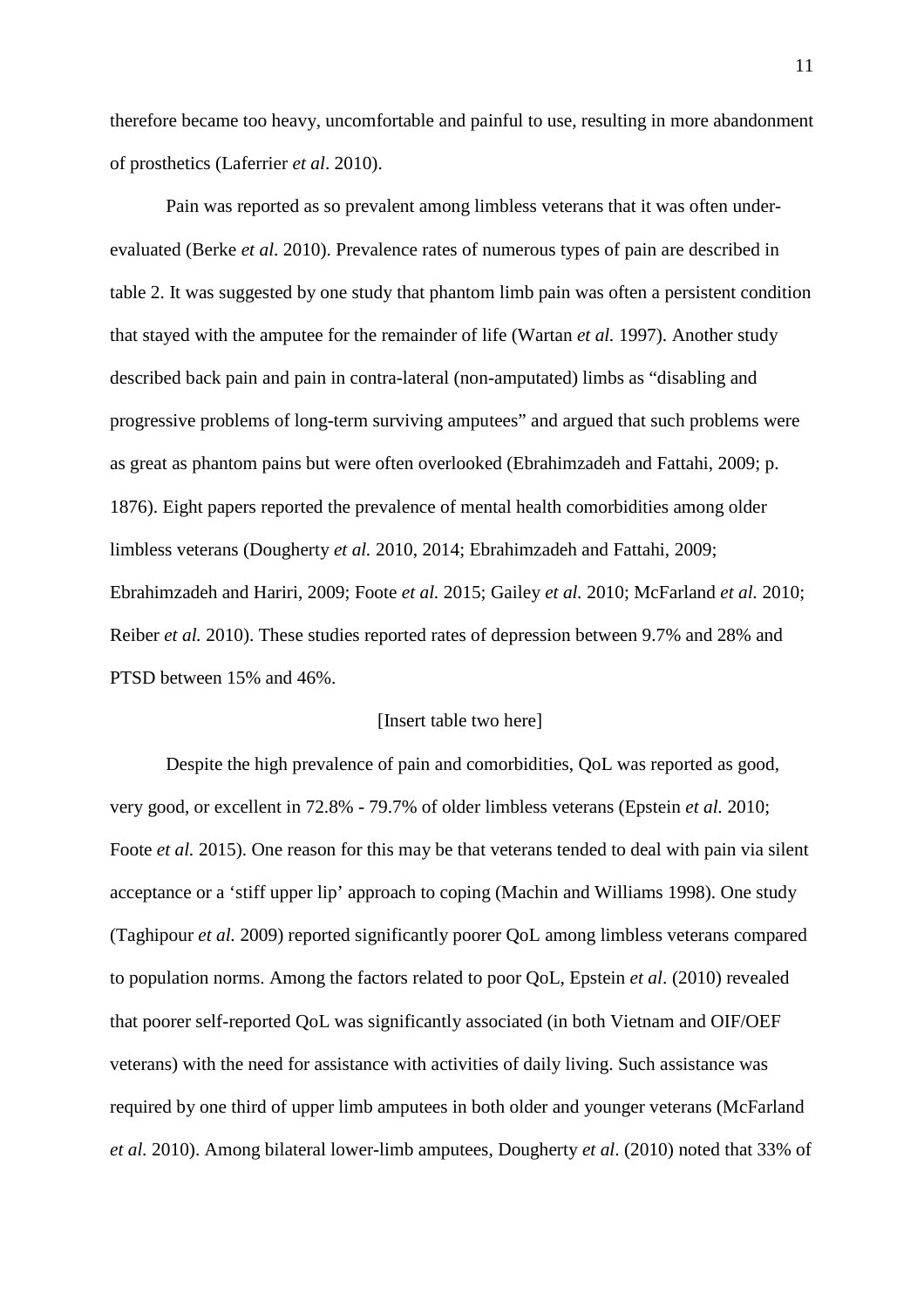Vietnam veterans (compared with just 6% of OIF/OEF veterans) could no longer walk. In addition, fewer Vietnam veterans were participating in 'high impact' activities such as skiing and basketball, compared with the younger cohort (see also, Reiber *et al.* 2010). In the only study to include qualitative analysis of older veterans' QoL experiences, Foote *et al*. (2015) provided vivid descriptions of the effects of impairment and restrictions on activities caused by amputation and by not being able to walk long distances due to pain. Declining mobility with age was linked strongly to poorer QoL in the narrative of one veteran interviewed in Foote *et al*.'s study.

Other factors related to poorer QoL included a higher number of comorbidities, higher levels of pain, and mental health problems (Dougherty *et al.* 2010, 2014; Epstein *et al.* 2010; Foote *et al.* 2015; Hoaglund *et al.* 1983; Reiber *et al.* 2010). Several papers noted the impact of age-related changes, pain and declining mobility on veterans' QoL (Dougherty 2001; Dougherty *et al.* 2010; Ebrahimzadeh and Fattahi 2009; Foote *et al.* 2015), with mental health problems such as depression and PTSD – endured for many decades in some cases – described as among the biggest reasons for poor QoL among older limbless veterans (Ebrahimzadeh and Fattahi 2009; Epstein *et al.* 2010; Foote *et al.* 2015).

Finally, several papers considered the long-term impact of limb-loss on employment and personal relationships (*e.g.*, Dougherty 1999; 2001; 2003; Dougherty *et al.* 2010; 2014; Foote *et al.* 2015; Reiber *et al.* 2010). In a long-term follow-up of bilateral above-knee amputees from Vietnam, Dougherty found that 70% of veterans were or had been employed outside the home since their injury. Reiber *et al*. (2010) similarly reported a 78.7% current employment rate among Vietnam veterans. The vast majority of veterans were also married and had had children (Dougherty 1999; 2001; 2003; Ebrahimzadeh and Fattahi 2009, Ebrahimzadeh *et al.* 2013). Accordingly, Dougherty (1999) argued that Vietnam veterans had lived 'relatively normal lives' within the context of their physical limitations and that,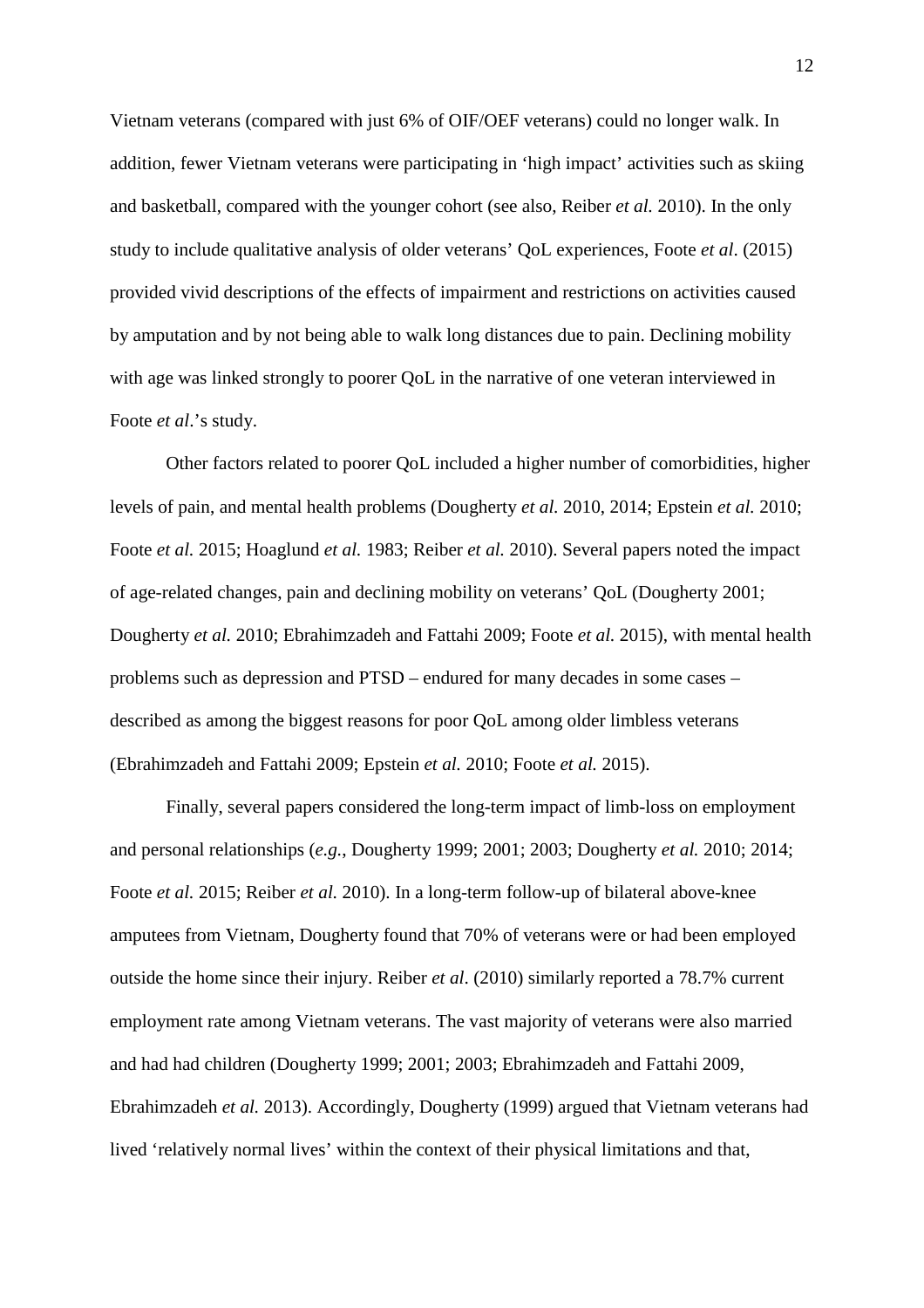contrary to media narratives, did not on the whole experience insurmountable emotional and physical scars. Indeed, Foote *et al*. (2015) suggested that older Vietnam veterans with limbloss had continued to make major life transitions and experienced positive QoL, but that problems with pain, physical ailments exacerbated by ageing, and mental health problems could also adversely affect QoL, thus underscoring the importance of ongoing care and rehabilitation.

# *Psycho-social adaptation and coping in older limbless veterans*

Three studies (Desmond 2007; Desmond and MacLachlan 2006; Machin and Williams 1998) discussed coping and psycho-social adaptation among older limbless veterans. Desmond and MacLachlan (2006) surveyed coping strategies and psycho-social adaptation with a sample of elderly lower-limb amputees (mean age  $= 74$  years) who were members of the British Limbless Ex-Servicemen's Association (Blesma). The term 'psycho-social adaptation' was not defined in this paper but was described in relation to an individual's ability to adapt to a range of challenges including impairments in physical functioning, prosthesis use, pain, changes in occupation, and alterations in body image and self-concept. The authors reported that problem solving and seeking social support were coping strategies associated with fewer depressive symptoms and greater psycho-social adaptation among older veteran amputees. Avoidant coping strategies (*e.g.*, denial, alcohol use) were associated with poorer psychosocial adjustment, echoing wider findings about the maladaptive use of avoidant coping strategies in adaptation to disability. Greater time since amputation was also positively related to adjustment, with the average length of time being 42.6 years among the Blesma veterans.

In a separate study, Desmond (2007) then explored coping and adjustment with upper limb amputees from the Blesma cohort. In this study, psychosocial adjustment was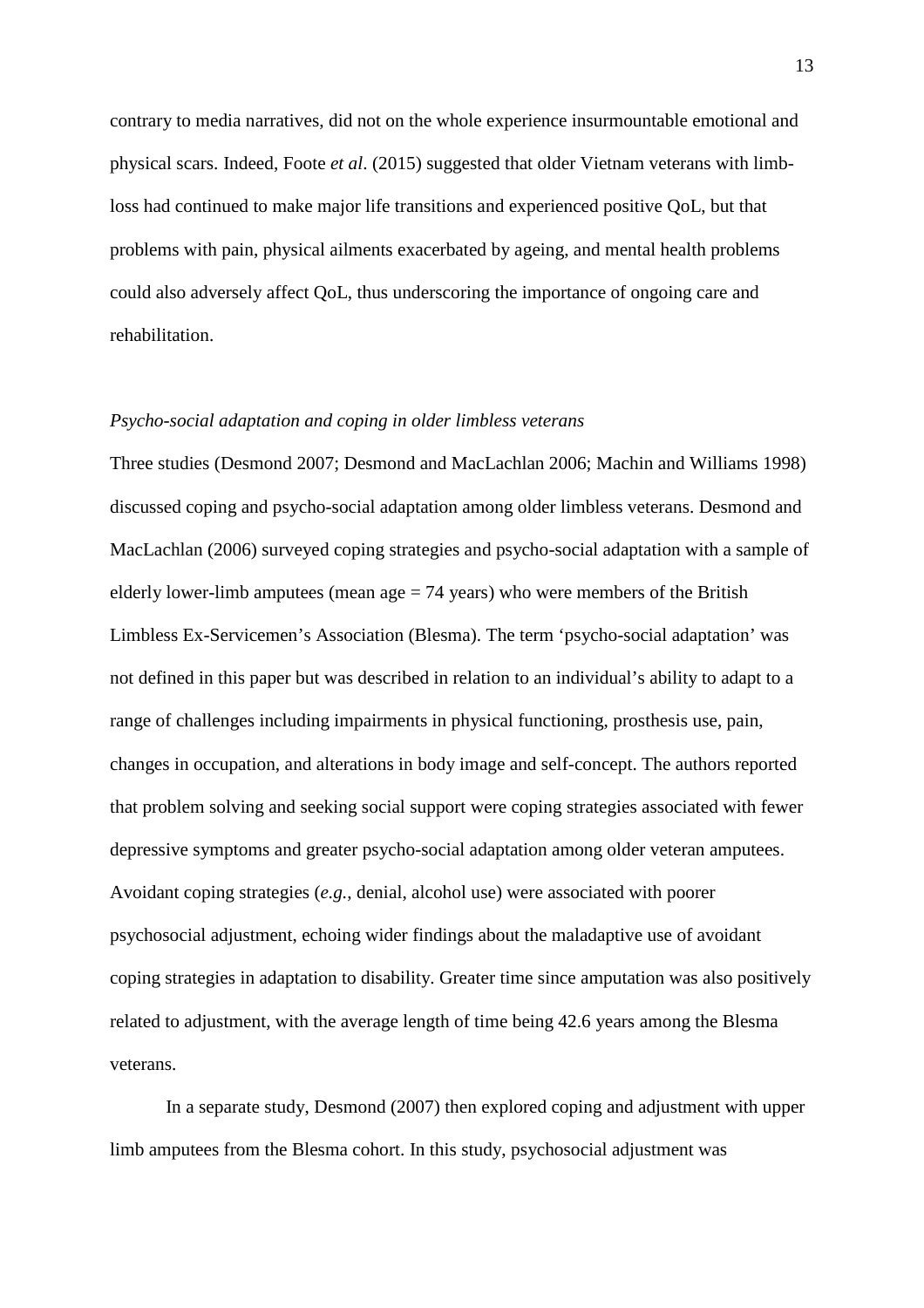conceptualized as 'the absence of clinically elevated symptoms of anxiety and depression and evidence of positive adjustment to amputation and prosthesis use' (p. 17). Findings broadly mirrored those of the earlier study, although the associations between seeking social support and adjustment were not evident. As Desmond argued, the findings of this and the previous study hold relevance for the care of older veterans, in particular the importance of promoting adaptive, problem-focused coping strategies designed to enhance long-term adjustment and QoL.

Machin and Williams (1998) also explored coping strategies in relation to phantom pains. They reported that veterans generally made little use of strategies such as problem solving or emotional support, preferring a 'stiff upper lip' approach to coping and a silent acceptance of pain. Many had also given up on medical assistance, making comments such as "I have had no success with treatments so far, so there is no point in even trying" (p. 293).

# *Disability and Identity*

One study by Meyers (2014) focused on the identity politics of disability and amputation amongst middle-aged veterans of Nicaragua's civil war of the 1980's. Meyers' qualitative study drew upon interviews and participant observations conducted with opposing sides of the conflict in order to understand how each side positioned themselves with regard to the broader category of 'disability'. For the ex-Contra rebels (politically marginalized following their defeat by the Sandinista regime), adopting the social identity of 'disabled' became a means of arguing for equal rights and the protection of disability benefits. On the other hand, the Sandinistas under the 'Organization of Disabled Revolutionaries' (ORD) sought to distance themselves from 'other' disabled people, preferring to emphasize their privileged status as 'war heroes'. Their amputations were symbols of valor setting them apart from other disabled groups and protecting them from 'stigmatized' disabled identities. Sandinista veterans thereby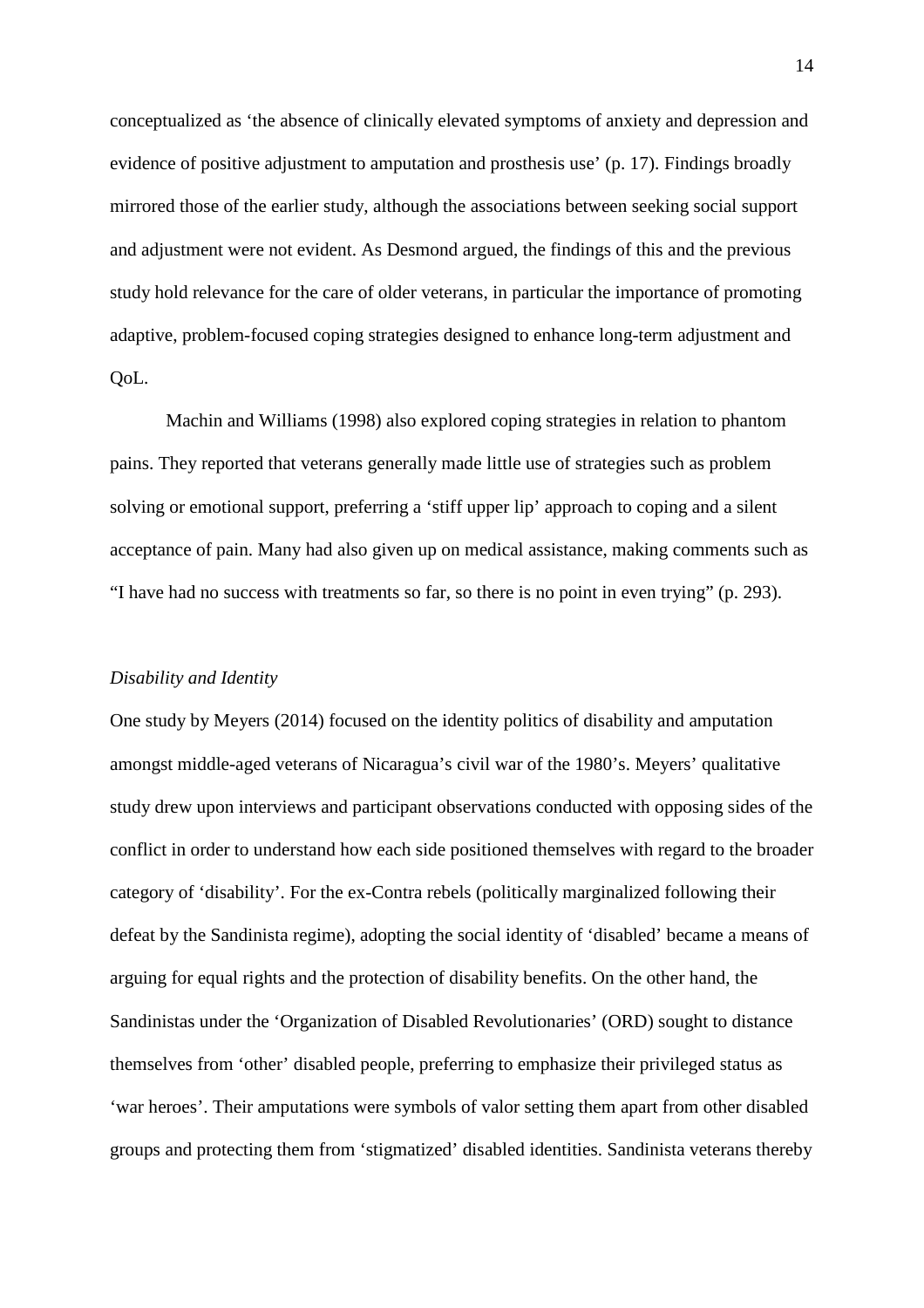adopted an ambiguous relationship to other disabled people: choosing to set themselves apart yet occasionally being compelled to identify with wider disability movements in order to gain access to benefits and resources.

Meyers' findings showed that the political and military context in which veterans were injured was an important feature of their long-term adjustment to 'disability' and negotiations around personal and social identity. By highlighting matters of social identity, Meyers also situated the study of older veteran amputees within the wider literature on critical disability studies (*e.g.*, Meekosha and Shuttleworth 2009), which the literature on older veterans has otherwise yet to engage with. Indeed, one insight from Meyers' paper – mirroring the perspective of disability scholars more broadly (Meekosha and Shuttleworth 2009) – was that disabled and amputee veterans were not a homogenous group in terms of their social identities and experiences of disability, and that various 'intersecting' identities (particularly in relation to age, gender, race, and combat-era) were important in understanding their lives.

### *Estimating the long-term cost of prosthetic provision for limbless veterans*

In line with the aims of this systematic review to evaluate the long-term impact of limb-loss, three papers considered the long-term financial burden of prosthetic device provision required to meet veterans' mobility needs (Blough *et al.* 2010; Edwards *et al.* 2015; Stewart and Jain 1999). Using Markov model analysis, Blough *et al*. (2010) projected the cost of prosthetic device provision for US veterans over 5 year, 10 year, 20 year and lifetime periods. Using the *Survey for Prosthetic Use* sample (see above), the authors contrasted the estimated the lifetime cost of provision for Vietnam veterans compared with OIF/OEF veterans. Given the greater number – and greater technological advancement – of prosthetics used by OIF/OEF veterans, the cost of provision for the younger cohort was significantly higher than the Vietnam cohort. Costs were also compared by type of amputation, with unilateral upper,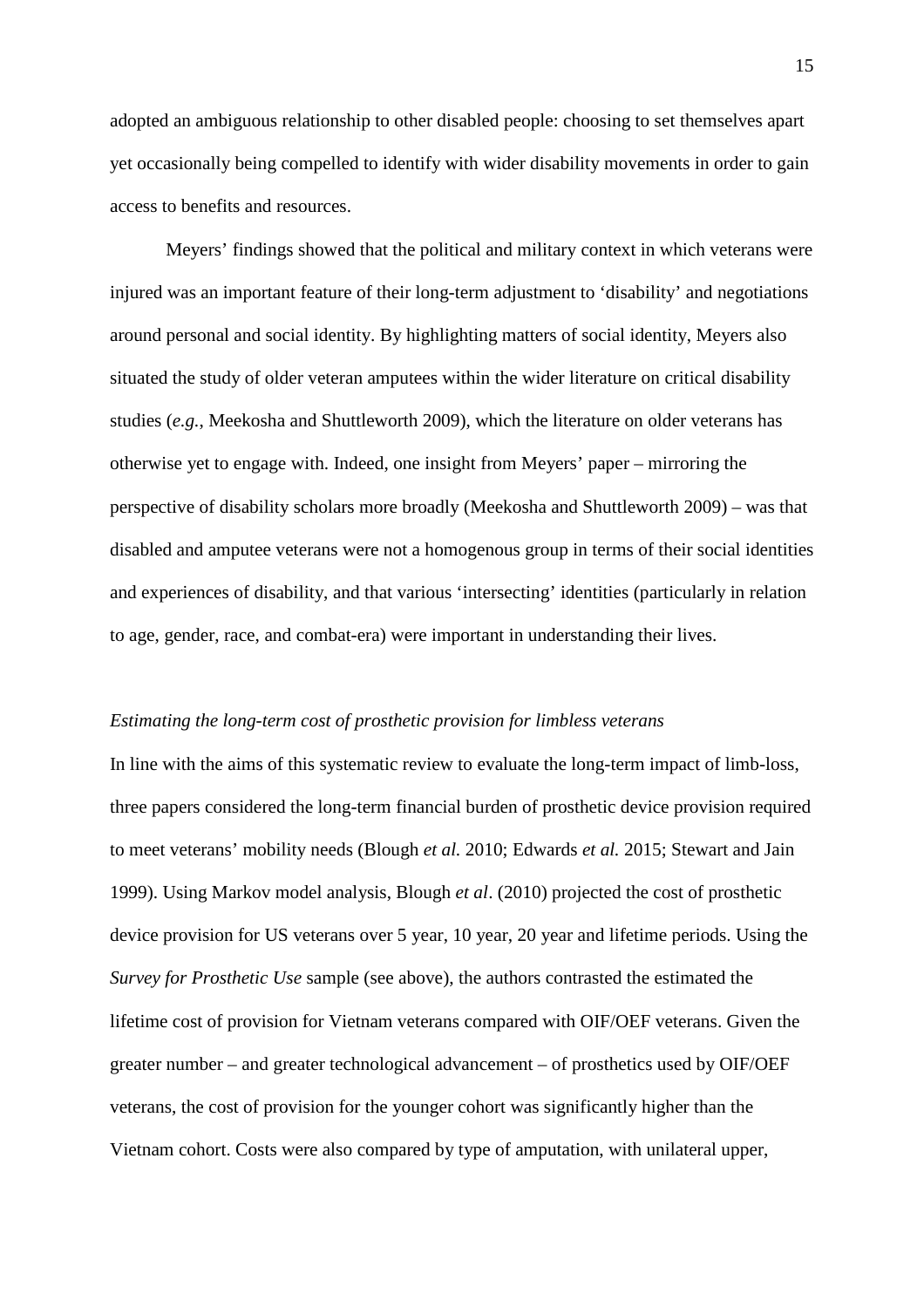unilateral lower, bilateral upper, and multiple limb loss forming separate categories for analysis. Given that lower-limb prostheses were typically more expensive and complex than upper-limbs, costs were also highest in the 'multiple limb loss' category, such that the lifetime projected costs of provision for a single Vietnam and OIF/OEF multiple limb amputee were 750k and 3.4m US Dollars, respectively. This compared with lifetime costs for a unilateral upper limb amputee at 300k for Vietnam and 1.1m for OIF/OEF. Blough *et al*. asserted that future costs of prosthetic provision could be manageable for the VA and for the Department of Defence (DoD), but that their estimates were 'conservative' because of potential outliers and the cost of future emerging technologies.

In a similar study with U.K. veterans, Edwards *et al*. (2015) argued for the imperative of long-term planning to meet the prosthetic and rehabilitative needs of Iraq and Afghanistan veterans. Using a simplified version of Blough *et al*.'s (2010) Markov model, Edwards *et al*. estimated that the long-term (40 year) cost of rehabilitation and prosthetic provision for the entire UK veteran cohort of Iraq and Afghanistan was £288 million (USD 444 million) in 2015 currency. Prior to the conflicts in Iraq and Afghanistan, Stewart and Jain (1999) conducted a retrospective cohort study based on 98 British amputee veterans from previous conflicts in order to produce an estimate of lifetime costs. Extrapolating from their sample to the rest of the UK population of war amputees, the figure they produced was £69 million, which did not account for any related, hidden, or future costs and, according to the authors, was likely to be a significant under-calculation.

None of the cost-estimate studies were, however, able to account for variations in the cost of care provision through chronic disease, age-related changes (*e.g.*, in mobility), and comorbidities such as mental health problems that limbless veterans are likely to encounter 'downstream' (Geiling *et al.* 2012). As Geiling *et al.* (2012), in their commentary on the 'medical costs of war in 2035' put it, there was a need to consider the "secondary and tertiary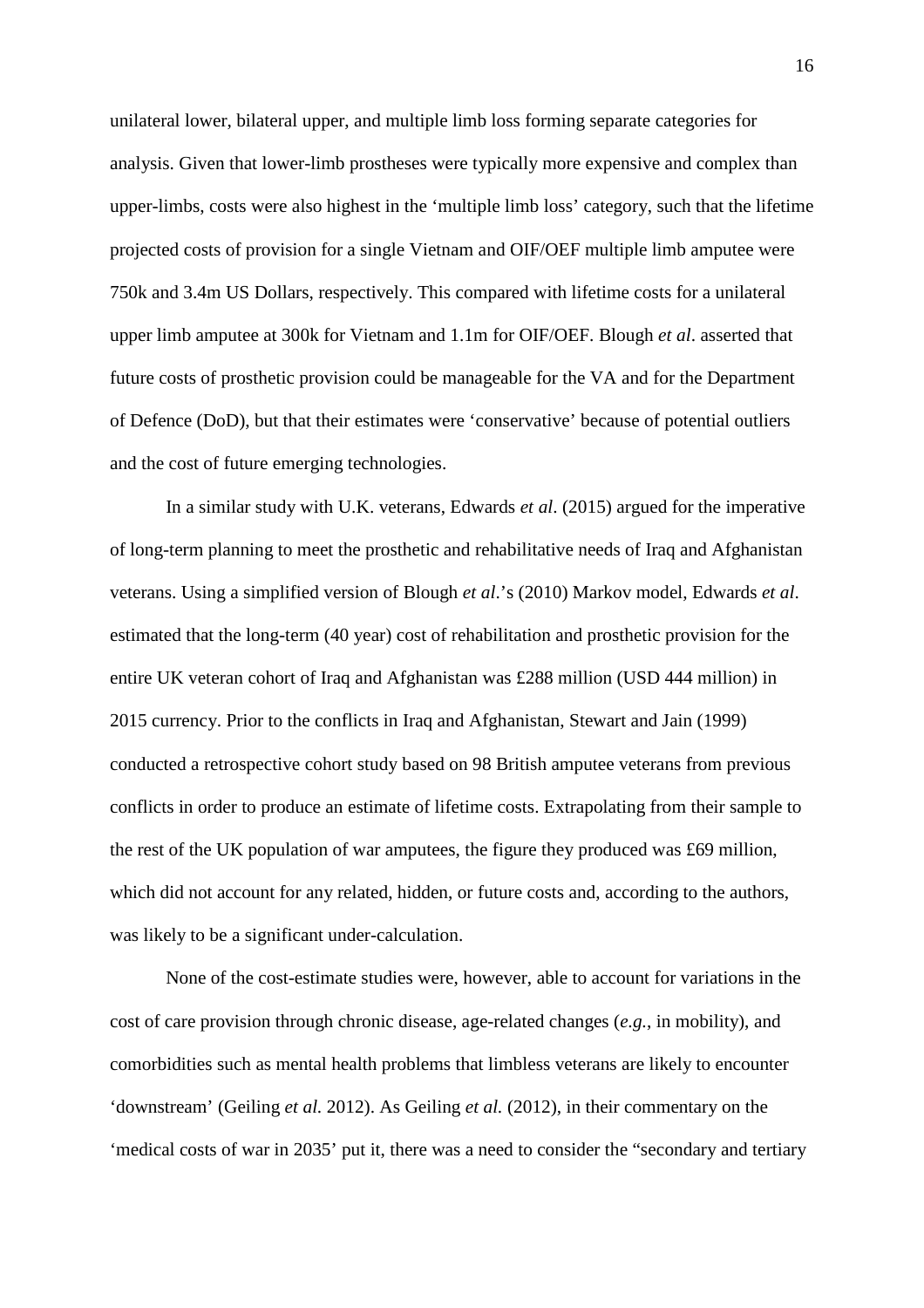consequences in middle age [which] might include decreased mobility, weight gain, coronary artery disease, and diabetes mellitus" (p. 1237). Accordingly, Geiling *et al*. emphasised the need for early interventions – including prevention and treatment measures – to help mitigate the likely additional costs to society. Indeed, as Edwards *et al*. (2015) also cautioned, their estimates should be considered merely as "the start of a challenge to develop sustained rehabilitation and recovery funding and provision" (p. 2854), and that ongoing assessment of injured soldiers and their care would be required as the population ages.

### *Quality of the literature on ageing and limb-loss in veterans*

The literature as a whole is over-reliant on the self-report survey method (17/21 studies). Whilst many of these were large, well designed surveys which included comparison groups, there are limitations associated with this dependence on survey methodology. For instance, 11 studies discussed the potential representativeness of their samples, including questions over the presence of selection bias and differences between respondents and non-respondents. In particular, evidence that some veterans self-medicated with alcohol to deal with phantom pain (Sherman *et al.* 1983) and avoided contact with clinicians when treatments were deemed ineffective (Machin and Williams 1998), could indicate that non-respondents had potentially more severe problems with mental health or alcohol use. It could also be argued that the use of a single 5-point scale to assess quality of life within the VA survey for prosthetic use (2010) was an overly simplistic measure for a complex, multi-faceted construct. Whilst 11 studies used validated measurement instruments (12 also incorporated bespoke measurement tools), only one study (Kulkarni *et al.* 1997) used medical assessments to determine the presence of comorbidities. There was also an absence of longitudinal follow-up studies which would have been able to determine the impact of limb loss over time or throughout the life course (Murrison 2011).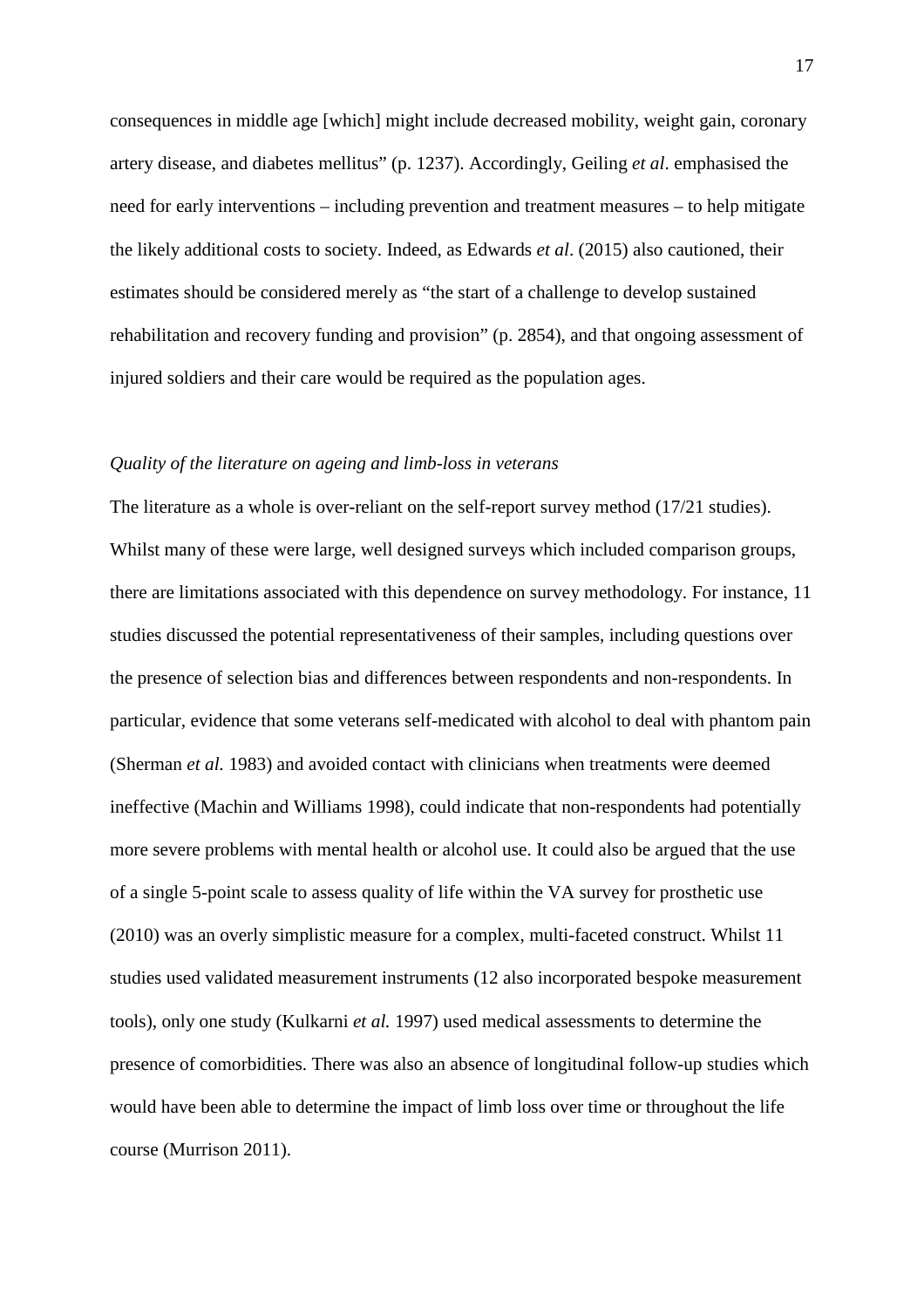Of the studies based in full or part on qualitative methods (Foote *et al.* 2015; Machin and Williams, 1998; Meyers, 2014), only one (Meyers 2014) provided sufficient information on data collection and analysis procedures for methodological rigor to be assessed. This study was classified as strong, based on the quality and extent of data collection, well-documented relationship between researcher and participants, clearly articulated findings and implications, and good grounding in theory. With the exception of this paper, however, the literature on older limbless veterans lacked theoretical depth and engagement with critical social issues such as ageing and disability, identity, and independence (*e.g.*, Schwanen and Ziegler 2011). Overall, the quality of the literature on ageing and limb-loss in veterans may be categorized as weak-to-moderate. Despite an over-reliance on the self-report survey method, findings do appear consistent across the literature (see tables 1 and 2), and the measures used possessed some face validity. Accordingly, the literature reviewed can be considered useful for drawing some conclusions regarding the long-term impact of limb-loss on veterans, whilst also recognizing the need for further well-designed research studies (both quantitative and qualitative), and prospective, longitudinal studies.

# **Discussion**

### *Summary of results*

This systematic review makes a contribution to the existing literature on ageing and limb-loss in military veterans by analyzing the results of numerous studies, and by identifying key factors associated with the long-term impact of limb-loss. We were also able to identify the strengths, limitations, and omissions of this body of research. Key findings emphasize that, whilst limbless veterans are generally able to achieve a good quality of life, limb-loss is still a progressive and degenerative injury involving enduring experiences of pain, comorbidities, and sometimes mental health problems which undermine veterans' health, well-being and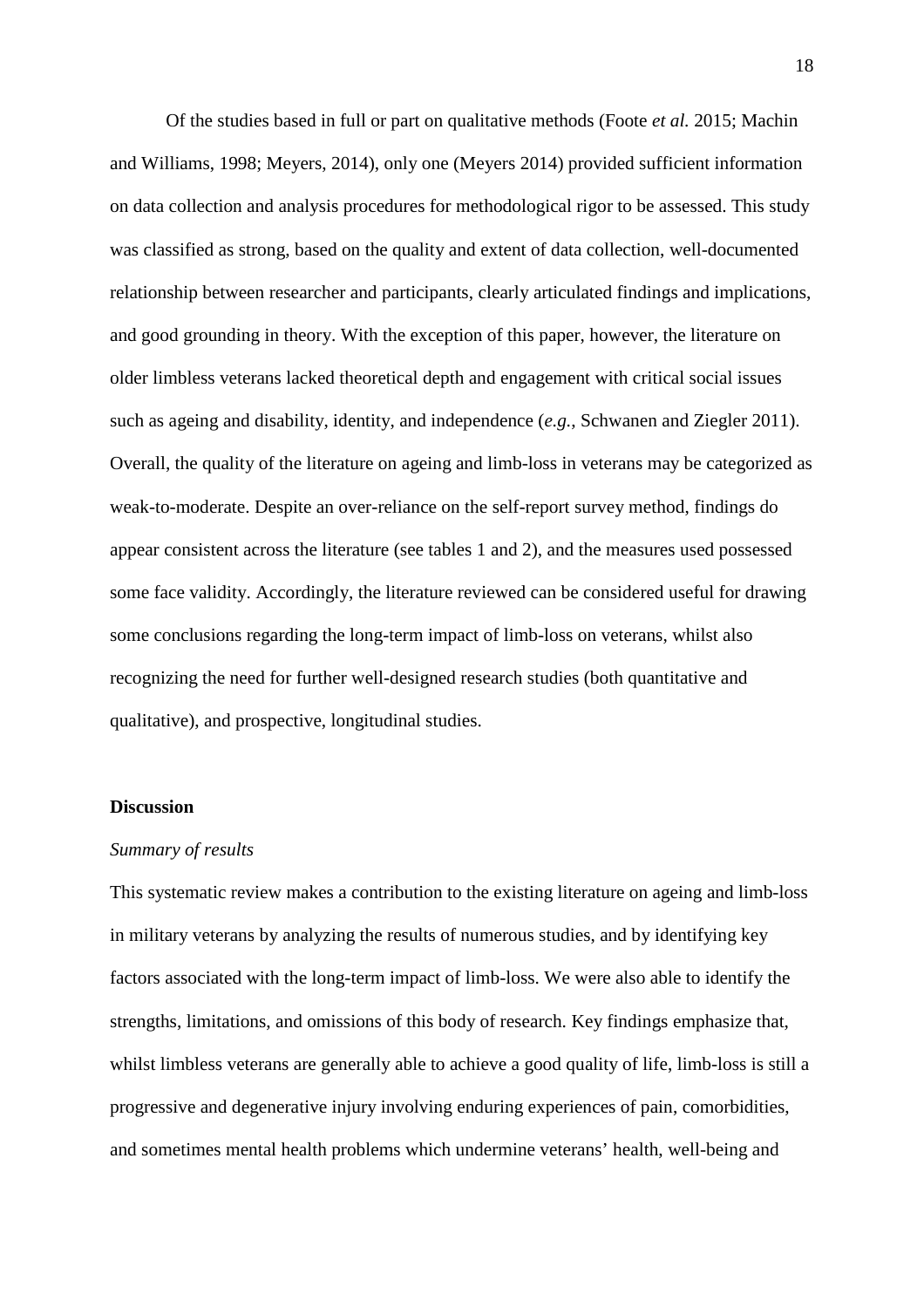quality of life. Furthermore, it is evident that approaches to coping, as well social and political context, exert an important influence on veterans' long-term adjustment and identity in relation to limb-loss. Finally, the literature highlights the substantial cost of caring for limbless veterans throughout the life-course and the financial commitments required to safeguard their long-term health and care needs.

#### *Comparison to other literature*

Only two prior reviews could be identified regarding the impact of limb-loss on veterans (Christensen *et al.* 2016; Robbins *et al.* 2009). One review (Robbins 2009) focused on longterm health outcomes associated with war-related amputation, but was not systematically conducted and the focus was solely on clinical outcomes. The other (Christensen *et al.* 2016) was a systematic review of the physical and social factors determining health-related quality of life (HRQoL) for veterans with lower-limb amputation. Whilst some of the included studies focused on long-term impact, this was therefore limited to the outcome of HRQoL in lower-limb amputees. As such, the present study remains the only systematic review to have captured the long-term impact of limb-loss in older veterans across a broad range of outcomes and studies.

Whereas the studies on coping and psycho-social adaptation among older limbless veterans focused predominantly on the physical impact of limb-loss, exploration of the longterm psychological effects of traumatic injury has been largely overlooked. Indeed, other research indicates that the psychological consequences of war trauma can be very long lasting, and that those with a physical disability may experience even greater distress as their injuries become more disabling through ageing (Burnell, Coleman and Hunt 2010; Hunt and Robbins 2001). It is unfortunate, therefore, that the literature on coping among older veterans shows a lack of engagement with the potential psychological consequences of traumatic limbloss.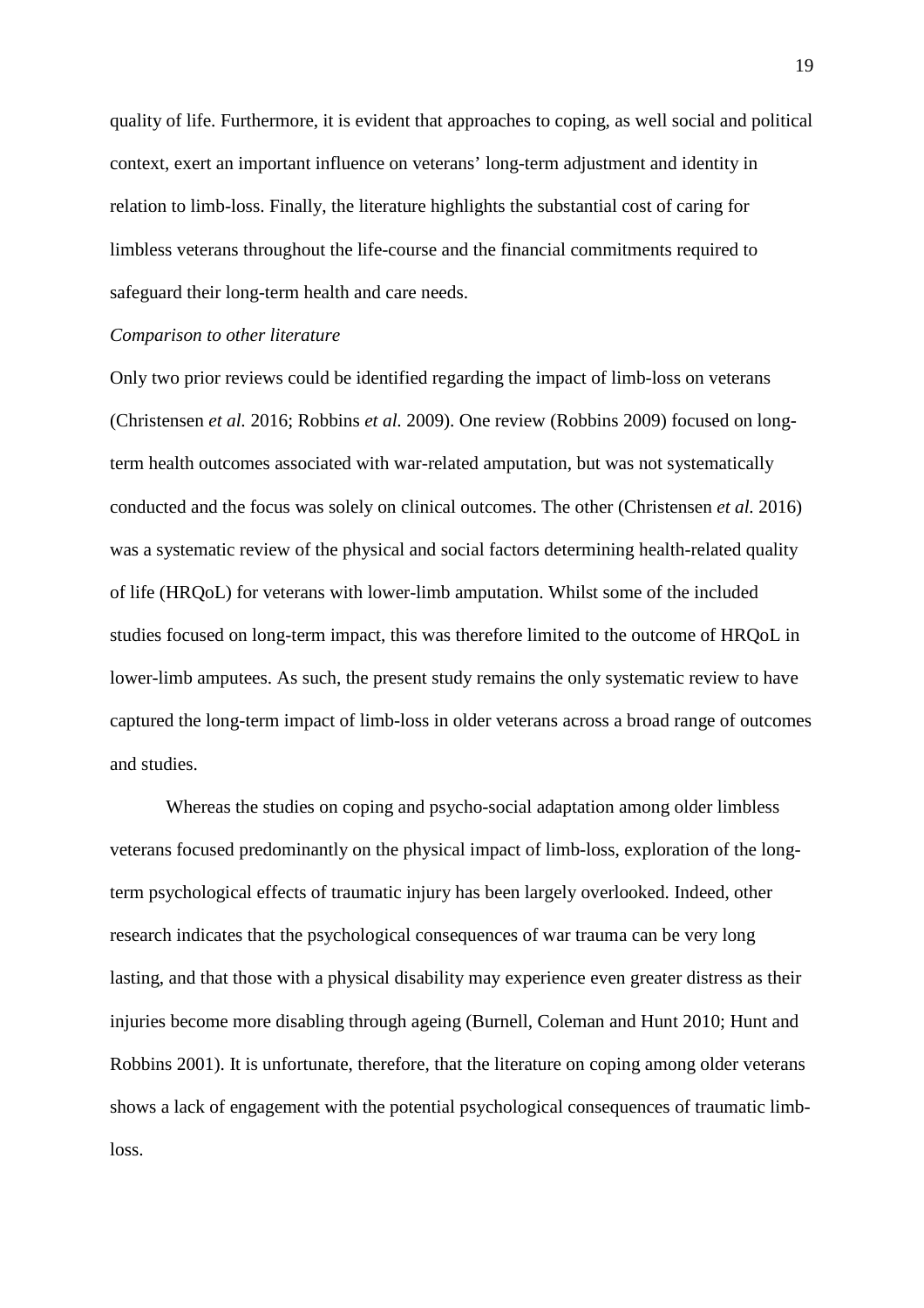Within the wider literature on limb-loss (*e.g.*, Heavey 2013; Wool 2015) and ageing veterans (*e.g.*, Burnell *et al.* 2010; Hunt and Robbins 2001), there are numerous studies which explore the narratives and experiences of ageing and disability. Such studies show how the stories people tell about their lives help them assign meaning to their experiences, and how these meanings are themselves derived from cultural narratives about ageing and disability (Phoenix, Smith and Sparkes 2010; Smith and Sparkes 2008). This topic is largely ignored, however, within the research we describe in this review. The omission of narrative research from the literature on older limbless veterans is significant, particularly when considered in light of a rich body of work in narrative gerontology (*e.g.*, Kenyon, Bohlmeijer and Randall, 2010) which attests to the value of stories both for understanding and improving the lives of individuals, and in a broader sense for understanding history from the perspective of those who lived through significant events. Accordingly, we suggest that research with older limbless veterans may productively adopt a narrative approach to better understand the lived experience of war and limb-loss throughout the life-course.

### *Strengths and limitations*

This review is limited by the lack of a protocol published prior to carrying out the study. Whilst the PRISMA checklist (Moher *et al.* 2009) was used during the write-up to ensure accuracy of reporting, the omission of a protocol from the study design limits transparency regarding any changes between protocol and systematic review. Furthermore, the limited quality of evidence in the studies reviewed inevitably restricts the conclusions that can be drawn, due in part to the questionable representativeness of some studies and the fact that the most isolated and severely disabled older veterans may not have been reached (Foote *et al.* 2015).

Strengths of this review include the broad inclusion criteria and wide search strategy which meant that a large number of diverse studies were able to be reviewed and synthesized.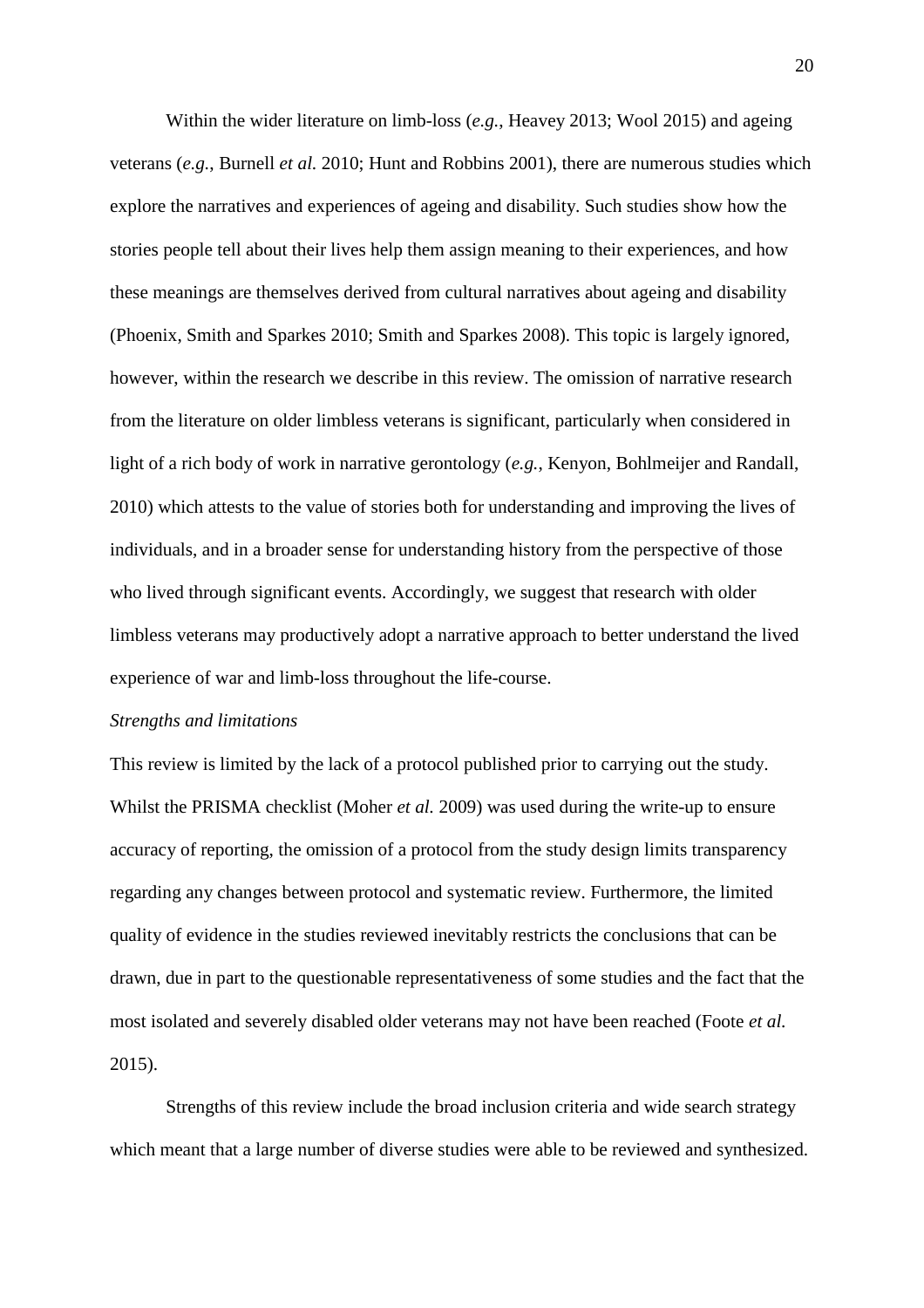We were therefore able to comprehensively identify all relevant studies across a number of different domains, and were able to highlight consistent findings regarding the long-term impact of limb-loss on older veterans.

### *Implications for policymakers*

One clear strength of the literature is that a wide range of age-related changes and comorbidities have been identified among older limbless veterans, as has the potential impact of these various conditions on independence, mobility, health and quality of life. Amputation is not a static disability, but a "progressive deteriorating condition" that affects the health status of amputees over time (Ebrahimzadeh and Fattahi, 2009; p. 1873). It is important to note, therefore, that age-related changes may complicate the process of long-term recovery and capacity for prosthetic use, with subsequent healthcare implications for older veterans (McFarland *et al*. 2010). The findings of this systematic review indicate significant challenges regarding the long-term physical and mental health of limbless veterans. There is thus a compelling case to ensure that (very) long-term care requirements, including the cost of repairing and replacing prosthetic devices and of mental health care, are adequately considered when the future costs of care provision are estimated (Blough *et al.* 2010; Edwards *et al.* 2015; Geiling *et al.* 2012). In addition, given the majority of veterans were long-term prosthetic users, ensuring the continuation of healthcare staff trained in advanced prosthetic technology will be necessary to meet future care needs and to maintain expertise in the absence of current military conflict (Blough *et al.* 2010).

Several US papers included in this review also noted the influence of a 'paradigm shift' concerning the goals and purpose of rehabilitation for limbless veterans (Berke *et al.* 2010; Gailey *et al.* 2010; Laferrier *et al.* 2010; McFarland *et al.* 2010). This shift was described in terms of providing veterans with the opportunity to return to active duty (should they wish to), with 18-21% successfully returning at the time of the research compared to 2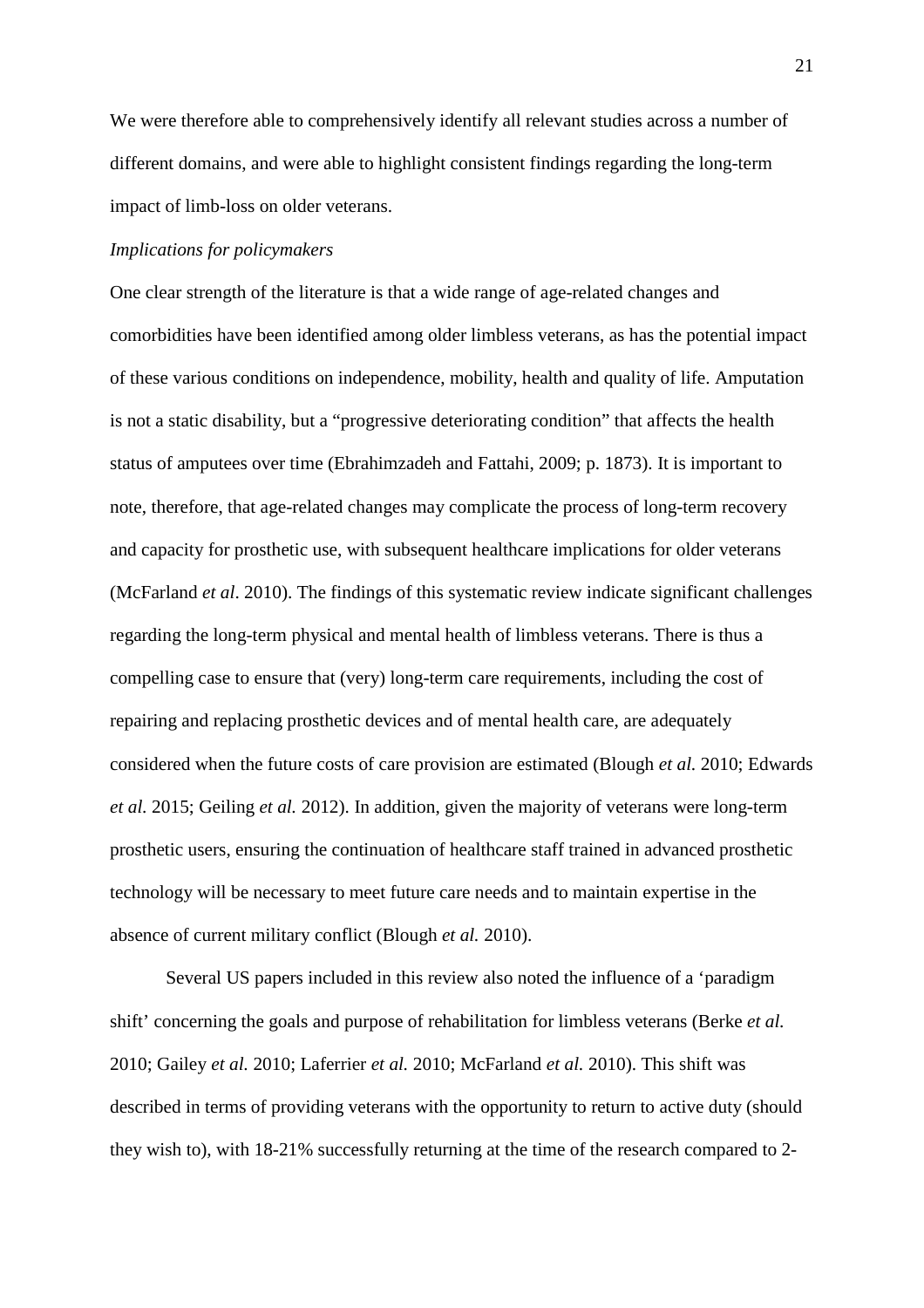7% in previous eras (Laferrier *et al.* 2010). In the U.K., research by Dharm-Datta *et al*. (2011) revealed that 63% of a sample of 52 limbless veterans had returned to work in the services, with 4 veterans able to re-deploy to Iraq or Afghanistan. However, the implications of this 'paradigm shift' in rehabilitation were not discussed. For example, veterans are undergoing rehabilitation for limb-loss in militarized settings such as the Walter Reed Army Medical Centre (U.S.) and Headley Court (U.K.). Yet, it is unclear to what extent a military-style rehabilitation and a return to military life may prepare limbless veterans for independent living in the long-term and a future civilian career post-service.

As part of the wider paradigm shift, Messinger (2010) examined how a sports-based model of rehabilitation might prepare veterans for a future post-limb-loss. Messinger identified a dominant sports-based approach to rehabilitation in military settings, whereby returning to high-impact activity such as running, hiking, skiing, and basketball was seen as symbolic of, if not constitutive of, recovery (Messinger, 2010). In the case study of an Iraq war veteran amputee Messinger presented, this model of rehabilitation – with its intense focus on the restoration of physical functioning – came into conflict with the veteran's own wishes and desires in terms of intellectual development and preparation for a future career beyond the military. The sports program was "not elastic enough to encompass the alternative notions of rehabilitation and recovery" held by the veteran himself (Messinger, 2010; p. 299). More broadly, the use of sport for/as rehabilitation is epitomized in new initiatives such as the Invictus Games which offers an international, Olympic-style sporting competition for injured veterans. The narrative associated with such events centers on 'battling back' or 'overcoming' amputation through sport (Batts and Andrews, 2011). Notwithstanding the benefits that such sporting events may bring to limbless veterans (see Caddick and Smith 2014 for a review), one question that has yet to be answered is what happens to these veterans *after* the events,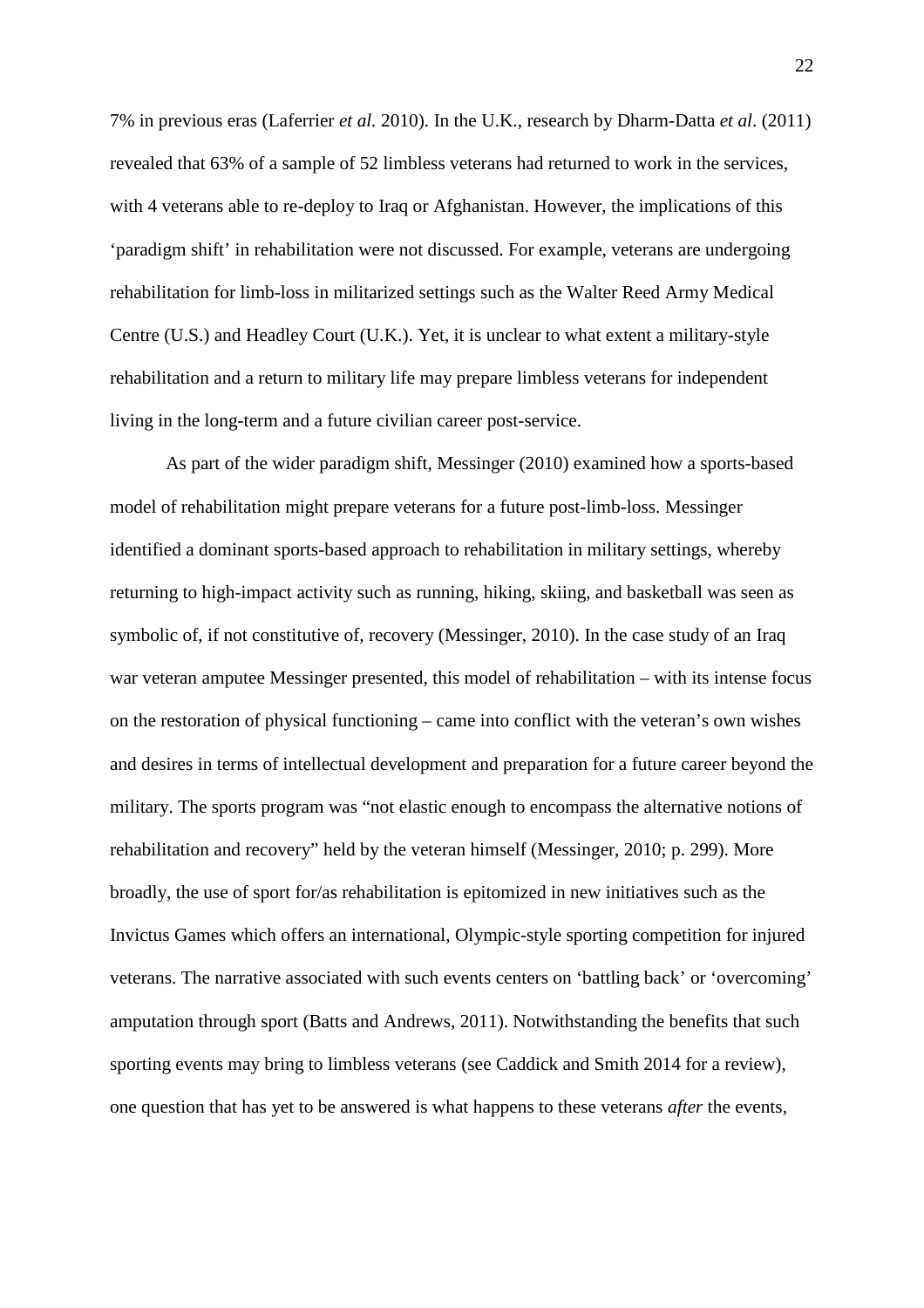when the limelight has disappeared and they begin to encounter the long-term challenges of limb-loss, as identified in this systematic review.

### *Implications for research*

One limitation of the literature is that much of the knowledge is concentrated in the U.S., and specifically on Vietnam veterans cared for within the VA healthcare system. Given that different conflicts tend to produce different kinds of traumatic injuries (such as the increase in 'polytraumatic' injuries and traumatic brain injuries which Iraq and Afghanistan veterans are now surviving; Dharm-Datta *et al.* 2011), it is uncertain to what extent knowledge based on Vietnam veterans will generalize to the current generation of limbless veterans as they age. Furthermore, differences in the ways care is organized across different national and cultural contexts means that findings might not transfer easily outside of the U.S. context. In the U.S., veterans' healthcare is organized under the large, separately funded U.S. Department of Veteran Affairs. By contrast, in other countries such as the U.K., care for veterans is predominantly delivered by civilian providers and third sector organizations. More specifically, within the U.K. once a serviceperson leaves the armed forces, the responsibility for care passes from the Ministry of Defence to the National Health Service (NHS). Invariably the NHS care for veterans is supplemented or supported by third sector organizations such as Blesma, Help 4 Heroes, Combat Stress *etc*. Academics and policy makers in the U.K. and elsewhere should therefore adopt a cautious approach to extrapolating from U.S. findings, and should seek to expand the knowledge base on older limbless veterans in other national contexts.

There are further omissions from the literature. None of the papers in this systematic review considered the issue of social isolation as a potential long-term outcome associated with limb-loss in older veterans. This is despite the fact that social isolation has been identified as an important concern among older veterans (Ashcroft 2014) and among older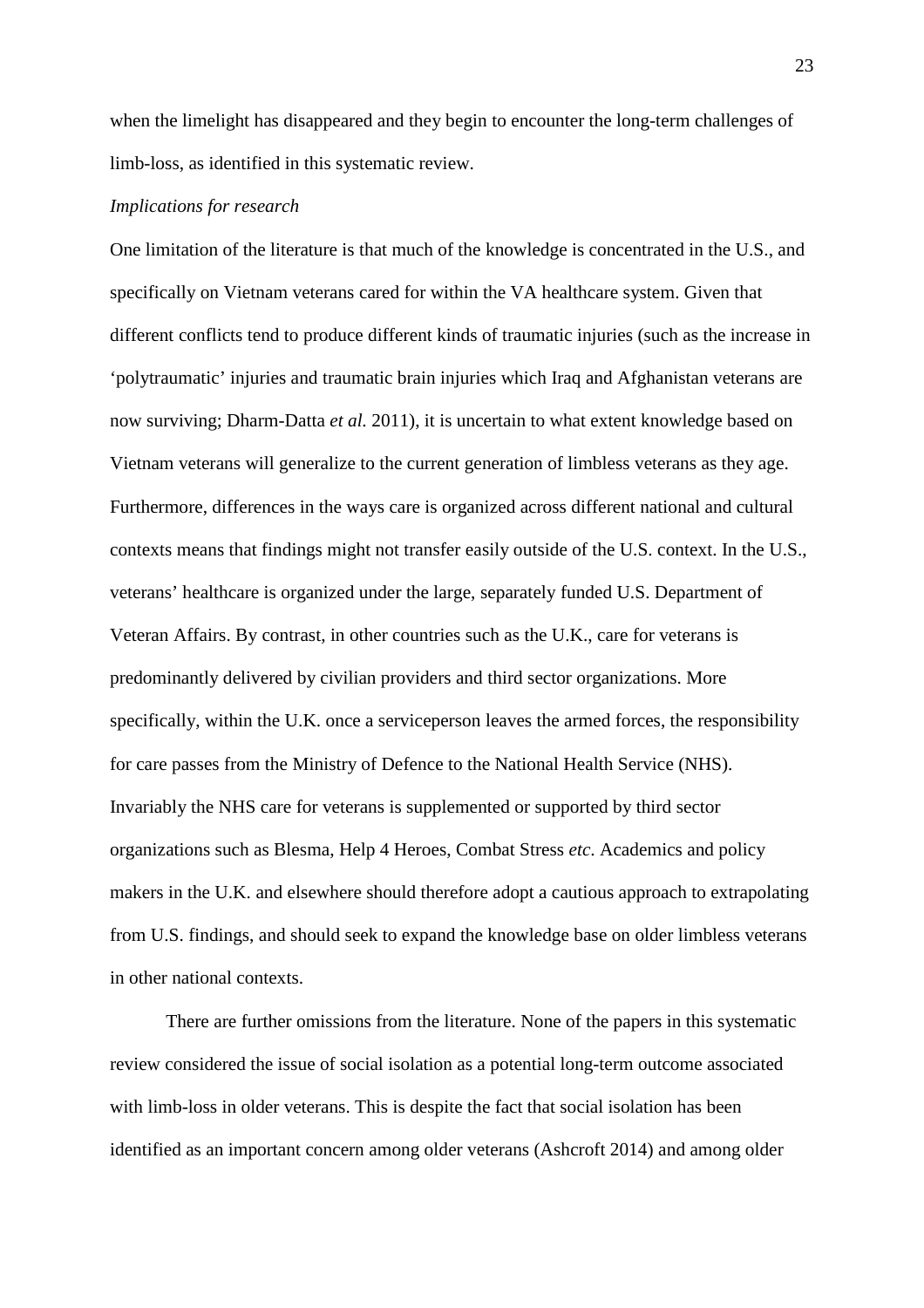amputees in general (Briggs 2006; Murray 2005). Indeed, Murray (2005) suggested that reluctance to use a prosthetic limb may result in isolation among older amputees; a possibility that was not considered in the papers that dealt with prosthetic use. Additionally, the impact of traumatic limb-loss on families and social relationships was not explored in the studies reviewed. Yet, as Fossey and Hacker Hughes (2014) argued, the needs of family members – whilst poorly understood at present – should be taken into consideration as part of care planning and provision for limbless veterans. Future research with older limbless veterans should therefore consider the life-long impact of care-giving upon families, for example with regard to the financial and psychological impact of caring (Fossey and Hacker Hughes 2014; Griffin *et al.* 2009).

#### **Conclusions**

This systematic review highlights the long-term impact of limb-loss in veterans and the associated need for ongoing rehabilitation and care throughout the life-course. The following recommendations are possible for researchers and policy makers. Firstly, it is important to understand the specific healthcare needs of older veterans, and to deal with the multiple comorbidities and age-related changes they are likely to encounter as they move throughout the life-course. These are the secondary and tertiary consequences of limb-loss and must be considered as part of the traumatic legacy of combat injury. Secondly, researchers should seek to explore older veterans' experiences of limb-loss in order to fully appreciate the long-term personal and social impact of amputation. The lives and experiences of family members should also form part of this research agenda. Thirdly, the issue of social isolation – reported to be a matter of concern among older amputees in general – should be given greater consideration in research with older limbless veterans. Finally, the clinical and academic interest in older limbless veterans in the U.S. context should be mirrored by other countries, particularly as part of government commitments to support those injured by conflict.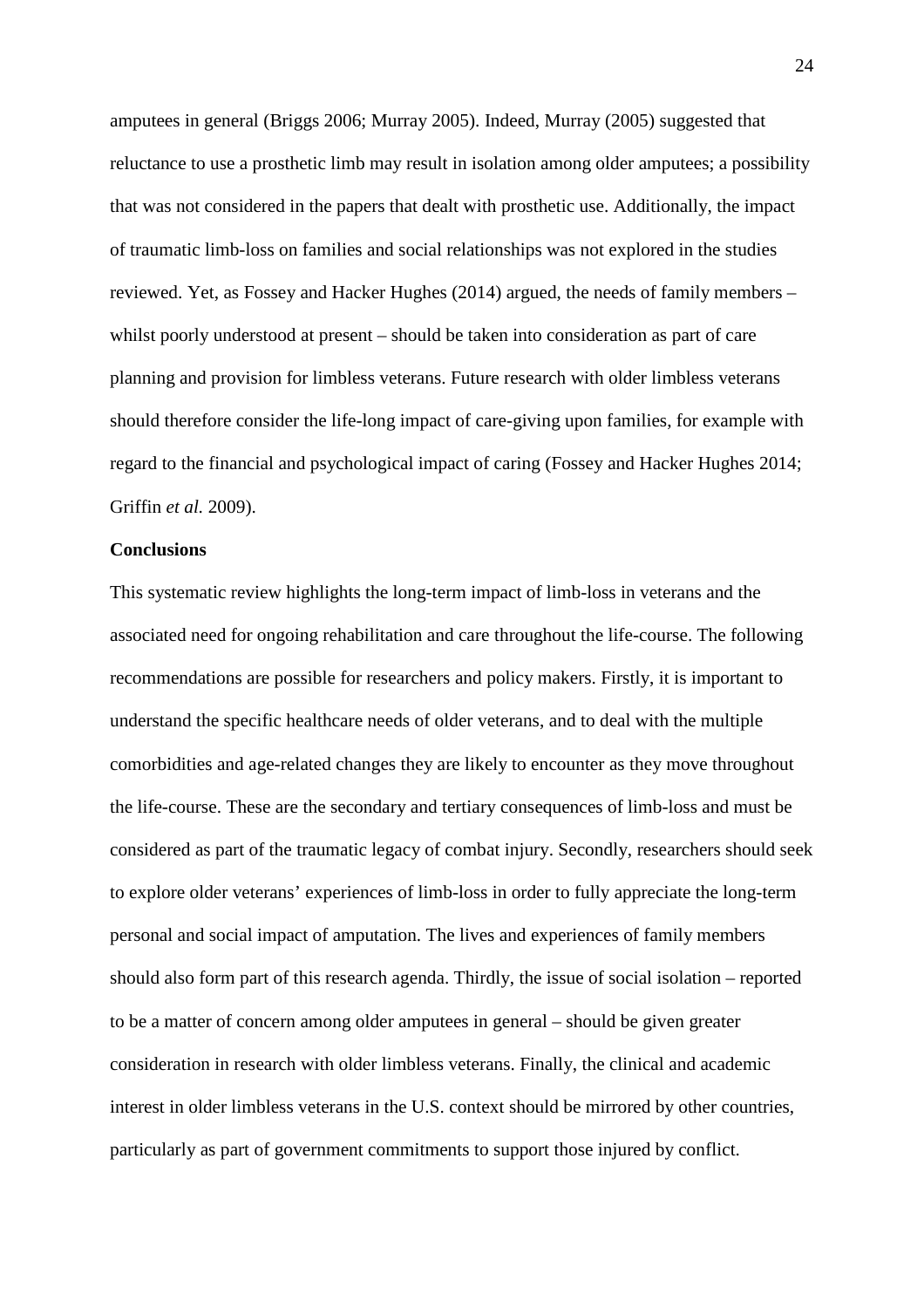#### **Acknowledgements**

This work was supported by funding received from the Ministry of Defence Covenant Grants, as part of The Royal British Legion Aged Vetetans Fund portfolio. The authors also wish to acknowledge the constructive comments of two anonymous reviewers which helped to improve the manuscript prior to publication

# **References**

- Ashcroft, M. 2014 [Online]. *The Veterans' Transition Review*. Available at: [www.veteranstransition.co.uk/vtrreport.pdf.](http://www.veteranstransition.co.uk/vtrreport.pdf) *[Accessed 02/03/17].*
- Batts, C., and Andrews, D. 2011. 'Tactical athletes': The United States Paralympic Military Program and the mobilization of the disabled soldier/athlete. *Sport in Society: Culture, Commerce, Media, Politics,* **14**, 5, 553-568.
- Berke, G., Fergason, J., Milani, J., Hattingh, J., McDowell, M., Nguyen, V., Reiber, G. 2010. Comparison of satisfaction with current prosthetic care in veterans and servicemembers from Vietnam and OIF/OEF conflicts with major traumatic limb loss. *Journal of Rehabilitation Research and Development,* **47**, 4, 361-372.
- Blough, D., Hubbard, S., McFarland, L., Smith, D., Gambel, J., and Reiber, G. 2010. Prosthetic cost projections for servicemembers with major limb loss from Vietnam and OIF/OEF. *Journal of Rehabilitation Research and Development,* **47**, 4, 387-402.
- Briggs, W. 2006. The mental health problems and needs of older people following lower-limb amputation. *Reviews in Clinical Gerontology,* **16**, 2, 155-163.
- Burnell, K., Coleman, P., and Hunt, N. 2010. Coping with traumatic memories: Second World War veterans' experiences of social support in relation to the narrative coherence of war memories. *Ageing and Society,* **30**, 1, 57-78.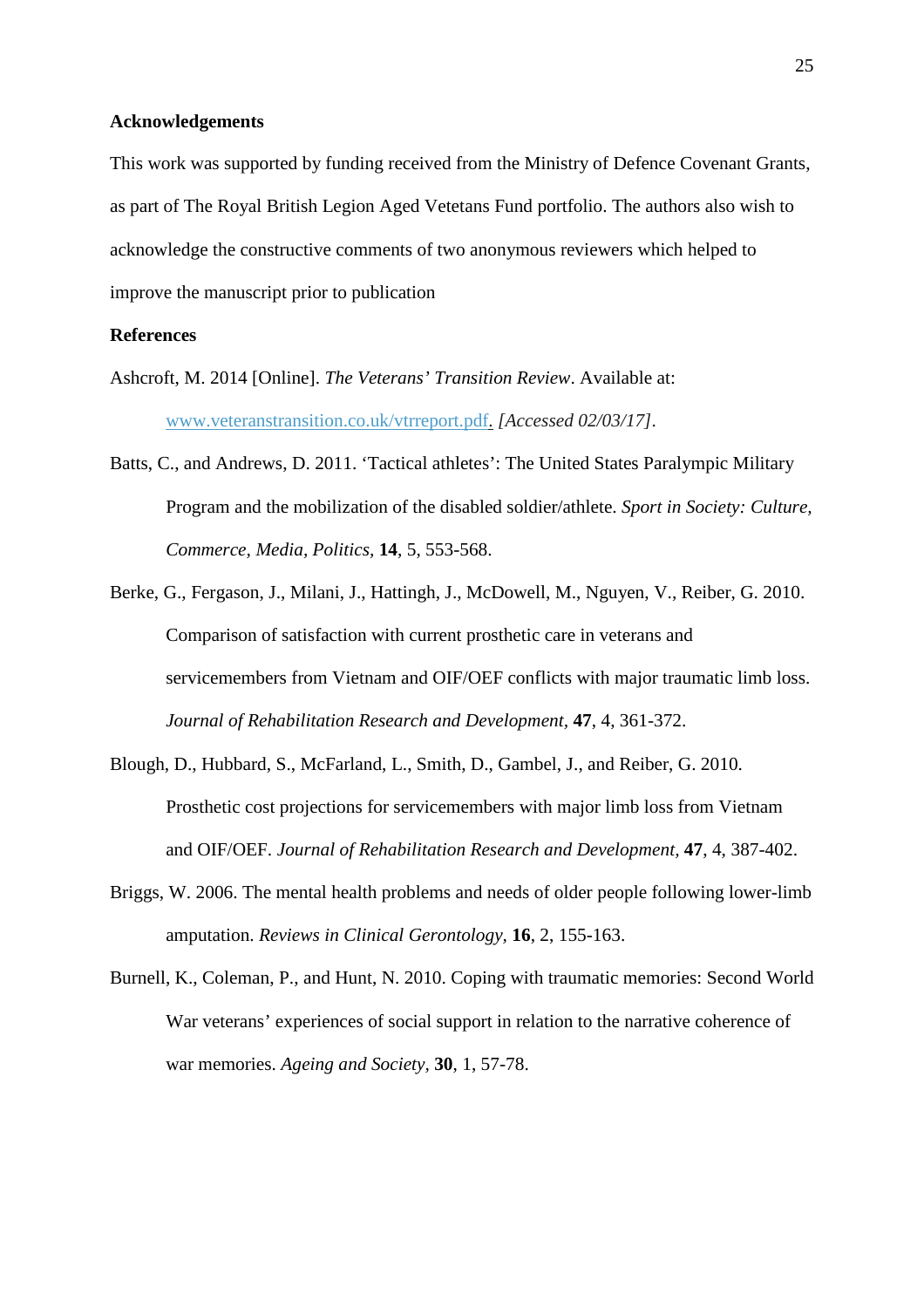- Caddick, N., and Smith, B. 2014. *The impact of sport and physical activity on the well-being of combat veterans: A systematic* review. *Psychology of Sport and Exercise,* **15**, 1, 9- 18.
- Cattan, M., White, M., Bond, J., and Learmouth, A. 2005. Preventing social isolation and loneliness among older people: A systematic review of health promotion interventions. *Ageing and Society,* **25**, 1, 41-67.
- Centre for Reviews and Dissemination 2009. *Systematic reviews: CRD's guidance for undertaking reviews in healthcare*. York: University of York.
- Christensen, J., Ipsen, T., Doherty, P., and Langberg, H. 2016. Physical and social factors determining quality of life for veterans with lower-limb amputation(s): A systematic review. *Disability and Rehabilitation,* **38**, 24, 2345-2353.
- Cifu, D. 2010. Geriatric rehabilitation services in the Veterans Health Administration. *Journal of the American Society on Aging,* **34**, 2, 64-73.
- Desmond, D. 2007. Coping, affective distress, and psychosocial adjustment among people with traumatic upper limb amputations. *Journal of Psychosomatic Research,* **62**, 1,  $15 - 21$ .
- Desmond, D., and MacLachlan, M. 2006. Coping strategies as predictors of psychosocial adaptation in a sample of elderly veterans with acquired lower limb amputations. *Social Science and Medicine,* **62**, 1, 208-216.
- Dharm-Datta, S., Etherington, J., Mistlin, A., Rees, J., and Clasper, J. 2011. The outcome of British combat amputees in relation to military service. *Injury,* **42**, 11, 1362-1367.
- Dougherty, P. 1999. Long-term follow-up study of bilateral above-the-knee amputees from the Vietnam War. *Journal of Bone and Joint Surgery,* **81**, 10, 1384-1390.
- Dougherty, P. 2001. Transtibial amputees from the Vietnam war: Twenty-eight-year followup. *Journal of Bone and Joint Surgery,* **83**, 3, 383-389.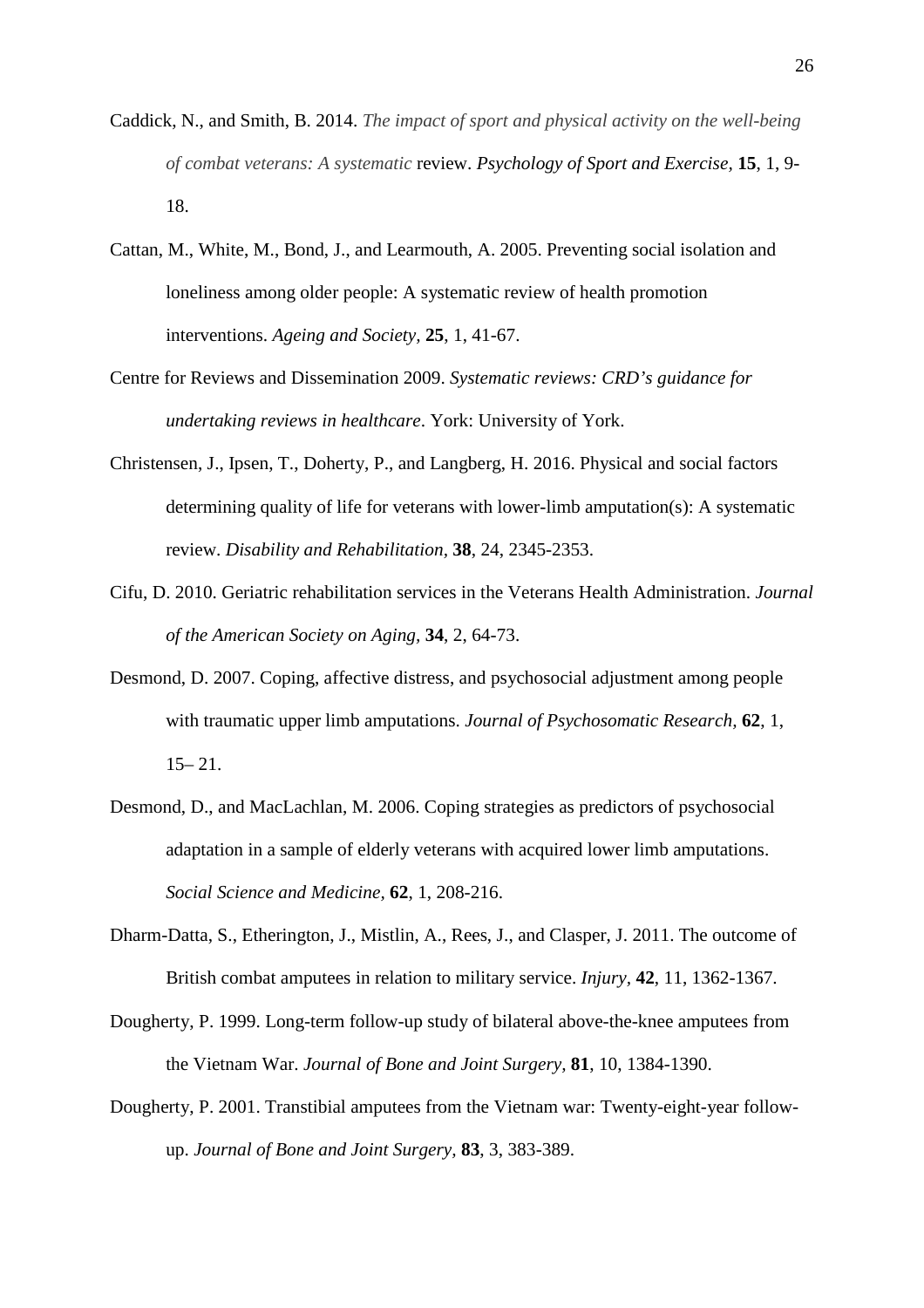Dougherty, P. 2003. Long-term follow-up of unilateral transfemoral amputees from the Vietnam war. *Journal of Trauma,* **54**, 4, 718-723.

- Dougherty, P., McFarland, L., Smith, D., Esquenazi, A., Blake, D., and Reiber, G. 2010. Multipe traumatic limb loss: A comparison of Vietnam veterans to OIF/OEF servicemembers. *Journal of Rehabilitation Research and Development,* **47**, 4, 333- 348.
- Dougherty, P., McFarland, L., Smith, D., and Reiber, G. 2014. Bilateral transfemoral/transtibial amputations due to battle injuries. *Clinical Orthopaedics and Related Research,* **472**, 10, 3010-3016.
- Ebrahimzadeh, M., and Fattahi, A. 2009. Long-term clinical outcomes of Iranian veterans with unilateral transfemoral amputation. *Disability and Rehabilitation,* **31**, 22, 1873– 1877.
- Ebrahimzadeh, M., and Hariri, S. 2009. Long-term outcomes of unilateral transtibial amputations. *Military Medicine,* **174**, 6, 593-597.
- Ebrahhimzadeh, M., Kachooei, A., Soroush, M., Hasankhani, E., Razi, S., and Birjandinejad, A. 2013. Long-term clinical outcomes of war-related hip disarticulation and transpelvic amputation. *Journal of Bone and Joint Surgery,* **95**, e114, 1-6.
- Edwards, D., Phillip, R., Bosanquet, N., Bull, A., and Clasper, J. 2015. What is the magnitude and long-term economic cost of care of the British military Afghanistan amputee cohort? *Clinical Orthopaedics and Related Research,* **473**, 9, 2848-2855.
- Epstein, R., Heinemann, A., and McFarland, L. 2010. Quality of life for veterans and servicemembers with major traumatic limb loss from Vietnam and OIF/OEF conflicts. *Journal of Rehabilitation Research and Development,* **47**, 4, 373-386.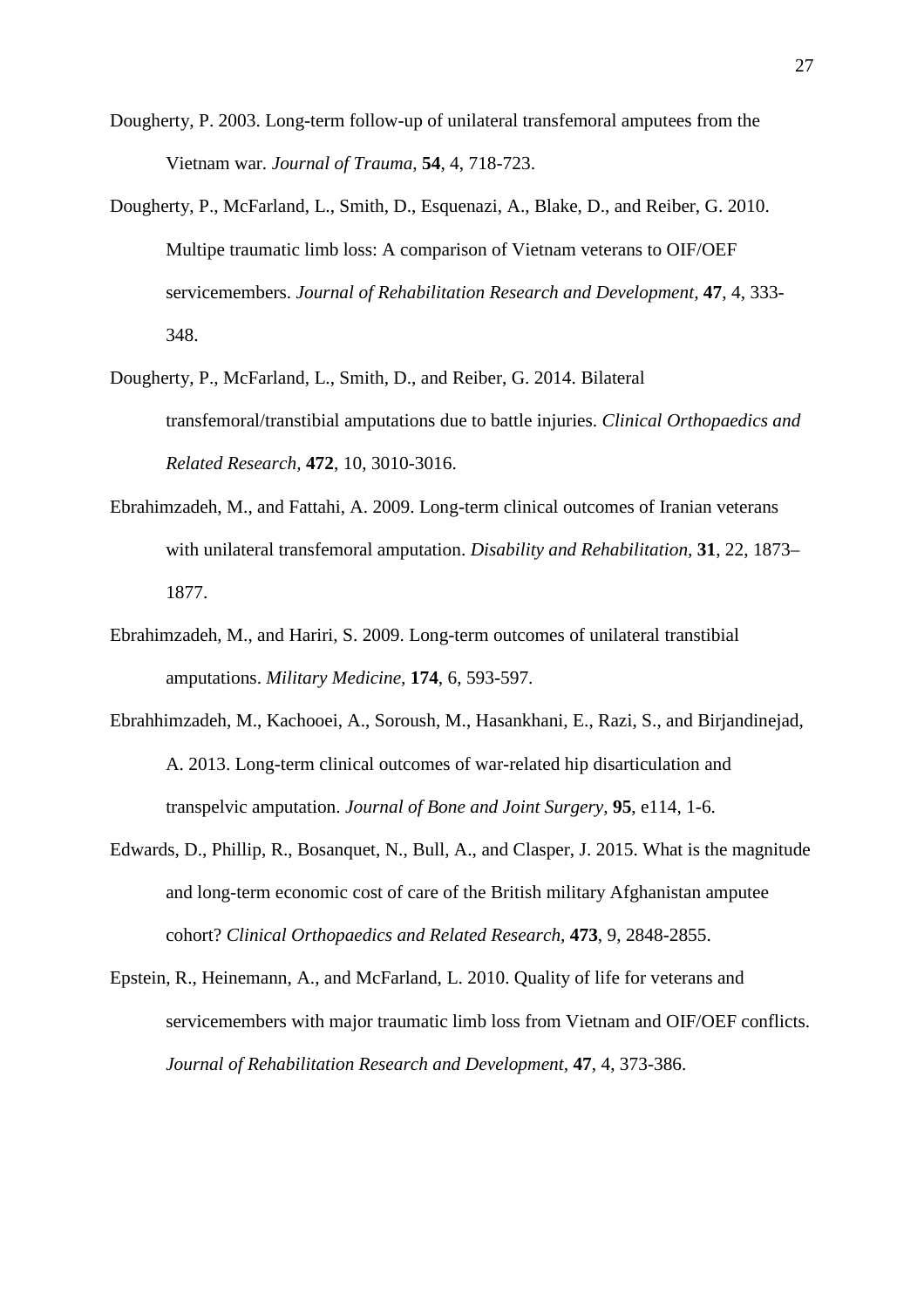- Foote, C., Kinnon, J., Robbins, C., Pessagno, R., and Portner, M. 2015. Long-term health and quality of life experiences of Vietnam veterans with combat-related limb loss. *Quality of Life Research,* **24**, 12, 2853-2861.
- Fossey, M., and Hacker Hughes, J. 2014. Traumatic limb loss and the needs of the family. Available at: [https://blesma.org/media/346203/traumatic-limb-loss-and-the-needs-of](https://blesma.org/media/346203/traumatic-limb-loss-and-the-needs-of-the-family.pdf)[the-family.pdf](https://blesma.org/media/346203/traumatic-limb-loss-and-the-needs-of-the-family.pdf) [*Accessed 02/03/17*].
- Gailey, R., McFarland, L., Cooper, R., Czerniecki, J., Gambel, J., Hubbard, S., Maynard, C., Smith, D., Raya, M., and Reiber, G. 2010. Unilateral lower-limb loss: Prosthetic device use and functional outcomes in servicemembers from Vietnam war and OIF/OEF conflicts. *Journal of Rehabilitation Research and Development,* **47**, 4, 317- 332.
- Geiling, J., Rosen, J., and Edwards, R. 2012. Medical Costs of War in 2035: Long-term care challenges for veterans of Iraq and Afghanistan. *Military Medicine,* **177**, 11, 1235- 1244.
- Griffin, J., Friedemann-Sanchez, G., Hall, C., Phelan, S., and van Ryn, M. 2009. Families of patients with polytrauma: Understanding the evidence and charting a new research agenda. *Journal of Rehabilitation Research and Development,* **46**, 6, 879-892.
- Heavey, E. 2013. The multiple meanings of 'disability' in interviews with amputees. *Communication and Medicine,* **10**, 2, 129-139.
- Hoaglund, F., Jergesen, H., Wilson, L., Lamoreux, L., and Roberts, R. 1983. Evaluation of problems and needs of veteran lower-limb amputees in the San Francisco Bay Area during the period 1977-1980. *Journal of Rehabilitation Research and Development,* **20**, 1, 57-71.
- Hunt, N., and Robbins, I. 2001. The long-term consequences of war: The experience of World War II. *Aging and Mental Health,* **5**, 2, 183-190.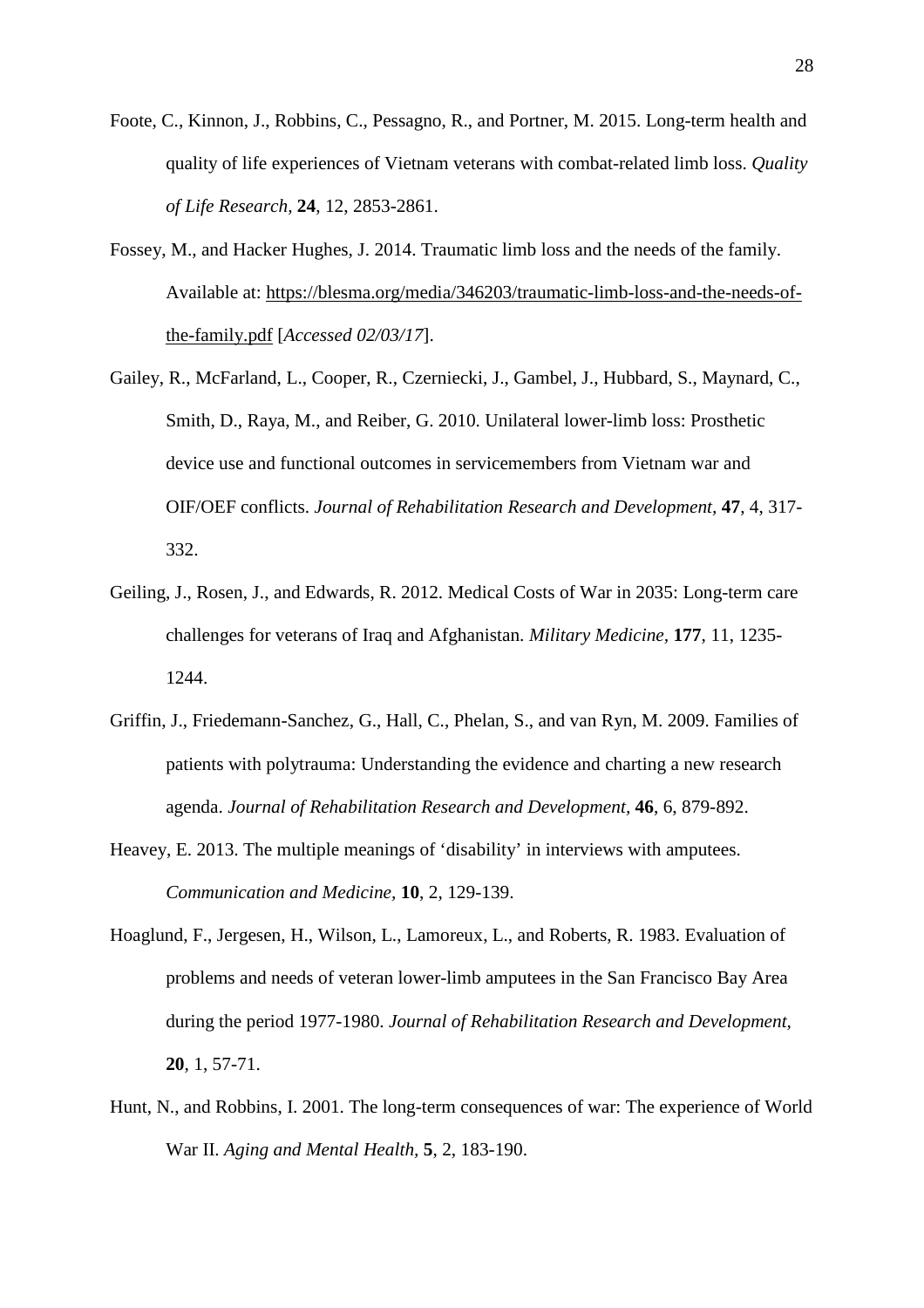- Jesson, J., Lacey, F. 2006. How to do (or not to do) a critical literature review. *Pharmacy Education,* **6**, 2, 139–148.
- Kenyon, G., Bohlmeijer, E., and Randall, W. 2010. *Storying later life: Issues, investigations, and interventions in narrative gerontology*. Oxford: Oxford University Press.
- Kulkarni, J., Adams, J., Thomas, E., and Silman, A. 1998. Association between amputation, arthritis and osteopenia in British male war veterans with major lower limb amputations. *Clinical Rehabilitation,* **12**, 4, 348-352.
- Kurichi, J., Kwong, P., Reker, D., Bates, B., Marshall, C., Stineman, M. 2007. Clinical factors associated with prescription of a prosthetic limb in elderly veterans. *Journal of the American Geriatrics Society,* **55**, 6, 900-906.
- Kurichi, J., Kwong, P., Vogel, W., Xie, D., Ripley, D., and Bates, B. 2015. Effects of prosthetic limb prescription on 3-year mortality among veterans with lower-limb amputation. *Journal of Rehabilitation Research and Development,* **52**, 4, 385-396.
- Laferrier, J., McFarland, L., Boninger, M., Cooper, R., and Reiber, G. 2010. Wheeled mobility: Factors influencing mobility and assistive technology in veterans and servicemembers with major traumatic limb loss from Vietnam war and OIF/OEF conflicts. *Journal of Rehabilitation Research and Development,* **47**, 4, 349-360.
- Littman, A., Boyko, E., Thompson, M., Haselkorn, J., Sangeorzan, B., and Arterburn, D. 2014. Physical activity barriers and enablers in older veterans with lower-limb amputation. *Journal of Rehabilitation Research and Development,* **51**, 6, 895-906.
- Machin, P., and Williams, A. 1998. Stiff upper lip: Coping strategies of World War II veterans with phantom limb pain. *The Clinical Journal of Pain,* **14**, 4, 290-294.
- McFarland, L., Hubbard-Winkler, S., Heinemann, A., and Jones, M. 2010. Unilateral upperlimb loss: Satisfaction and prosthetic-device use in veterans and servicemembers from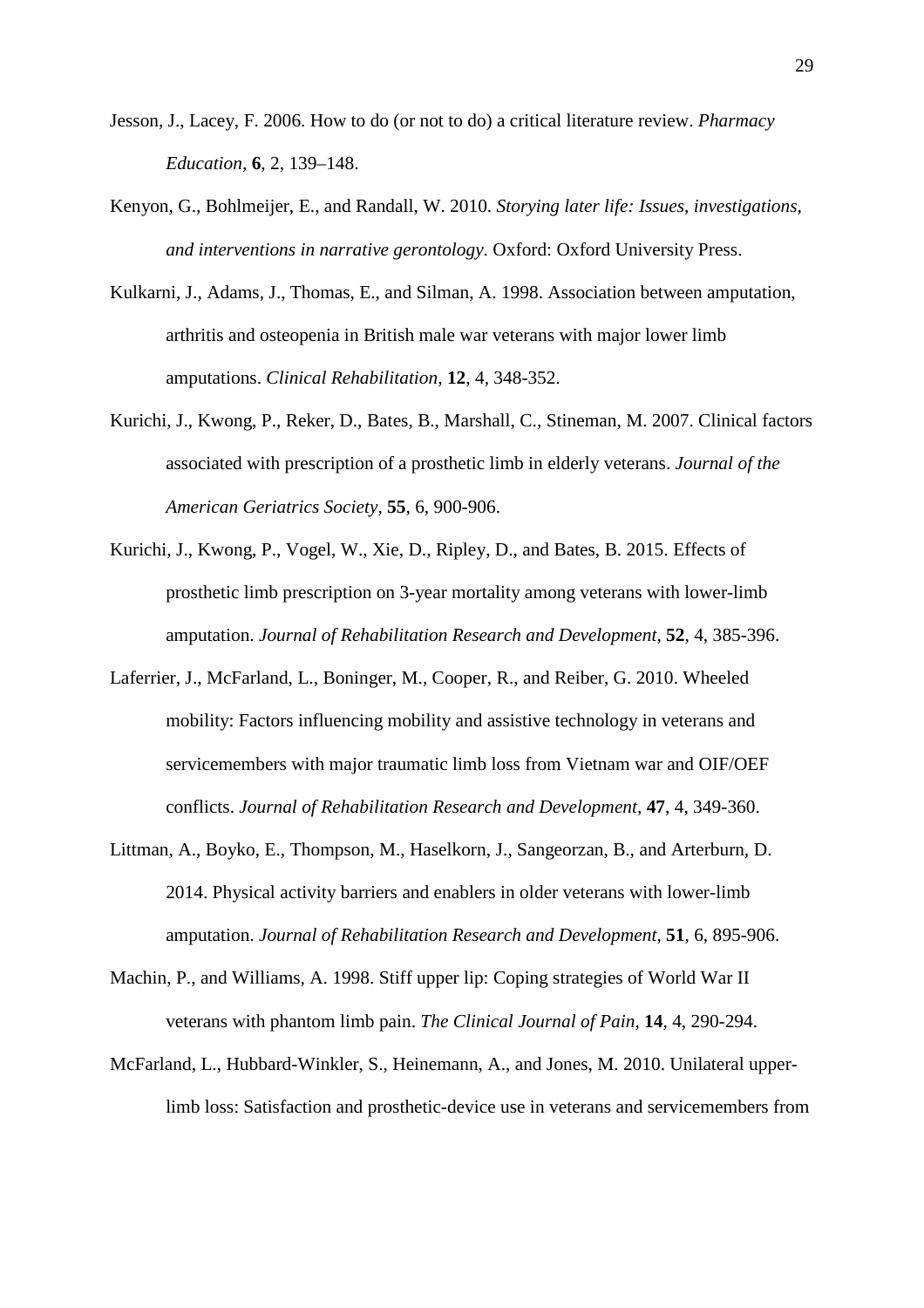Vietnam and OIF/OEF conflicts. *Journal of Rehabilitation Research and Development,* **47**, 4, 299-316.

- Meekosha, H., and Shuttleworth, R. 2009. What's so 'critical' about critical disability studies? *Australian Journal of Human Rights,* **15**, 1, 47-76.
- Meyers, S. 2014. The social model of disability under the shadow of the revolution: Excombatants negotiating identity in Nicaragua. *Qualitative Sociology,* **37**, 4, 403-424.
- Messinger, S. 2010. Getting past the accident: Explosive devices, limb loss, and refashioning a life in a military medical center. *Medical Anthropology Quarterly,* **24**, 3, 281-303.
- Ministry of Defence. 2011 [Online]. *The Armed Forces Covenant.* Available at: [https://www.gov.uk/government/uploads/system/uploads/attachment\\_data/file/49469/t](https://www.gov.uk/government/uploads/system/uploads/attachment_data/file/49469/the_armed_forces_covenant.pdf) [he\\_armed\\_forces\\_covenant.pdf.](https://www.gov.uk/government/uploads/system/uploads/attachment_data/file/49469/the_armed_forces_covenant.pdf) *[Accessed 02/03/17].*
- Mosher, D., Liberati, A., Tetzlaff, J., and Altman, D. 2009. Preferred reporting items for systematic reviews and meta-analyses: The PRISMA statement. *PLoS Med,* **6**, 7: e1000097.
- Murray, C. 2005. The social meanings of prosthesis use. *Journal of Health Psychology,* **10**, 3, 425-441.
- Murrison, A. 2011. *A better deal for military amputees*. Available at: [https://www.gov.uk/government/uploads/system/uploads/attachment\\_data/file/215338](https://www.gov.uk/government/uploads/system/uploads/attachment_data/file/215338/dh_130827.pdf) [/dh\\_130827.pdf](https://www.gov.uk/government/uploads/system/uploads/attachment_data/file/215338/dh_130827.pdf) *[Accessed 02/03/17].*
- Norvell, D., Czerniecki, J., Reiber, G., Maynard, C., Pecoraro, J., and Weiss, N. 2005. The prevalence of knee pain and symptomatic knee osteoarthritis among veteran traumatic amputees and nonamputees. *Archives of Physical and Medical Rehabilitation,* **86**, 3, 487-93.
- Phoenix, C., Smith, B., and Sparkes, A. 2010. Narrative analysis in aging studies: A typology for consideration. *Journal of Aging Studies,* **24**, 1, 1-11.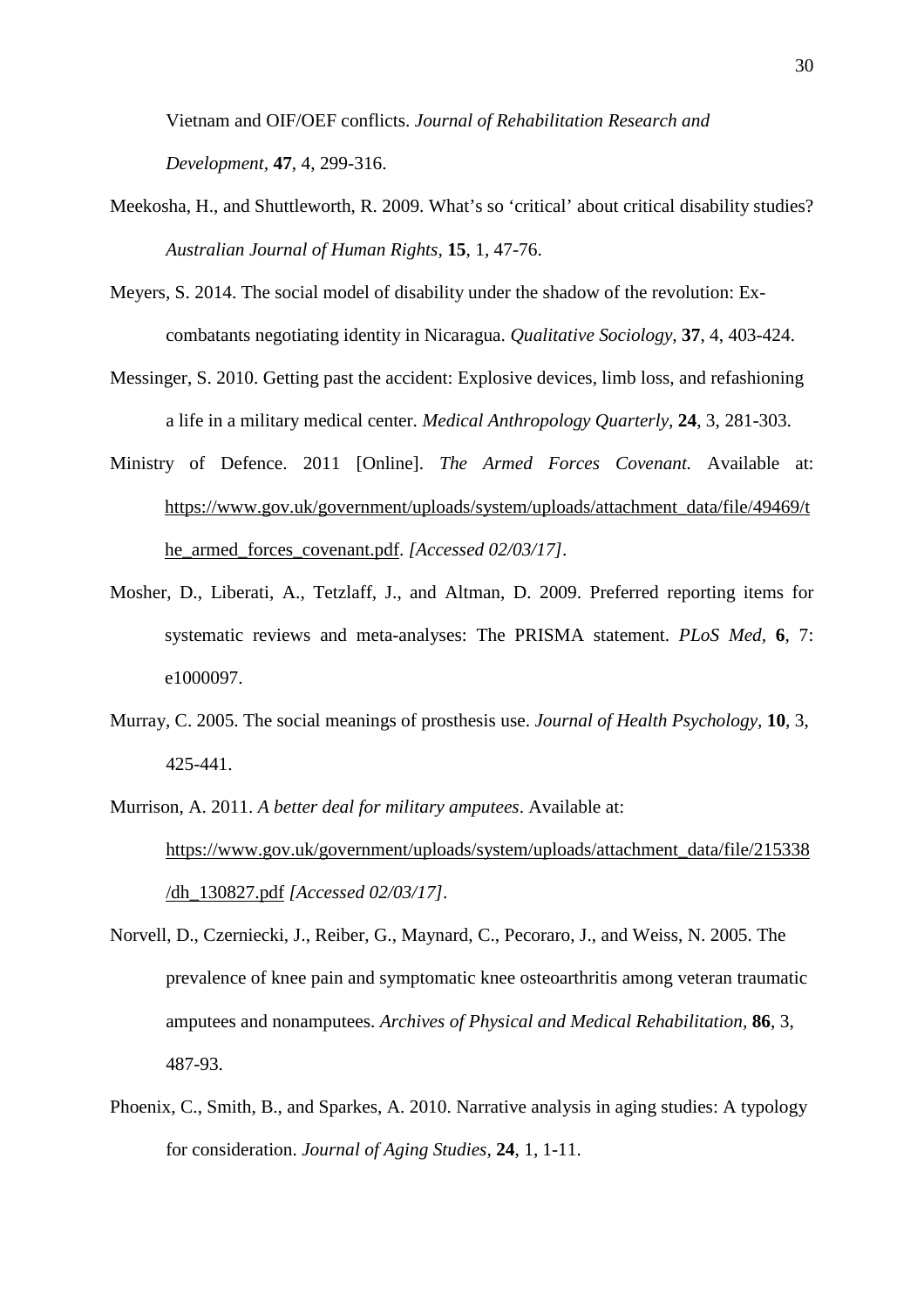Reiber, G., McFarland, L., Hubbard, S., Maynard, C., Blough, D., Gambel, J., and Smith, D. 2010. Servicemembers and veterans with major traumatic limb loss from Vietnam war and OIF/OEF conflicts: Survey methods, participants, and summary findings. *Journal of Rehabilitation Research and Development,* **47**, 4, 299-316.

- Robbins, C., Vreeman, D., Sothmann, M., Wilson, S., and Oldridge, N. 2009. A review of the long-term health outcomes associated with war-related amputation. *Military Medicine,* **174**, 6, 588-592.
- Schwanen, T., and Ziegler, F. 2011. Wellbeing, independence and mobility: an introduction. *Ageing and Society,* **31**, 5, 719-733.
- Sherman, R., and Sherman, C. 1983. Prevalence and characteristics of chronic phantom limb pain among American veterans. *American Journal of Physical Medicine,* **62**, 5, 227- 238.
- Sherman, R., Sherman, C., and Parker, L. 1984. Chronic phantom and stump pain among American veterans: Results of a survey. *Pain,* **18**, 1, 83-95.
- Smith, B., and Sparkes, A. 2008. Narrative and its potential contribution to disability studies. *Disability and Society,* **23**, 1, 17-28.
- Stewart, C., and Jain, A. 1999. An epidemiological study of war amputees and the cost to society. *Prosthetics and Orthotics International,* **23**, 2, 102-106.
- Wartan, S., Hamann, W., Wedley, J., and McColl, I. 1997. Phantom pain and sensation among British veteran amputees. *British Journal of Anaesthesia,* **78**, 6, 652-659.
- Wilson, C., Bungay, H., Munn-Giddings, C., and Boyce, M. 2016. Healthcare professionals' perceptions of the value and impact of the arts in healthcare settings: A critical review of the literature. *International Journal of Nursing Studies,* **56**, 1, 90–101.
- Wool, Z. (2015). *After war: The weight of life at Walter Reed*. Durham: Duke University Press.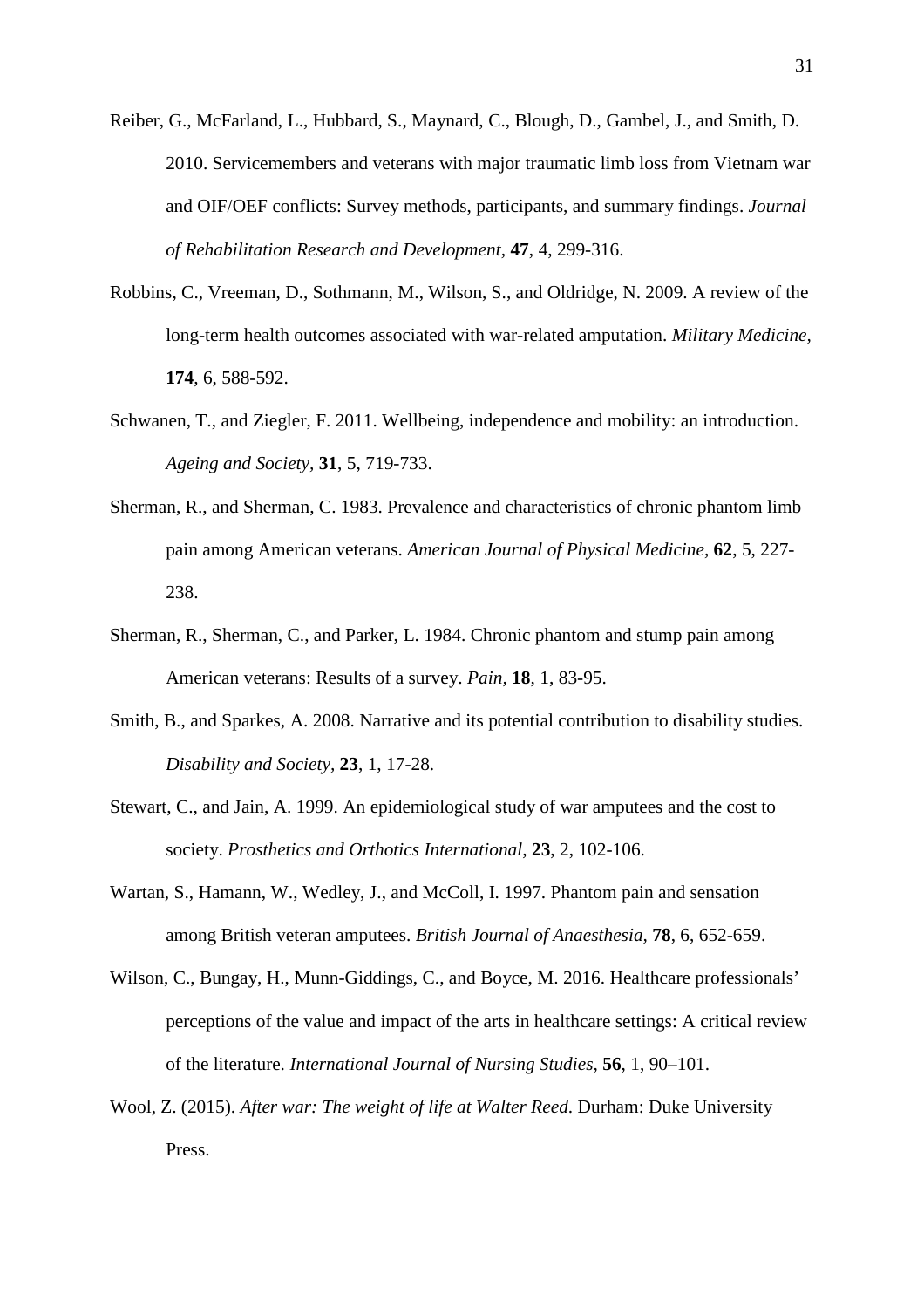# *Address for Correspondence:*

Dr Nick Caddick, Veterans and Families Institute, Anglia Ruskin University Chelmsford Campus, Bishop Hall Lane, CM1 1SQ, United Kingdom

E-mail: nick.caddick@anglia.ac.uk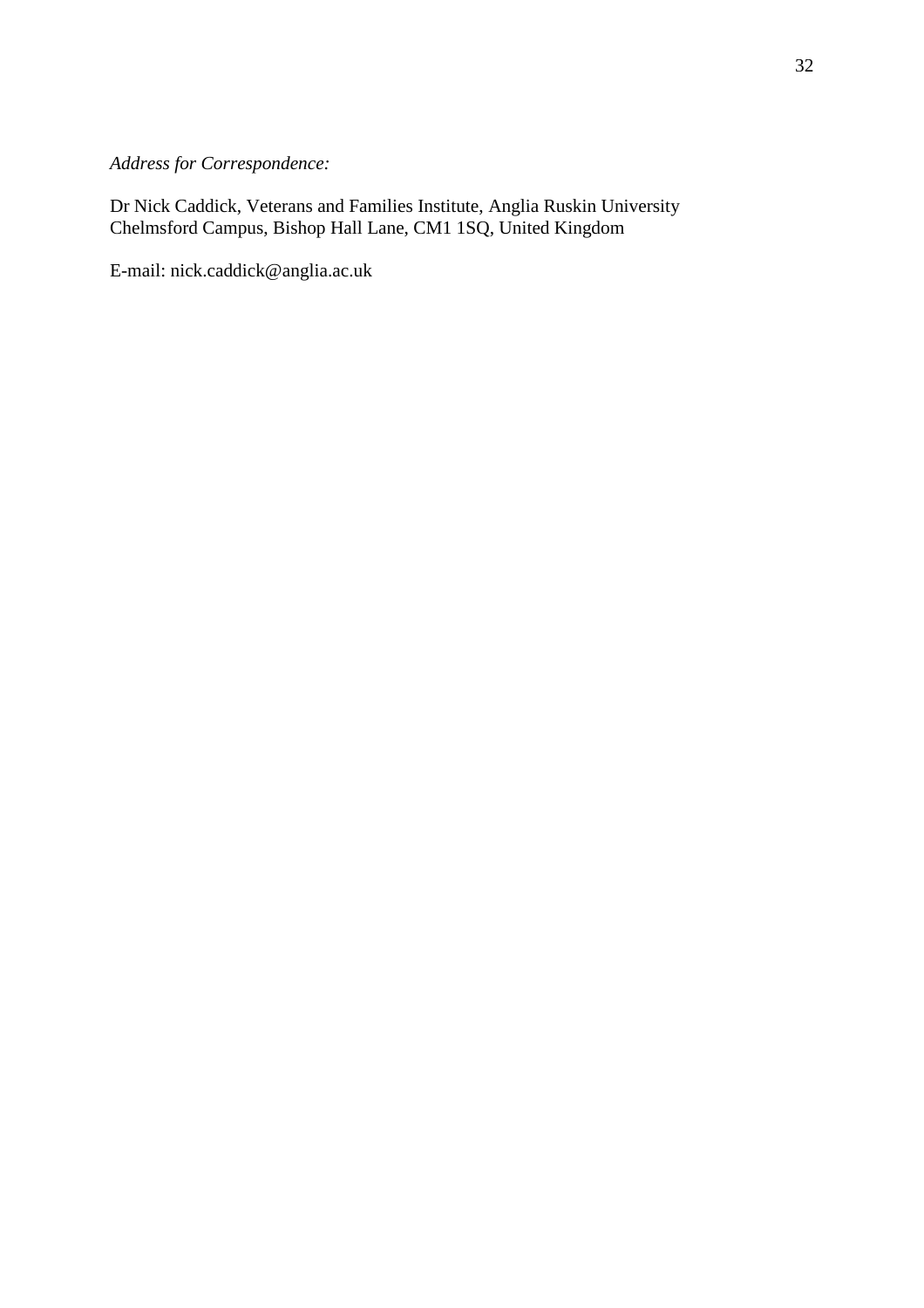| Author(s)                    | <b>Focus of article</b> | Participants: age $(M_{(age)})$ , sex, etiology of limb- | <b>Key findings</b>                       |
|------------------------------|-------------------------|----------------------------------------------------------|-------------------------------------------|
|                              |                         | loss and time since limb loss $(M_{(time)})$             |                                           |
| $1(i)$ Berke <i>et al.</i>   | Satisfaction with       | 1. $N = 230$ Vietnam veterans with combat-related        | Vietnam veterans reported lower care      |
|                              | prosthetic care (sub-   | traumatic limb-loss (100% male, $M_{(age)} = 61$ yrs,    | satisfaction and pain-free prosthetic use |
|                              | sample from VA          | $M_{(time)} = 39$ yrs)/                                  | compared with OIF/OEF veterans.           |
|                              | cohort)                 | 2. $N = 251$ OIF/OEF veterans with combat-related        | Prosthetic-fit issues common across       |
|                              |                         | traumatic limb-loss (97% male, $M_{(age)} = 29$ yrs,     | both groups.                              |
|                              |                         | $M_{(time)} = 3$ yrs)                                    |                                           |
| $1(ii)$ Blough <i>et al.</i> | Economic modelling      | 1. $N = 298$ Vietnam veterans with combat-related        | Average lifetime costs of prosthetic      |
|                              | and long-term           | traumatic limb-loss (100% male, $M_{(age)} = 61$ yrs,    | provision estimated up to 6.2-fold        |
|                              | projection of           | $M_{(time)} = 39$ yrs).                                  | higher for OIF/OEF veterans compared      |
|                              | prosthetic device       | 2. $N = 283$ OIF/OEF veterans with combat-related        | to their older Vietnam counterparts.      |
|                              | costs.                  | traumatic limb-loss (97% male, $M_{(age)} = 29$ yrs,     |                                           |
|                              |                         | $M_{(time)} = 3$ yrs)                                    |                                           |
| $1(iii)$ Dougherty <i>et</i> | Health outcomes and     | 1. $N = 73$ Vietnam veterans with combat-related         | Significantly more age-related            |
| al.                          | prosthetic use in       | traumatic limb-loss (100% male, $M_{(age)} = 61$ yrs,    | comorbidities in Vietnam compared to      |
|                              | multiple limb           | $M_{(time)} = 39$ yrs)                                   | OIF/OEF group.                            |
|                              | amputees (sub-          | 2. $N = 61$ OIF/OEF veterans with combat-related         |                                           |
|                              | sample)                 | traumatic limb-loss (95% male, $M_{(age)} = 28$ yrs,     |                                           |
|                              |                         | $M_{(time)} = 3$ yrs)                                    |                                           |
| $1(iv)$ Epstein et al        | Factors associated      | 1. $N = 298$ Vietnam veterans with combat-related        | Vietnam cohort reported worse overall     |
|                              | with QoL.               | traumatic limb-loss (100% male, $M_{(age)} = 61$ yrs,    | QoL compared with OIF/OEF cohort.         |
|                              |                         | $M_{(time)} = 39$ yrs).                                  | Higher number of comorbidities            |
|                              |                         | 2. $N = 283$ OIF/OEF veterans with combat-related        | associated with worse QoL in both         |
|                              |                         | traumatic limb-loss (97% male, $M_{(age)} = 29$ yrs,     | groups.                                   |
|                              |                         | $M_{(time)} = 3$ yrs)                                    |                                           |
| $1(v)$ Gailey <i>et al</i>   | Prosthetic use and      | 1. $N = 178$ Vietnam veterans with combat-related        | Compared with OIF/OEF veterans,           |
|                              | functional outcomes     | traumatic limb-loss (100% male, $M_{(age)} = 61$ yrs,    | Vietnam veterans had lower self-          |
|                              | in unilateral lower-    | $M_{(time)} = 39$ yrs).                                  | reported health, functional ability and   |
|                              | limb amputees (sub-     | 2. $N = 172$ OIF/OEF veterans with combat-related        | QoL, used fewer prosthetics, and had a    |
|                              | sample)                 | traumatic limb-loss (98% male, $M_{(age)} = 29$ yrs,     | higher prevalence of arthritis and CTD.   |

Table 1a: Summary of papers fromthe VA (2010) *Survey for Prosthetic Use* study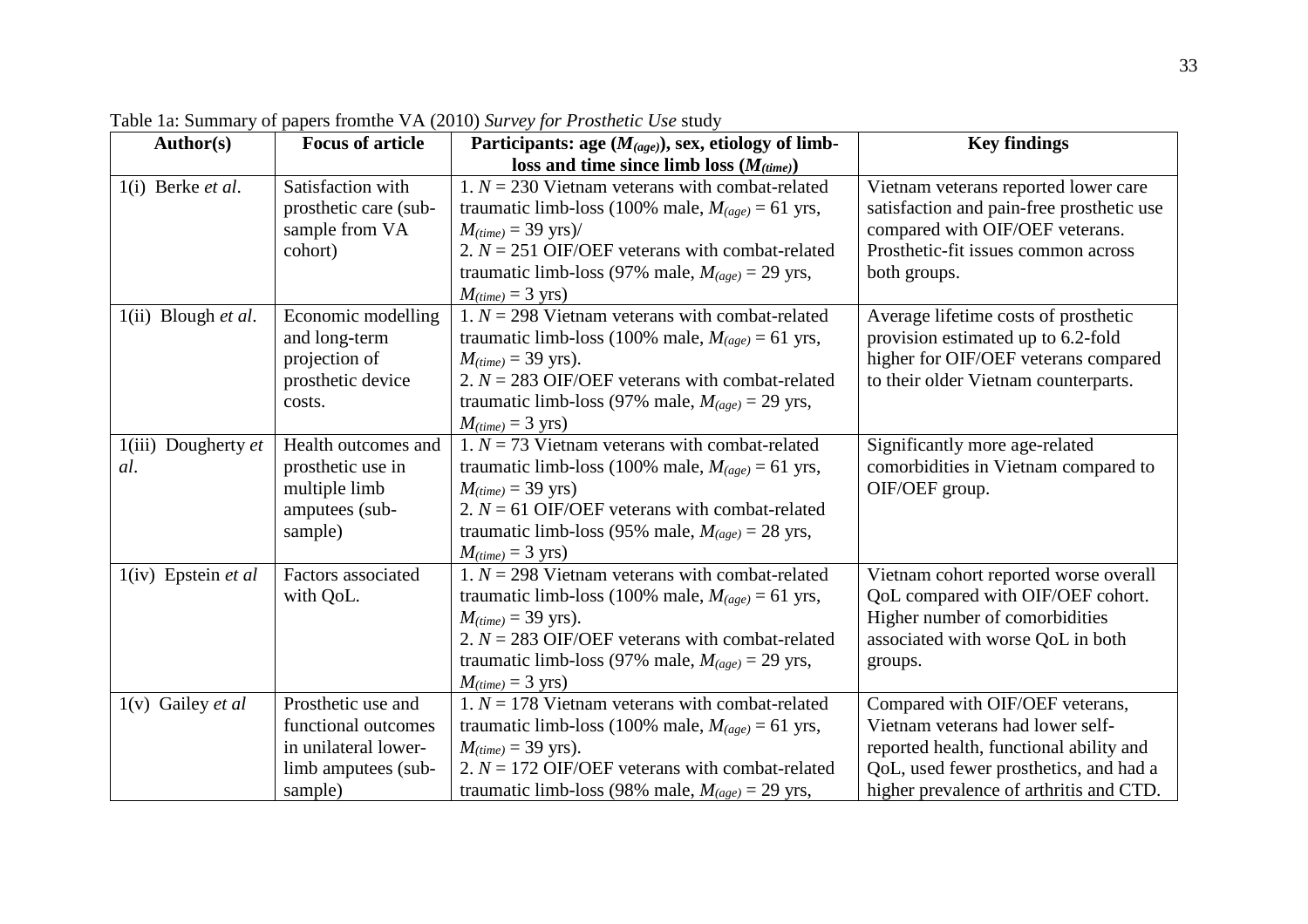|                                         |                                                                                                                           | $M_{(time)} = 3$ yrs)                                                                                                                                                                                                                                                                   |                                                                                                                                                                                                          |
|-----------------------------------------|---------------------------------------------------------------------------------------------------------------------------|-----------------------------------------------------------------------------------------------------------------------------------------------------------------------------------------------------------------------------------------------------------------------------------------|----------------------------------------------------------------------------------------------------------------------------------------------------------------------------------------------------------|
| $1(vi)$ Laferrier et<br>al              | Factors influencing<br>mobility and use of<br>assistive technology<br>(sub-sample)                                        | 1. $N = 245$ Vietnam veterans with combat-related<br>traumatic lower limb-loss (100% male, $M_{(age)} = 61$<br>yrs, $M_{(time)} = 39$ yrs).<br>2. $N = 226$ OIF/OEF veterans with combat-related<br>traumatic lower limb-loss (98% male, $M_{(age)} = 29$<br>yrs, $M_{(time)} = 3$ yrs) | Sole or supplementary use of<br>wheelchair for mobility common in<br>both groups, with more Vietnam<br>veterans abandoning use of all<br>prosthetics.                                                    |
| 1(vii) McFarland<br>et al               | Satisfaction and<br>prosthetic use in<br>unilateral upper-limb<br>amputees (sub-<br>sample)                               | 1. $N = 47$ Vietnam veterans with combat-related<br>traumatic lower limb-loss (100% male, $M_{(age)} = 60$<br>yrs, $M_{(time)} = 39$ yrs).<br>2. $N = 50$ OIF/OEF veterans with combat-related<br>traumatic lower limb-loss (98% male, $M_{(age)} = 30$<br>yrs, $M_{(time)} = 3$ yrs)   | Higher prevalence of arthritis and CTD<br>among Vietnam veterans compared with<br>OIF/OEF veterans. Presence of<br>comorbidities associated with reduced<br>upper-limb activity in Vietnam<br>veterans.  |
| $1(viii)$ Reiber et al                  | Health outcomes and<br>prosthetic use.                                                                                    | 1. $N = 298$ Vietnam veterans with combat-related<br>traumatic limb-loss (100% male, $M_{(age)} = 61$ yrs,<br>$M_{(time)} = 39$ yrs).<br>2. $N = 283$ OIF/OEF veterans with combat-related<br>traumatic limb-loss (97% male, $M_{(age)} = 29$ yrs,<br>$M_{(time)} = 3$ yrs)             | Overall health reported as good in both<br>groups but lower in Vietnam veterans<br>than OIF/OEF. Vietnam veterans used<br>fewer prosthetics, were less active, and<br>had lower functional capabilities. |
| $1(ix)$ Dougherty et<br>al(2012)        | Health outcomes,<br>QoL and prosthetic<br>use in bilateral AK<br>amputees (sub-<br>sample)                                | 1. $N = 23$ Vietnam veterans with combat-related<br>traumatic limb-loss (100% male, $M_{(age)} = 60.4$ yrs,<br>$M_{(time)} = 39$ yrs).<br>2. $N = 10$ OIF/OEF veterans with combat-related<br>traumatic limb-loss (100% male, $M_{(age)} = 27.2$ yrs,<br>$M_{(time)} = 3$ yrs)          | Self-reported health lower in Vietnam<br>veterans compared to OIF/OEF<br>veterans. QoL reportedly comparable<br>between groups. Prosthetic use<br>problematic, particularly in older<br>veterans.        |
| $1(x)$ Dougherty <i>et</i><br>al (2014) | Health outcomes,<br>QoL and prosthetic<br>use in bilateral lower<br>limb amputees (sub-<br>sample; one AK and<br>one BK). | 1. $N = 13$ Vietnam veterans with combat-related<br>traumatic limb-loss (100% male, $M_{(age)} = 61$ yrs,<br>$M_{(time)} = 39$ yrs)<br>2. $N = 11$ OIF/OEF veterans with combat-related<br>traumatic limb-loss (95% male, $M_{(age)} = 28$ yrs,<br>$M_{(time)} = 3$ yrs)                | Vietnam veterans reported lower<br>functioning and use of prosthetics. Both<br>groups reported similar QoL and a<br>moderate-to-strong impact of dual<br>AK/BK amputation on their lives.                |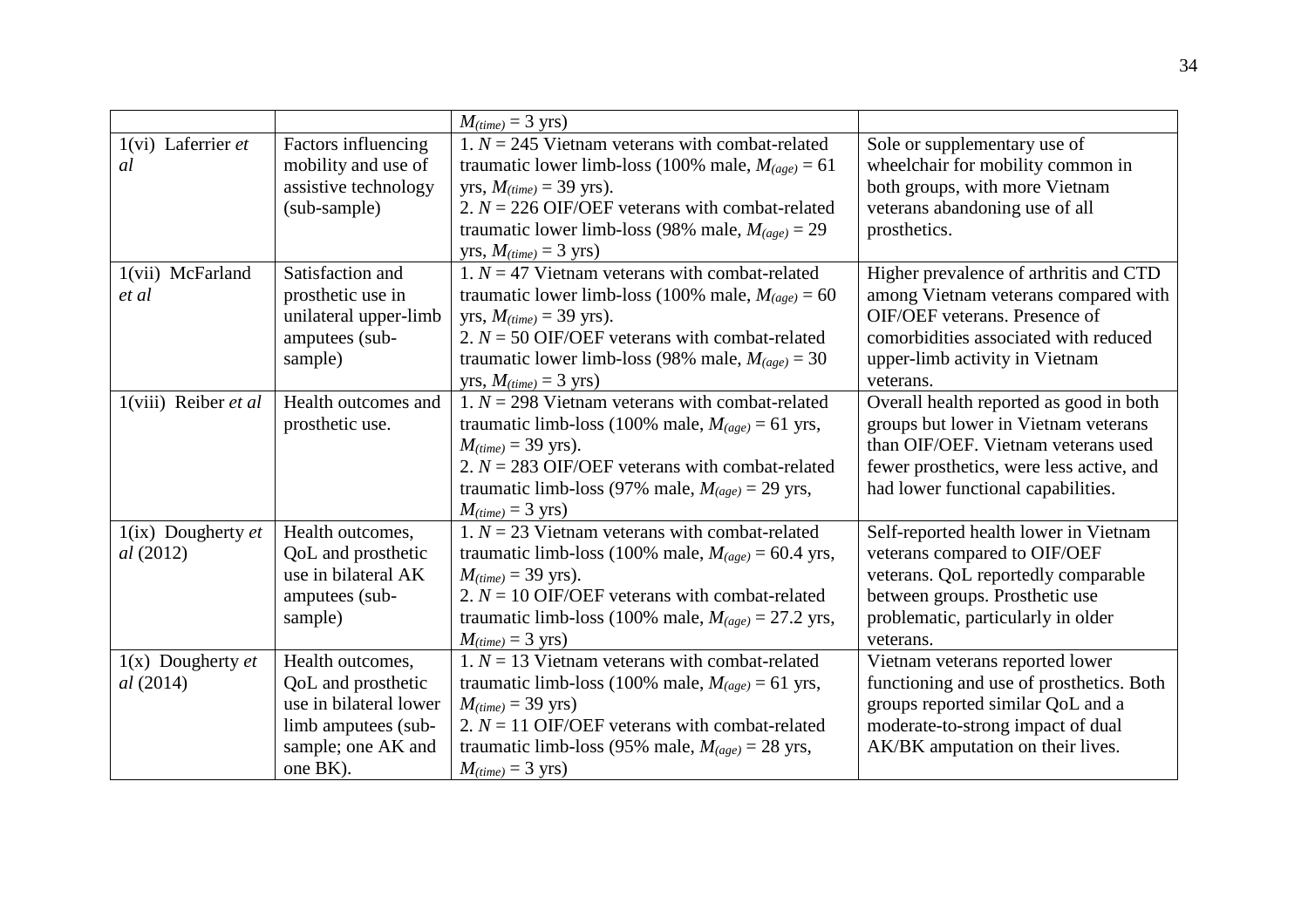Key: *AK* = above knee; *BK* = below knee; *CTD* = Cumulative trauma disorder; *OIF* = Operating Iraqi Freedom (Iraq); *OEF* = Operation Enduring Freedom (Afghanistan); *QoL* = Quality of life.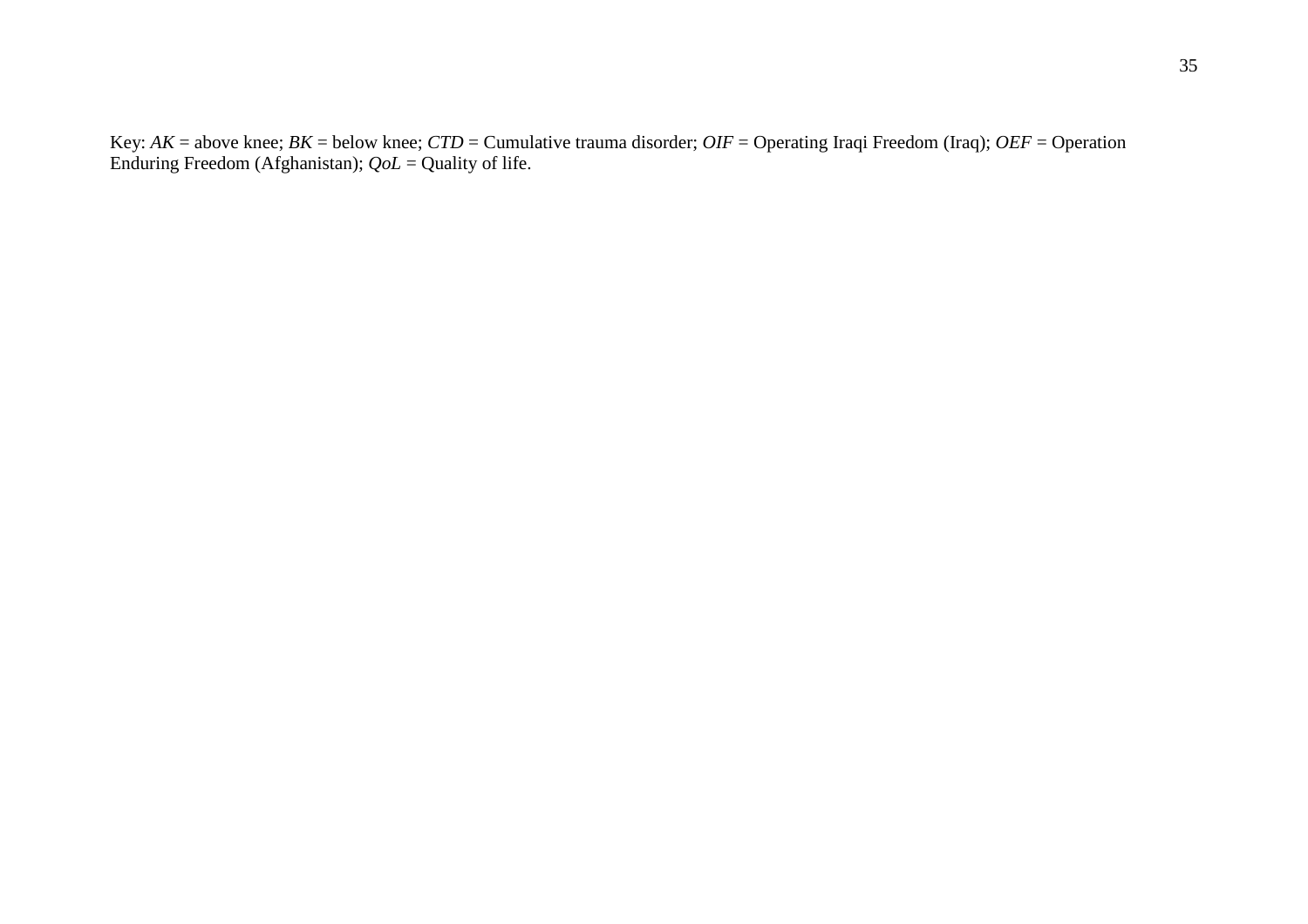| Author, year and  | Design and focus of               | Participants: age $(M_{(age)})$ , sex, etiology of limb-                      | <b>Key findings</b>                                 |
|-------------------|-----------------------------------|-------------------------------------------------------------------------------|-----------------------------------------------------|
| location of study | study                             | loss and time since limb loss $(M_{(time)})$                                  |                                                     |
| 2 Desmond and     | Cross-sectional.                  | $N = 796$ members of BLESMA with lower limb-                                  | Problem solving, seeking social support,            |
| MacLachlan (2006) | Coping strategies                 | loss (96% male, $M_{(age)} = 74$ yrs, $M_{(time)} = 42.6$ yrs).               | and increasing time since amputation                |
| <b>UK</b>         | and long-term                     | 82.8% of amputations reported as traumatic                                    | positively associated with adjustment to            |
|                   | psycho-social                     | etiology.                                                                     | amputation.                                         |
|                   | adaptation to lower               |                                                                               |                                                     |
|                   | limb-loss.                        |                                                                               |                                                     |
| 3 Desmond (2007)  | Cross-sectional.                  | $N = 138$ members of BLESMA with combat-related                               | Avoidant coping strategies associated               |
| <b>UK</b>         | Coping strategies                 | traumatic upper limb-loss (100% male, $M_{(age)} = 75$                        | with psychological distress and poorer              |
|                   | and long-term                     | yrs, $M_{(time)} = 50$ yrs).                                                  | adjustment.                                         |
|                   | psycho-social                     |                                                                               |                                                     |
|                   | adaptation to upper               |                                                                               |                                                     |
|                   | limb-loss.                        |                                                                               |                                                     |
| 4 Dougherty       | Survey. Long-term                 | 1. $N = 23$ Vietnam veterans with combat-related                              | Decreased physical functioning among                |
| $(1999)$ USA      | outcomes for                      | traumatic bilateral AK amputations (100% male,                                | Vietnam amputees. Majority had been                 |
|                   | bilateral AK                      | $M_{(age)} = 48$ yrs, $M_{(time)} = 28$ yrs).                                 | employed since injury, yet few were                 |
|                   | amputees from                     | 2. $N = 145$ age and sex-matched controls                                     | current prosthetic users.                           |
|                   | Vietnam War.                      |                                                                               |                                                     |
| 5 Dougherty       | Survey. Long-term<br>outcomes for | 1. $N = 28$ Vietnam veterans with combat-related                              | Veterans with additional (secondary)                |
| $(2001)$ USA      | unilateral BK                     | unilateral BK amputations<br>2. $N = 44$ Vietnam veterans with combat-related | injuries had worse health outcomes and              |
|                   | amputees from                     | unilateral BK amputation plus $\geq 1$ other major                            | made more use of psychological support<br>services. |
|                   | Vietnam War.                      | injury                                                                        |                                                     |
|                   |                                   | (1 and 2; 100% male, $M_{(age)} = 48$ yrs, $M_{(time)} = 28$                  |                                                     |
|                   |                                   | yrs)                                                                          |                                                     |
|                   |                                   | 3. $N = 141$ age and sex-matched controls                                     |                                                     |
| 6 Dougherty       | Survey. Long-term                 | 1. $N = 18$ Vietnam veterans with combat-related                              | Both veteran groups had worse health                |
| $(2003)$ USA      | outcomes for                      | unilateral AK amputations                                                     | outcomes than controls. Majority of                 |
|                   | unilateral AK                     | 2. $N = 28$ Vietnam veterans with combat-related                              | veterans were currently employed and                |
|                   | amputees from                     | unilateral AK amputation plus $\geq 1$ other major                            | used prosthetics for on average                     |

Table 1b: Summary of remaining studies included in systematic review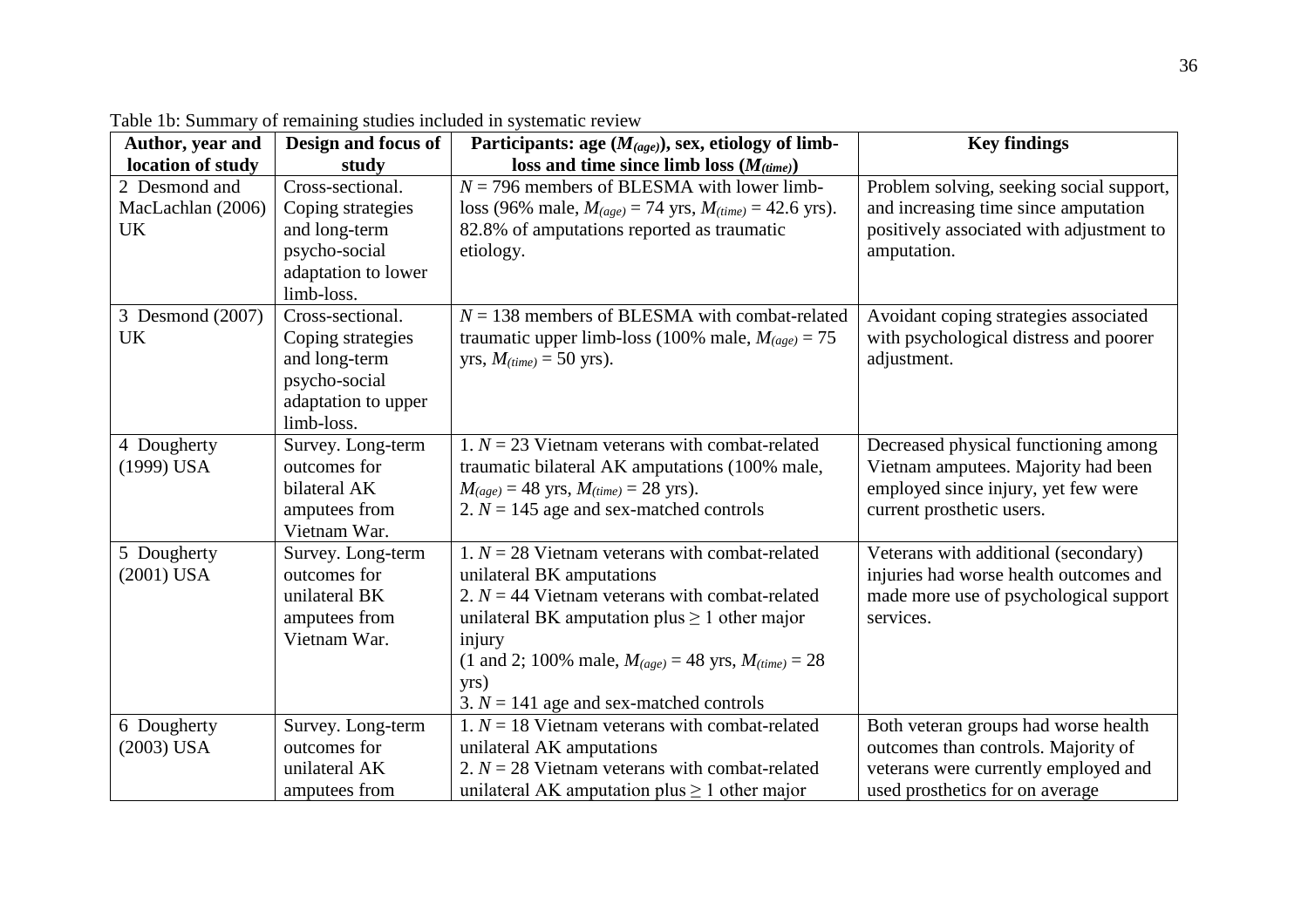|                                                | Vietnam War.                                                                                        | injury<br>(1 and 2; 100% male, $M_{(age)} = 48$ yrs, $M_{(time)} = 28$<br>yrs)<br>3. $N = 141$ age and sex-matched controls                                                        | 13.5h/day.                                                                                                                                                                                                                  |
|------------------------------------------------|-----------------------------------------------------------------------------------------------------|------------------------------------------------------------------------------------------------------------------------------------------------------------------------------------|-----------------------------------------------------------------------------------------------------------------------------------------------------------------------------------------------------------------------------|
| 7 Ebrahimzadeh<br>and Fattahi (2009)<br>Iran   | Survey. Long-term<br>clinical outcomes in<br>unilateral AK<br>amputees.                             | $N = 31$ veterans of Iran-Iraq War with combat-<br>related unilateral AK amputation (100% male,<br>$M_{(age)} = 43$ yrs, $M_{(time)} = 17$ yrs)                                    | High prevalence of pain and<br>psychological symptoms including<br>PTSD.                                                                                                                                                    |
| 8 Ebrahimzadeh<br>and Hariri (2009)<br>Iran    | Survey. Long-term<br>clinical outcomes in<br>unilateral BK<br>amputees.                             | $N = 96$ veterans of Iran-Iraq War with combat-<br>related unilateral BK amputation (100% male,<br>$M_{(age)} = 43$ yrs, $M_{(time)} = 17$ yrs)                                    | High prevalence of pain and<br>psychological symptoms including<br>PTSD.                                                                                                                                                    |
| 9 Ebrahimzadeh et<br>al. (2013) Iran           | Survey. Long-term<br>clinical outcomes in<br>veterans with hip<br>disarticulation.                  | $N = 76$ veterans of Iran-Iraq war with combat-<br>related hip disarticulation (96.1% male, $M_{(age)} = 44$<br>yrs, $M_{(time)} = 26.6$ yrs)                                      | High prevalence of back pain, phantom<br>pains and stump spasms. Lower QoL<br>scores for pain and physical function<br>compared to population norms. Sports<br>participation associated with higher<br>OoL.                 |
| 10 Edwards et al<br>$(2015)$ UK                | Economic<br>modelling. Long-<br>term cost of care for<br>British veterans of<br>Afghanistan.        | $N = 265$ veterans of war in Afghanistan with<br>combat-related traumatic limb-loss. Ages and time-<br>since-injury not reported.                                                  | Long-term (40-year) cost of prosthetic<br>provision for lower-limb amputee<br>cohort estimated at £288 million (USD<br>444 million) in today's currency.                                                                    |
| 11 Foote et al<br>$(2015)$ USA                 | Survey and<br>qualitative<br>interviews. Long-<br>term health and QoL<br>among Vietnam<br>veterans. | $N = 257$ Vietnam veterans with combat-related<br>traumatic limb-loss. Age, sex, and time since<br>amputation not reported. (Sub-sample of $n = 20$ for<br>qualitative interviews) | High prevalence of pain and co-morbid<br>arthritis. Interviews revealed that – even<br>40 years post-injury - mental health<br>problems and ageing/pain-related<br>comorbidities had a strong negative<br>influence on QoL. |
| 12 Hoaglund et al<br>$(1983)$ USA <sup>1</sup> | Survey. Prosthetic<br>problems and needs<br>in veterans with                                        | 1. $N = 133$ veterans with service-connected<br>traumatic limb-loss (100% male, $M_{(age)} = 47$ yrs,<br>$M_{(time)} = 21$ yrs).                                                   | High prevalence of 'moderate to severe<br>intensity' residual limb pain, along with<br>high prevalence of back pain, phantom                                                                                                |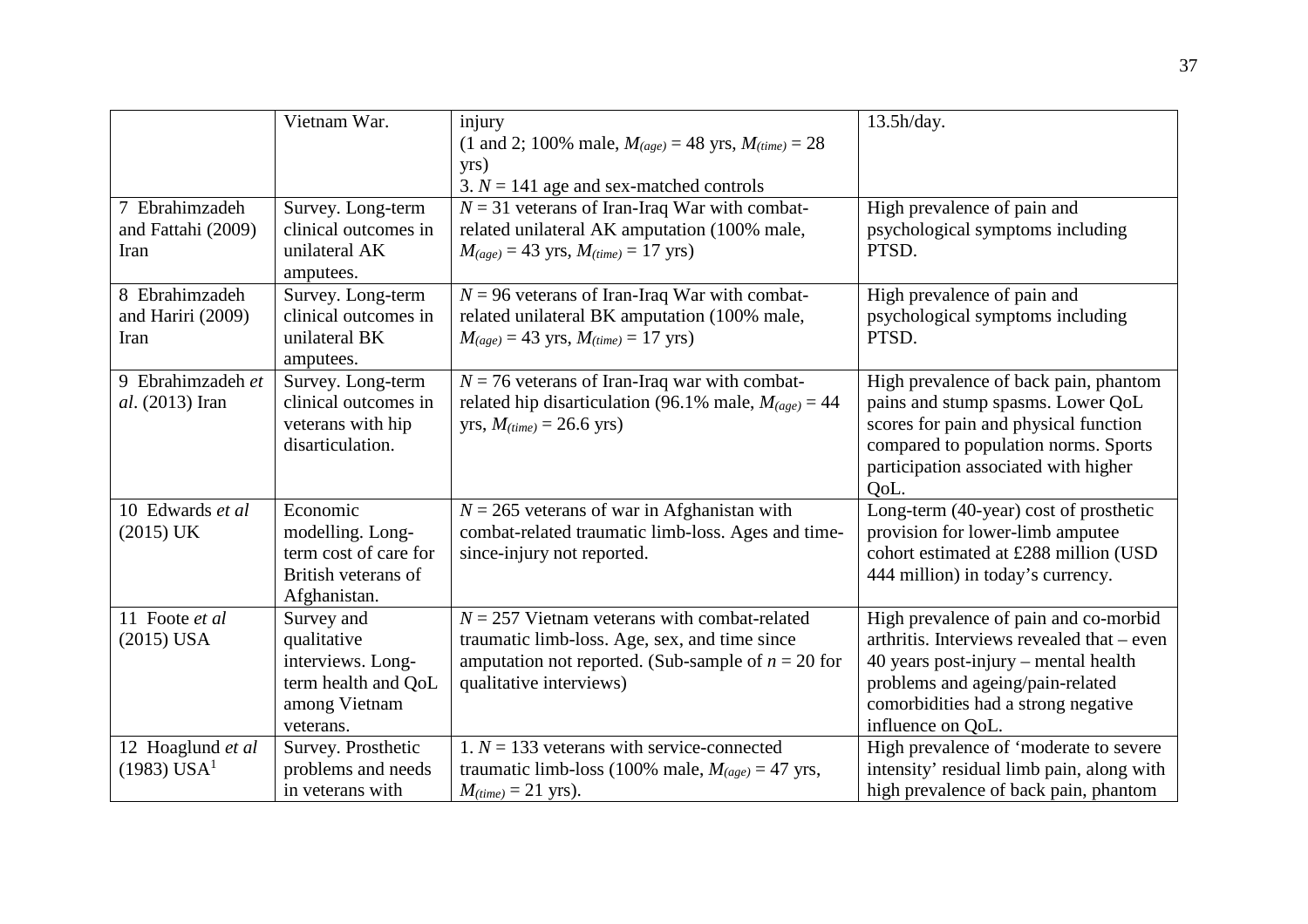|                                                      | lower-limb<br>amputations.                                                                       | 2. $N = 42$ veterans with dysvascular disease-related<br>limb-loss. (100% male, $M_{(age)} = 60$ yrs, $M_{(time)} = 2$<br>yrs).                                                                               | pain, and prosthetic problems.                                                                                                                                                                                                                                                   |
|------------------------------------------------------|--------------------------------------------------------------------------------------------------|---------------------------------------------------------------------------------------------------------------------------------------------------------------------------------------------------------------|----------------------------------------------------------------------------------------------------------------------------------------------------------------------------------------------------------------------------------------------------------------------------------|
| 13 Kulkarni et al<br>(1998) UK                       | Medical<br>examination.<br>Prevalence of<br>osteoarthritis and<br>osteopenia.                    | 1. $N = 44$ World War Two veterans with combat-<br>related unilateral lower limb loss (100% male,<br>$M_{(age)} = 73$ yrs, $M_{(time)} = 47$ yrs).                                                            | High prevalence of hip OA on both<br>amputated and non-amputated sides.<br>AK amputees had significantly more<br>OA (and of greater severity) than BK<br>amputees.                                                                                                               |
| 14 Machin and<br>Williams (1998)<br><b>UK</b>        | Survey and semi-<br>structured<br>interviews. Phantom<br>pain and coping<br>strategies.          | 1. $N = 26$ World War Two veterans and members of<br>Blesma (100% male, $M_{(age)} = 76.8$ yrs. $M_{(time)} = not$<br>reported). All injuries described as traumatic and<br>either combat or service-related. | A dominant 'stiff upper lip' approach to<br>coping with phantom pain was<br>identified, with little recourse to social<br>support or medical assistance.                                                                                                                         |
| 15 Meyers (2014)<br>Nicaragua                        | Qualitative<br>ethnographic.<br>Disability and<br>identity among<br>veterans with limb-<br>loss. | Participant numbers unstated. Participants described<br>as male middle-aged veterans of Nicaraguan Civil<br>War of 1980s with either combat-related<br>amputations or loss of limb function.                  | Depending on social and political<br>context, limbless veterans may identify<br>as 'disabled' or as 'war wounded', and<br>may distance themselves from, or<br>alternatively align themselves with,<br>'other' disabled groups.                                                   |
| 16 Norvell et al<br>$(2005)$ USA <sup>1</sup>        | Survey and<br>retrospective cohort<br>design. Prevalence<br>of knee pain and<br>osteoarthritis.  | 1. $N = 62$ veterans with traumatic lower limb-loss<br>(100% male, $M_{(age)} = 63$ yrs, $M_{(time)} = 31$ yrs).<br>2. $N = 94$ veterans without amputation (100% male,<br>$M_{(age)} = 65$ yrs).             | Higher prevalence of knee pain and<br>knee OA in amputees compared with<br>non-amputees. Prevalence of knee pain<br>also higher in AK amputees than BK<br>amputees, linked to gait abnormalities.                                                                                |
| 17 Sherman and<br>Sherman (1983)<br>USA <sup>1</sup> | Survey. Prevalence<br>of phantom pain.                                                           | $N = 764$ veterans with combat or service-related<br>amputations (100% male, $M_{(age)} = 51$ yrs, $M_{(time)} =$<br>27 yrs).                                                                                 | Persistence of phantom pain severe<br>enough to cause at least occasional<br>debilitation is the norm rather than<br>exception for combat amputees.<br>Veterans reported not being listened to<br>when seeking treatment for phantom<br>pains, and self-medicating with alcohol. |
| 18 Sherman et al                                     | Survey. Prevalence                                                                               | $N = 2694$ veterans with combat or service-related                                                                                                                                                            | Very high prevalence of moderately                                                                                                                                                                                                                                               |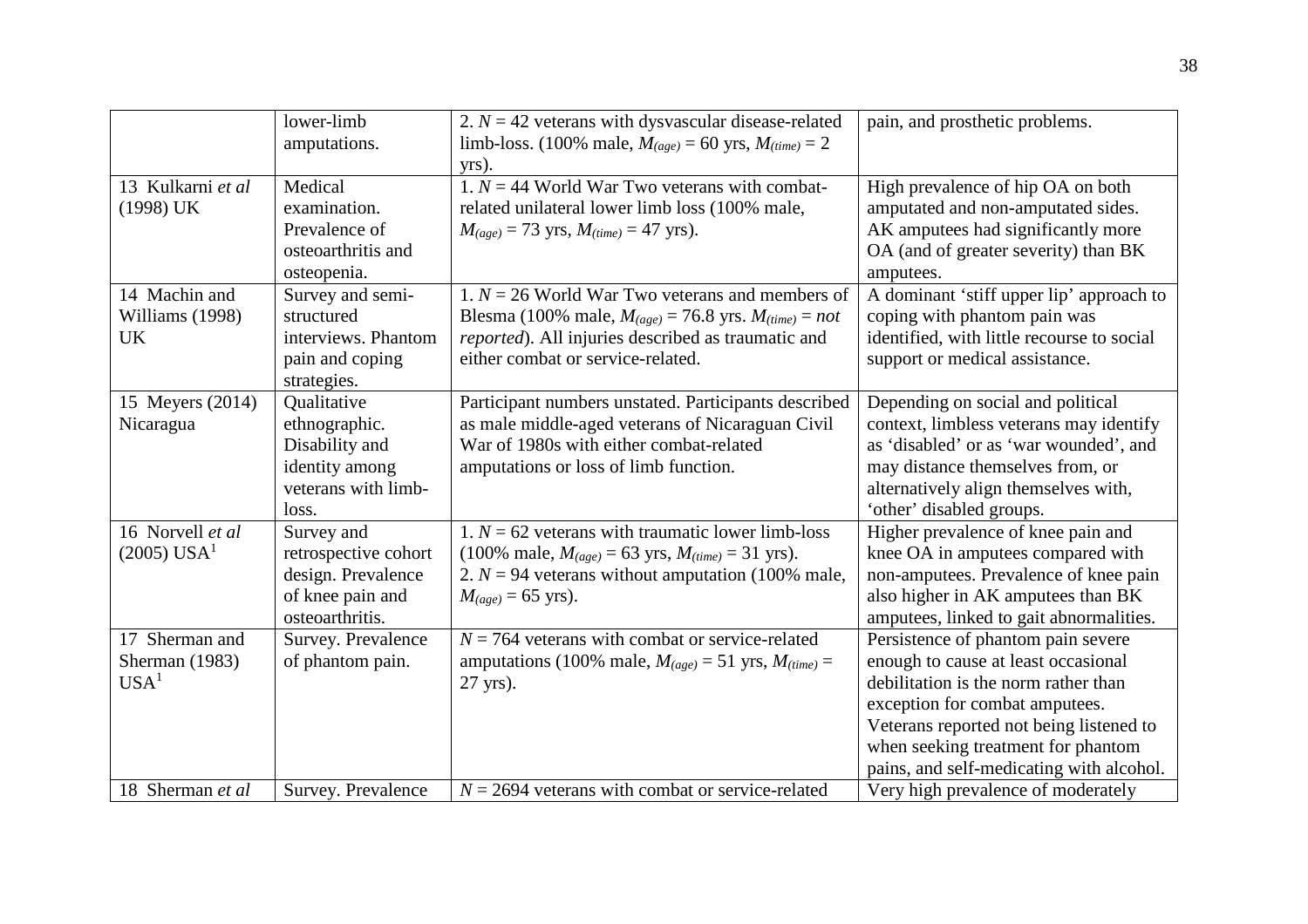| $(1984)$ USA <sup>1</sup> | of phantom pain.      | amputations (100% male, $M_{(age)} = 53$ yrs, $M_{(time)} =$  | intense phantom pain. Many have given  |
|---------------------------|-----------------------|---------------------------------------------------------------|----------------------------------------|
|                           |                       | 28 yrs).                                                      | up on treatments and have had poor     |
|                           |                       |                                                               | experiences with clinicians.           |
| 19 Stewart and            | Epidemiological       | $N = 98$ veterans with combat-related traumatic               | 50-year costs of prosthetic limb       |
| Jain (1999) UK            | survey. Analysis of   | limb-loss (100% male, $M_{(age)} = 74$ yrs, $M_{(time)} = 48$ | provision estimated at £69 million.    |
|                           | prosthetic costs over | yrs)                                                          |                                        |
|                           | 50 year period.       |                                                               |                                        |
| 20 Taghipour et al        | Survey. Long-term     | $N = 141$ veterans of Iran-Iraq war with combat-              | Poorer mental and physical HRQoL       |
| $(2009)$ Iran             | QoL outcomes in       | related traumatic lower limb-loss (100% male,                 | among amputees compared to             |
|                           | lower-limb amputees   | $M_{(age)} = 45.2$ yrs, $M_{(time)} = 21.6$ yrs)              | population norms. Low back pain most   |
|                           |                       |                                                               | important contributor to poorer HRQoL. |
| 21 Wartan et al           | Survey. Prevalence    | $N = 590$ members of BLESMA with traumatic limb               | High prevalence of phantom limb pain   |
| (1997) UK                 | of phantom and        | loss (100% male, $M_{(age)} = 73$ yrs, $M_{(time)} = 50$ yrs) | and stump pain. Intensity of phantom   |
|                           | stump pain.           |                                                               | sensations a significant predictor for |
|                           |                       |                                                               | time-course duration of phantom pain.  |

Key: *<sup>1</sup>* Study took place at USA Veterans Administration (VA). *AK* = above knee; *BK* = below knee; *BLESMA* = British Limbless Ex-Servicemen's Association; *CTD* = Cumulative trauma disorder; *OA* = Osteoarthritis; *OIF* = Operating Iraqi Freedom (Iraq); *OEF* = Operation Enduring Freedom (Afghanistan); *PTSD* = Post-traumatic stress disorder; *QoL* = Quality of life (Health-related = HRQoL).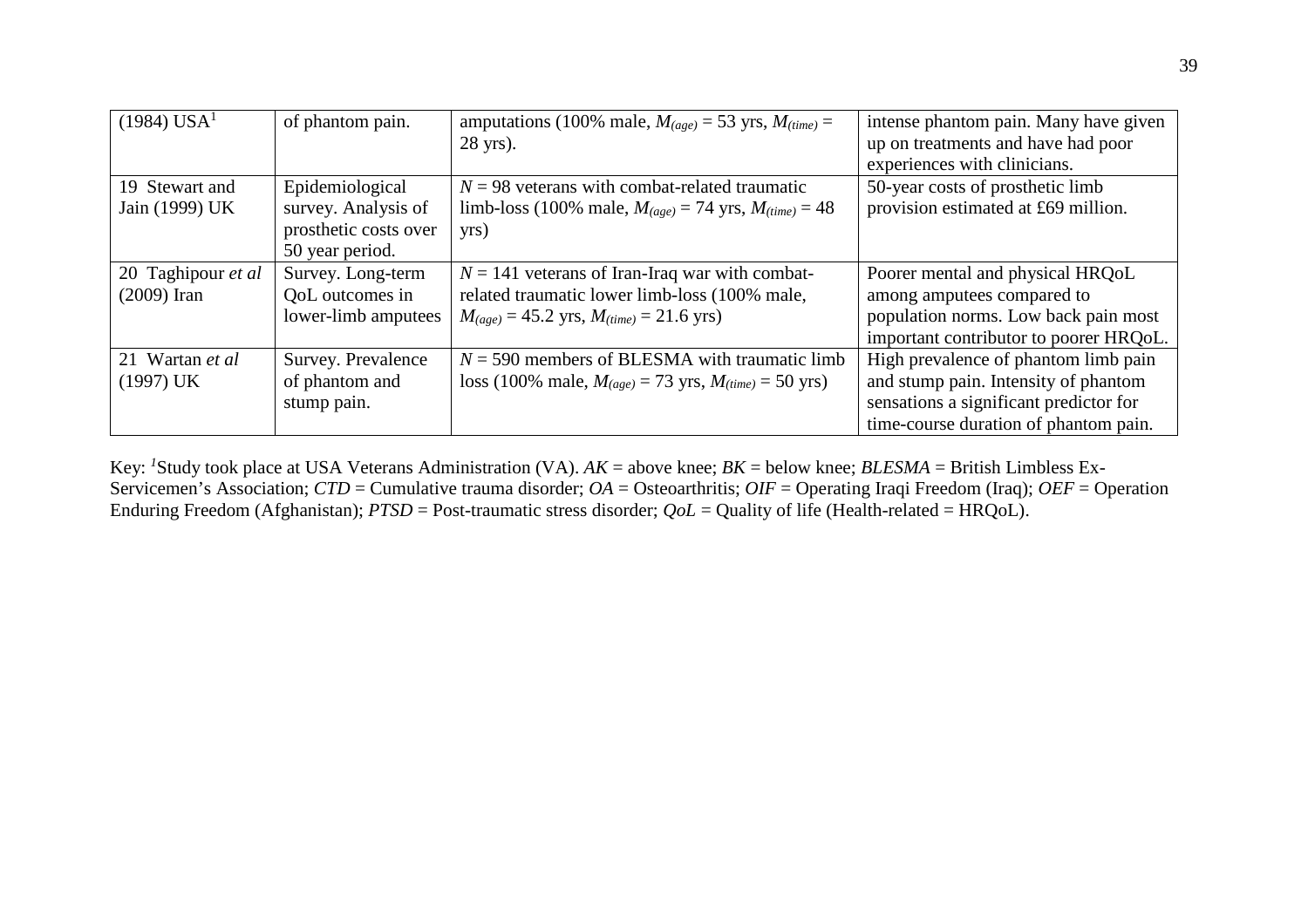| Type of pain                                                              | Average % pain<br>prevalence identified in<br>reviewed studies | No. of papers reporting<br>prevalence statistics |
|---------------------------------------------------------------------------|----------------------------------------------------------------|--------------------------------------------------|
| Phantom limb pain                                                         | $17 - 90.8$                                                    | 14                                               |
| Residual limb pain                                                        | $32 - 92.2$                                                    | 10                                               |
| Chronic back pain                                                         | $8 - 76.6$                                                     | 9                                                |
| Pain in contra-lateral (non-<br>amputated) knee (lower-<br>limb amputees) | $38 - 79.4$                                                    | $\overline{4}$                                   |
| Prosthetic-related pain                                                   | $33 - 51$                                                      | 3                                                |
| Hip pain on ipsilateral<br>(amputated) side in lower-<br>limb amputees    | 14.8                                                           |                                                  |
| Knee pain on ipsilateral<br>(amputated) side in BK<br>amputees            | 13                                                             |                                                  |

Table 2: Prevalence of pain among older limbless veterans